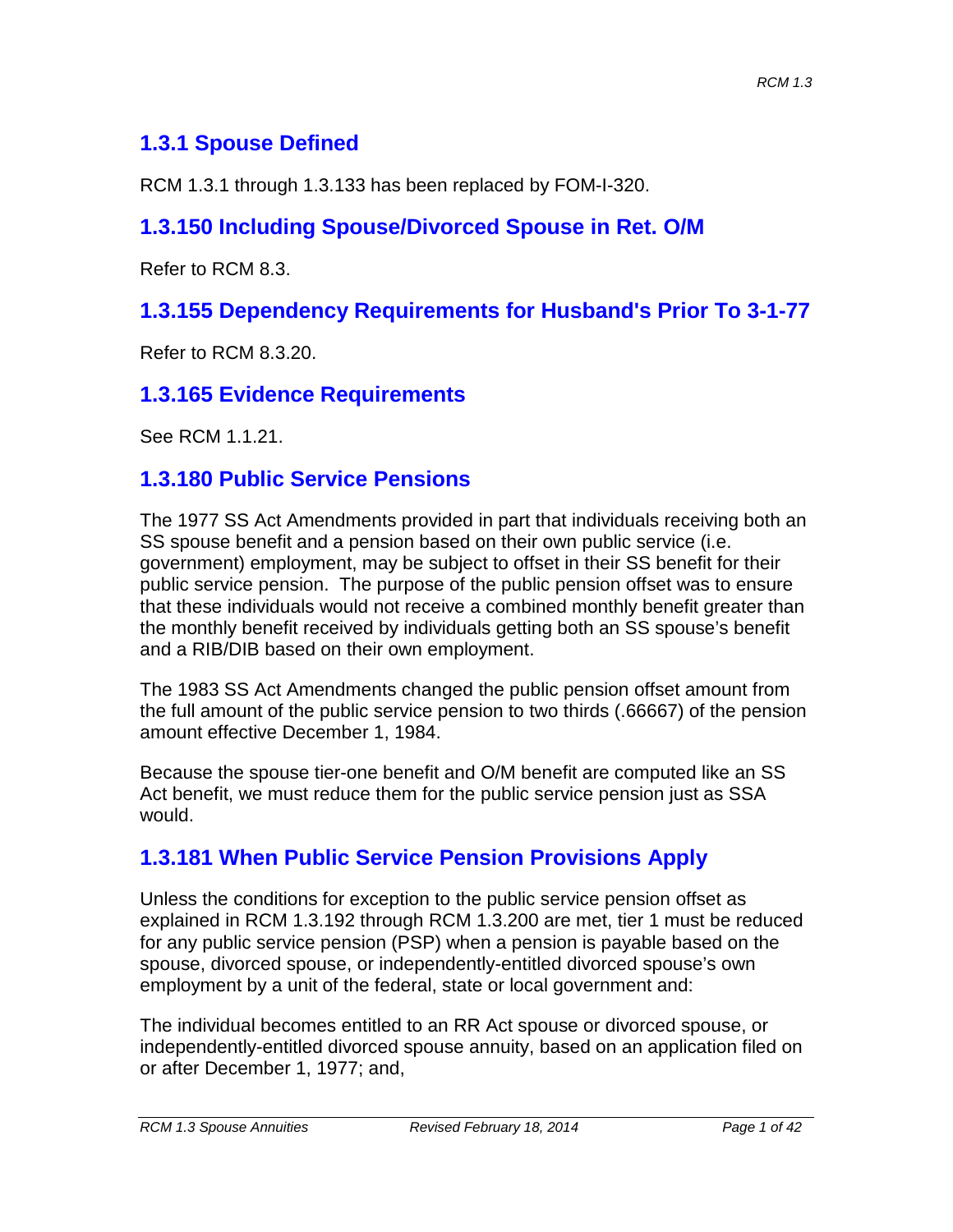FICA taxes were not deducted from the employment on which the pension is based as defined in RCM 1.3.190.

**Note**: If an annuity converts from one type to another and no application is required, an individual is not subject to offset if her prior entitlement was based on an application filed prior to December 1977.

# **1.3.182 Employee Receiving Public Service Pension**

Effective 1-1986, a reduction for a pension based on non-covered service may be applied to the employee's PIA computation as explained in RCM 1.1.15- 1.1.18. This PIA is then used to compute the spouse, divorced spouse, and independently-entitled divorced spouse Tier I benefit.

## **1.3.183 "Public Service" Defined**

Public service means service performed for the U.S. government, a state government, or any political subdivision of a state, such as a city, county, town, township, village, school or sanitation district. Service for the government of a foreign country or any political subdivision is not included. The definition of "state" includes the 50 states, the District of Columbia, the Commonwealth of Puerto Rico, the Virgin Islands, Guam and American Samoa.

Interstate instrumentalities (i.e., an instrumentality of two or more states organized as a body corporate) are not considered public service employers for reduction purposes.

# **1.3.184 "Pension" Defined**

A public service pension means any periodic benefit or lump sum payment made in lieu of a periodic benefit, payable to an individual because of her employment with a Federal, State, or local government unit. A pension is a payment based on earnings from employment, and as such, includes both retirement pensions (based on age and service) and disability pensions. The program under which the pension is paid does not have to be administered by the government entity by which the individual was employed; it may be administered by a different government agency or a private insurance company.

Full salary benefits paid to a retired or resigned judge under the Federal Judiciary Retirement System are considered public service pensions.

# **1.3.185 Payments Not Considered A PSP**

The following types of payments are not considered Public Service Pensions for offset purposes: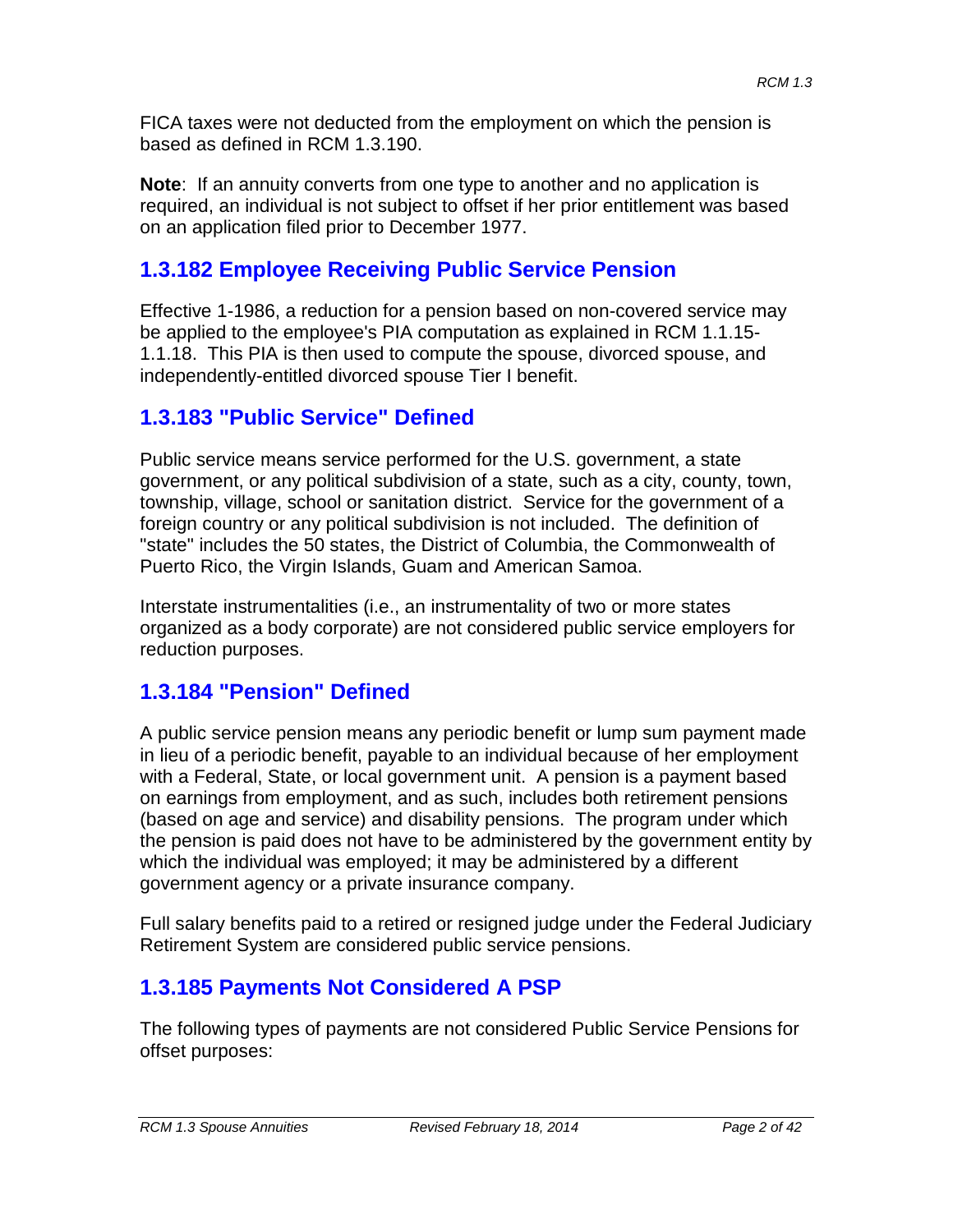- Lump Sum Payments A lump sum payment that is actually a refund of the individual's contributions plus interest to an employee pension fund, is not a pension for offset purposes.
- Periodic Benefits Periodic benefits that are not considered pensions for reduction purposes are: payments under the Federal Employee's Act (Office of Worker's Compensation Programs); black lung benefits; Railroad Retirement annuities; Social Security benefits; and VA payments of any kind.
- Worker's Compensation Payments Payments made under a specific Federal or State law which would cause an offset against disability benefits at SSA, are not considered pensions for reduction purposes. However periodic benefits made to State and local government employees because of work related injury or disease (i.e., payments in lieu of workmen's compensation) may not be exempt for reduction purposes. If such a case comes to your attention, refer it to RAC for handling.
- Military Service Pensions Effective 1-95, military service pensions are also excluded from PSP offset. If a offset was deducted before January, 1995, it should have been removed effective January 1, 1995.

Before January 1995, the PSP offset would not apply if the last day of employment in active military service was after 1956. However, if active duty after 1956 was not used to determine the pension or if the last day of service on which the pension is based was non-active duty reserve time, the PSP reduction will apply. All MS pensions which began before 1957 are subject to reduction, even though the individual may have received gratuitous SS wage credits for the pre-57 MS.

NOTE: Federal employment covered by Medicare only is not exempt from PSP offset.

# **1.3.190 Exemption Based on FICA Coverage**

A Employed by Federal Government.--If, on the last day of employment, the spouse was employed by the federal government, use this chart to determine if the PSP offset applies.

| <b>FICA</b>       | <b>FERS</b>    | <b>FERS</b>       | <b>Action to Be Taken</b> |
|-------------------|----------------|-------------------|---------------------------|
| <b>Deductions</b> | <b>Elected</b> | <b>Elected in</b> |                           |
| <b>Claimed</b>    | <b>Before</b>  | 1998              |                           |
|                   | 7-1-1988       |                   |                           |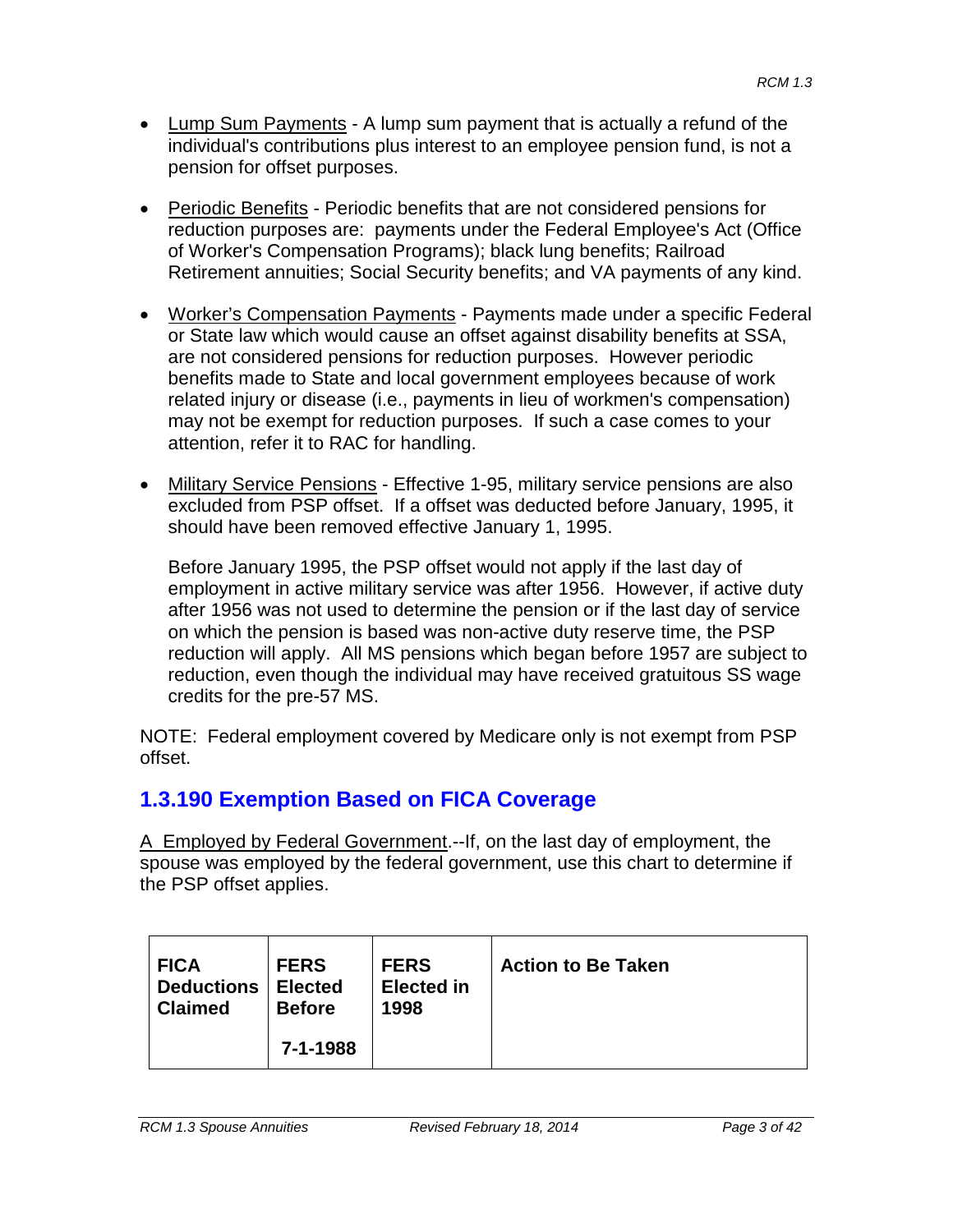| Yes       | No         | No.       | The record should show that<br>Federal employment began after<br>12/31/83. If the claim is supported,<br>do not apply the PSP offset. If not,<br>contact the F/O and have the<br>spouse secure proof.             |
|-----------|------------|-----------|-------------------------------------------------------------------------------------------------------------------------------------------------------------------------------------------------------------------|
| Yes       | <u>Yes</u> | No.       | If the record shows that SS<br>deductions were made on the date<br>last worked, do not apply the offset.<br><u>If the earnings are shown under</u><br>MQGE-non-covered or Medicare<br>Total, apply the reduction. |
| <b>No</b> | <b>No</b>  | <b>No</b> | Apply the PSP reduction.                                                                                                                                                                                          |
| Yes       | No         | Yes       | If the records show that SS<br>deductions were made for 60 or<br>more months after FERS was<br>elected and before the ABD, do not<br>apply the PSP offset.                                                        |

Federal employees who are receiving a pension under the CSRS Offset retirement plan are in a unique category. In order to receive a CSRS Offset pension, the spouse must have been an employee of the federal government before 1983, had a break in service of at least 365 days and then returned to federal service after 12-1-83.

- B. Employed by State or Local Government.--If, on the last day of employment, the spouse was employed by a state or local agency, determine if the PSP offset applies using the following instructions:
	- 1. The spouse's exemption is determined under P,L,108-203. P.L.108-203, enacted on March 2, 2004, changed the requirements for exemption from the PSP offset.

If the spouse's application is filed after March 2004 and the last day of public service employment is after June 30, 2004, FICA taxes must have been deducted from the public service wages for the last 60 months of employment. If not, the PSP offset applies.

Grandfather Provision

P.L.108-203 includes a grandfather provision to lessen the impact on public service employees who will retire within the next 5 years. Under this provision, any months before March 2004 in which FICA taxes were deducted from the public service wages are subtracted from the 60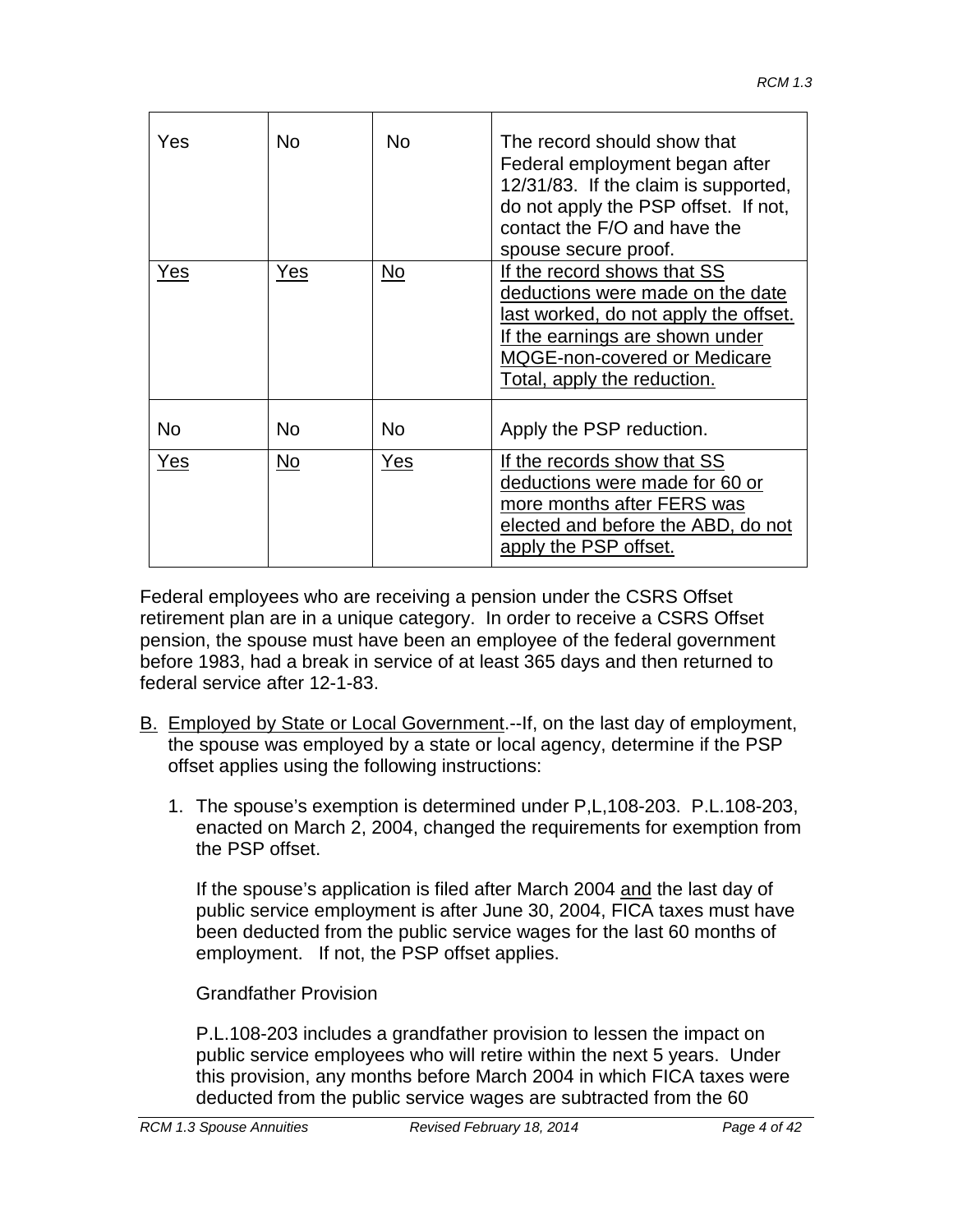months needed for exemption. They need not be continuous. A maximum of 59 months can be subtracted. The months of FICA covered service necessary to fulfill the 60-month period must be 1) continuous, 2) performed after March 2, 2004, and 3) include the last month of public service employment.

Example 1: Ms. Jones was working for a state agency in March 2004. FICA taxes were not being deducted from her wages. For 12 months in 1997 and 3 months in 2002, she worked under the same retirement plan and FICA taxes were deducted. Because FICA taxes were previously deducted for 15 months, the requirement that her last 60 months of public service employment have FICA deductions is reduced. Only the last 45 months of her public service employment must have FICA deductions. Example 2: The spouse is working as a school teacher having been continuously employed paying FICA taxes on these earnings since September 2003, with an additional 12 months of FICA-covered employment with this employer from September 1989 through August 1990. Because FICA taxes were previously deducted for 18 months prior to March 2004, the requirement that her last 60 months of public service employment have FICA deductions is reduced by 18. Only the last 42 months of public service employment need have FICA deductions. Those 42 months must be after March 2, 2004 (March 2004 can be counted as one of those months). If she works continually, she'll be entitled to exemption from PSP offset in August 2007.

The grandfather provision cannot apply if the applicant's day last worked is after March 2, 2009.

- NOTE: If a determination is being made in a case where there is continuous entitlement (i.e., spouse to divorced spouse or spouse with children to aged spouse), use the filing date of the initial application to determine if P.L.108-203 applies
- 2. If the spouse's application was filed before April 2004 or the last day of public service employment is before July 1, 2004, exemption is determined under the 1977 Social Security Act Amendments. Under these amendments, a spouse employed by a state or local agency was exempt from offset if FICA taxes were deducted on the last day of employment. Last day of employment is defined in the next section.

# **1.3.191 Last Day of Employment Defined**

The last day of employment is usually the same as the "last day worked" or the "official termination date." It is not the same as the last day worked when the position held on the last day worked is not covered under the pension plan. Do not develop the last day of employment unless there is reason to believe that the date furnished is incorrect. These situations may require development: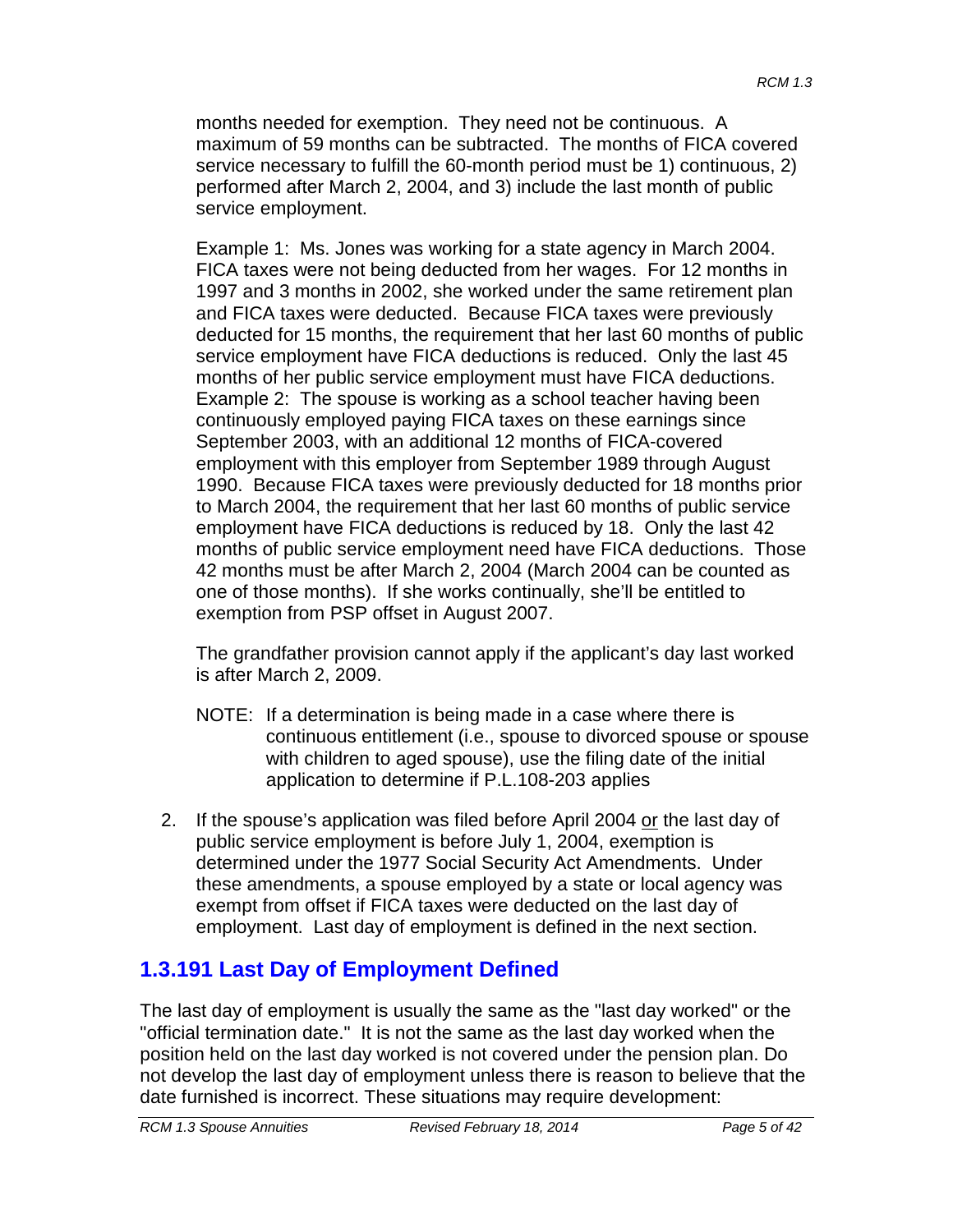- The individual terminates employment in a position covered by a pension plan but not covered under the SS Act, and then returns to work for the same employer in a position not covered by a pension plan, but covered under SSA (e.g., a part-time position). Since the pension would not be based on any of the employment covered under the SS Act, the individual would be subject to reduction; or
- The individual terminates employment in a position covered by a pension plan but not covered under the SS Act, and then returns to work for the same employer in a position covered by the same pension plan and covered under SSA. Since the pension is based on employment covered under the SS Act, the offset will not apply; or
- NOTE: This situation applies primarily to school teachers. Their teaching jobs were not covered under social security. On or after their last day of teaching, they worked at a non-teaching position that was covered under both the teacher retirement system and Social Security. The Office of the General Counsel has determined that if the last day of employment is covered under the SS Act and is used to compute the pension, the PSP offset will not apply. The length of employment in the second position does not matter.
- The individual is transferred by his or her employer from a position not covered by SS to a position which is covered by SS. If only the position not covered by SS was covered under the pension plan, the individual's last day of employment is the last day she held the non-covered position. Since that position was not covered under SS, the offset would apply.
- If however, in the same situation both positions were covered under the pension plan, the individual would be exempt from PSP offset because the position held was covered under SS on the last day of employment; or
- The individual holds a second job with the same employer for whom she is working full time in a position covered by a pension plan but not by SS. If the second job (i.e., a part-time position) is covered by SS but not by the pension plan and the individual ceases employment in both positions on the same day, she would still be subject to reduction for PSP since the pension was based on the full-time position.

# **1.3.192 Exceptions to the PSP Provision**

Exceptions to the PSP provision were made to lessen the impact on individuals who were within a few years of eligibility to their public service pensions at the time of enactment.

Conditions for Exception - Annuities payable for any month after November 1977 will never be subject to reduction for a PSP if, at the time of filing, the applicant: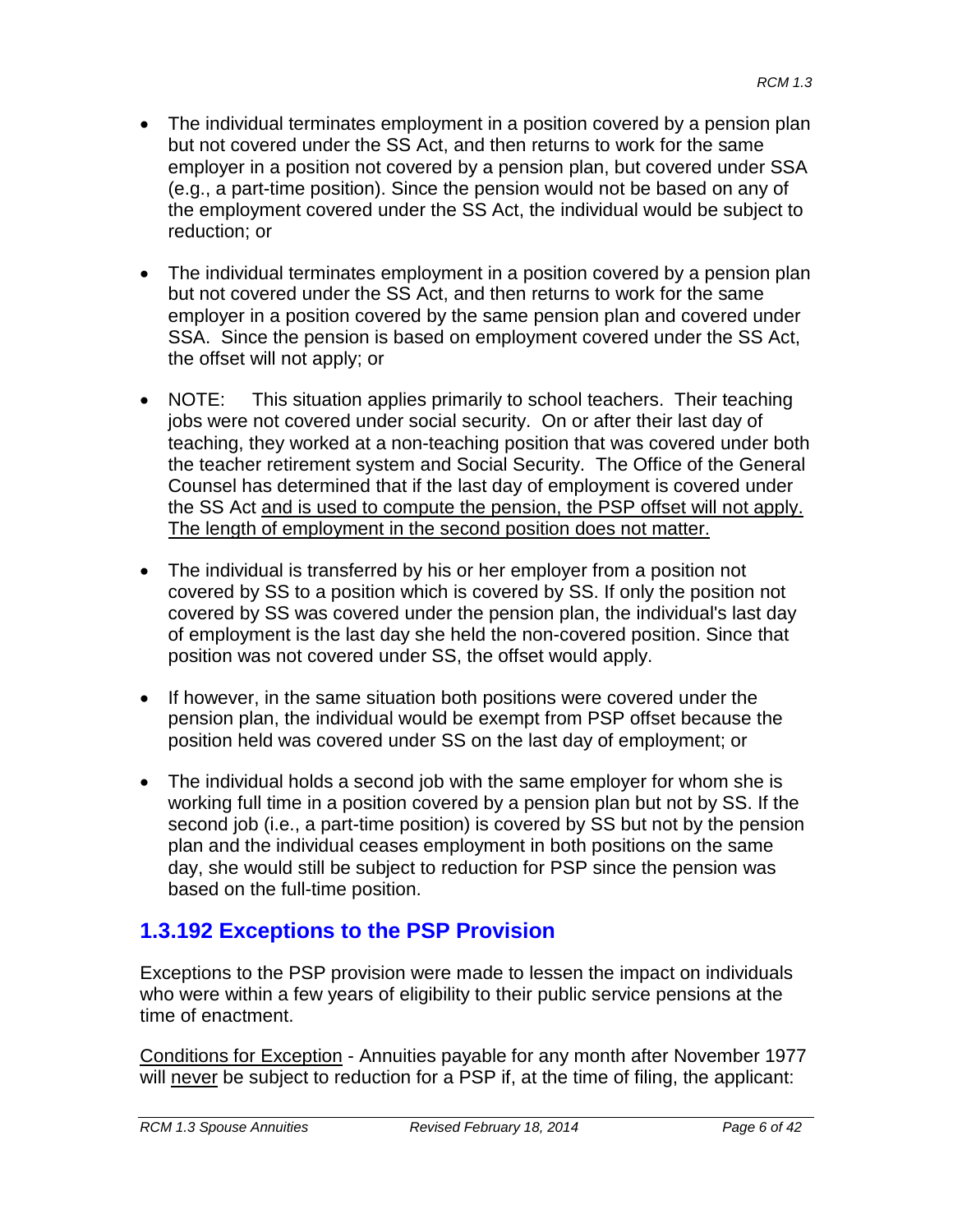- 1. Could meet the entitlement requirements for an SS spouse benefit, as in effect and being administered in January 1977 (if the EE's RR earnings had been covered under the SS Act); and
- 2. Is entitled to or eligible for the PSP for any month in the period from December 1977 through November 1982. If the applicant would have been eligible for the PSP before December 1982 except for a requirement which postponed eligibility for the PSP until the month after the month in which all other requirements were met, the annuity will not be subject to a PSP reduction, effective December 1, 1984.

For the purpose of applying this exception, the RRB filing date and ABD are immaterial. The applicant need not file for or become entitled to any annuity prior to December 1982 for it to apply.

In addition, for annuities payable for any month after November 1982, the public service pension offset will not apply if the applicant:

- 1. Was dependent on the employee for at least one-half support at the time of the employee's tier-one beginning date, disability onset date, conversion date or date of death; and
- 2. Is entitled to or eligible for the PSP for any month prior to July 1983. If the applicant would have been eligible for a PSP before July 1983 except for a requirement which postponed eligibility for the PSP until the month after the month in which all other requirements were met, the annuity will not be subject to a PSP reduction, effective December 1, 1984.

# **1.3.193 SSA's January 1977 Requirements**

To meet the first condition in 1.3.192 all of the requirements necessary for an SS Act spouse benefit that were in effect and being administered in January 1977, must be met at the time of filing for an RR Act spouse or divorced spouse annuity. The requirements need not have actually been met in January 1977 for this condition to apply. (For example, a reduced age spouse filing in 1981, must be age 62 in 1981, not 1977.)

Below is a list of spouse categories, who meet the SSA requirements in effect in January, 1977:

- Wives
- Young wives
- Divorced wives married at least 20 years
- Dependent husbands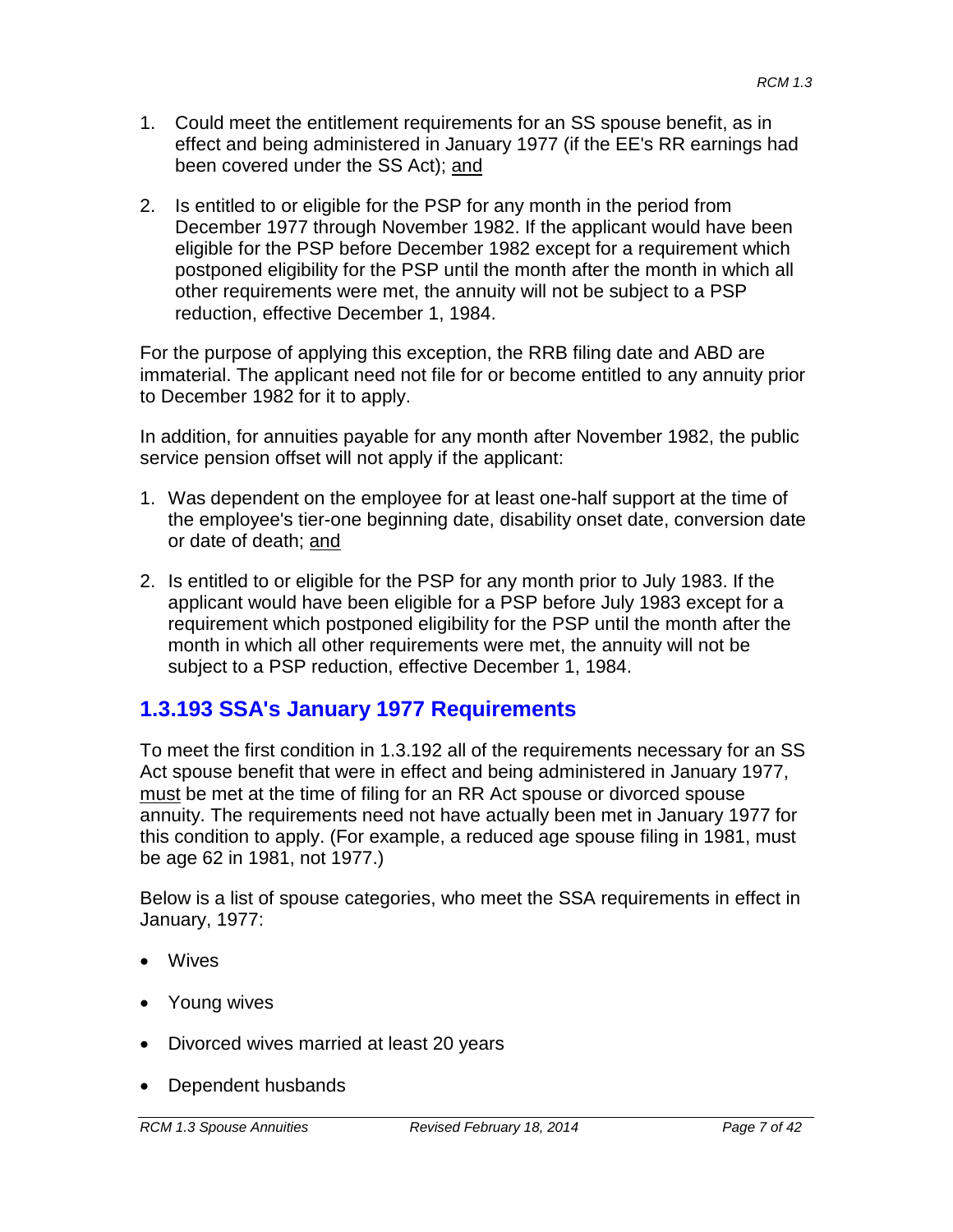Categories of SS beneficiaries who do not meet the January 1977 eligibility requirements and do not qualify for exception in the offset to their benefits are:

- Divorced wives married less than 20 years
- Non-dependent husbands
- Young husbands
- Divorced husbands

## **1.3.194 "Entitled To" Defined**

"Entitled To" means that all of the requirements for the pension have been met, the application has been filed and the pension is either being paid or is due to be paid for the month, although payment may not yet have actually been made.

## **1.3.195 "Eligible For" Defined**

"Eligible For" means that the pension would be payable (i.e., all age and service requirements have been met) but the spouse has not yet ceased employment and has not filed an application for the pension.

If the spouse's PSP was first payable after November 1982 or July 1983 and she meets the other condition for exception explained above, she must prove that she was eligible for a pension before December 1982 or July 1983 in order to qualify for that exception.

## **1.3.196 "Eligible for" Provision and Federal Employment**

SSA has determined that the following types of federal employees may also qualify for exception under the "eligible for" provision:

- Those who meet the requirements for an "early-out" prior to December 1982 or July 1983, but continue to work after that date.
- Those eligible for a discontinued service annuity (involuntary separation not due to misconduct, at age 50 with 20 years, or any age with 25 years) prior to December 1982 or July 1983, regardless of whether they take advantage of it or not.
- Those who elected a deferred retirement annuity (stopped federal employment at an early age knowing they would not be eligible for their pension until age 62); provided age 62 is attained prior to December 1982 or July 1983. This is regardless of whether or not they begin to receive their pension prior to December 1982 or July 1983.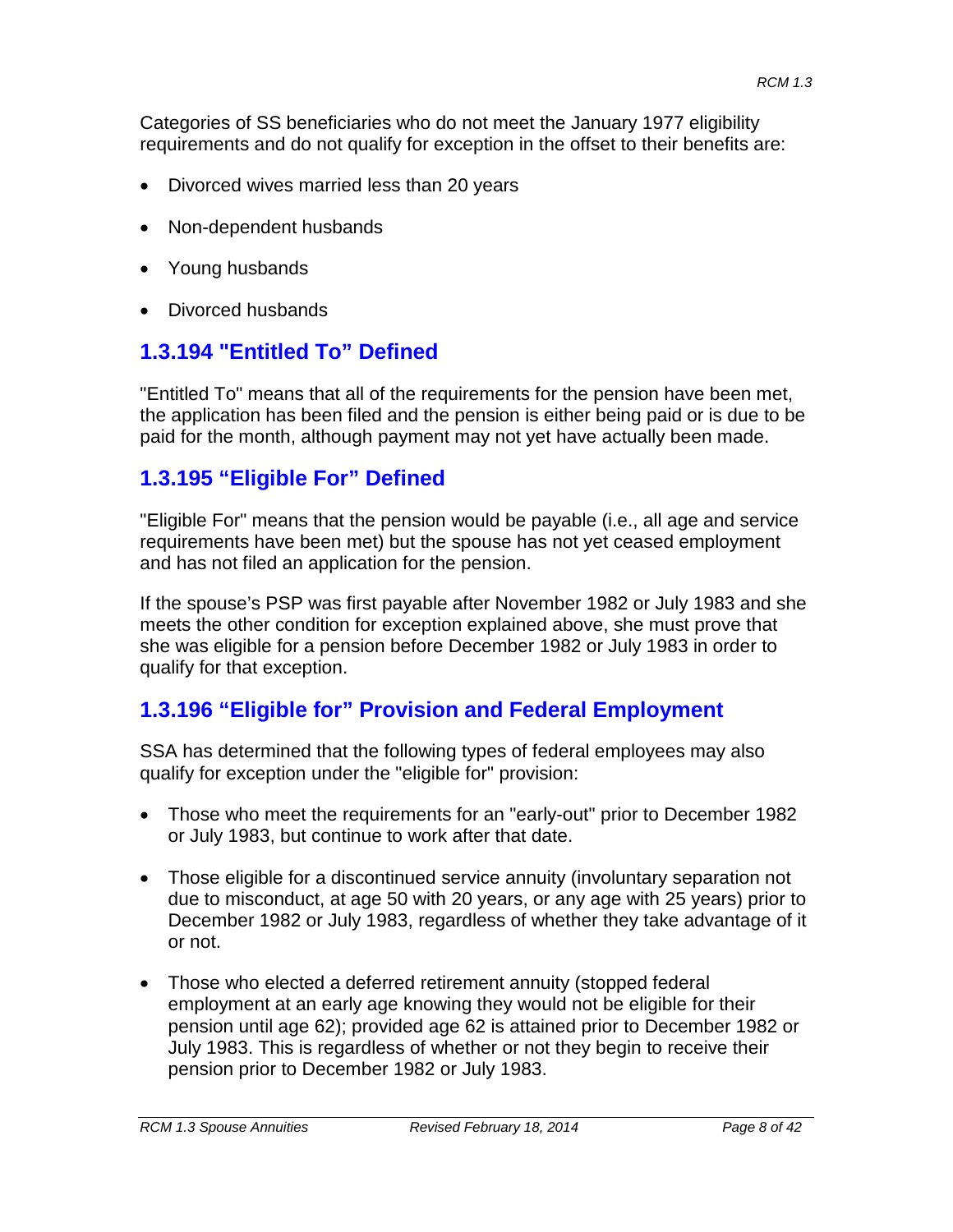# **1.3.205 Timetable for Applying the Provision**

The PSP reduction provision applies to RRB spouse annuitants payable for months after November 1977, based on applications filed December 1, 1977, or later. Specific categories of annuities are affected as follows:

| <b>PSP Eligibility/</b><br><b>Entitlement Date</b> |                | <b>Spouses Subject To PSP</b><br><b>Offset</b>                                                                     | <b>Spouses Exempt</b><br><b>From PSP Offset</b>                                                                                                                                      |
|----------------------------------------------------|----------------|--------------------------------------------------------------------------------------------------------------------|--------------------------------------------------------------------------------------------------------------------------------------------------------------------------------------|
| Α.                                                 | Before 12-1-82 | Non-Dependent Males<br><b>Divorced Female</b>                                                                      | <b>Females</b><br><b>Divorced Female</b>                                                                                                                                             |
|                                                    |                | Married Less Than 20 Years<br><b>Divorced Males</b>                                                                | Married 20 or More<br>Years<br>Dependent Males                                                                                                                                       |
| В.                                                 | Before 7-1-83  | All Non-dependent:                                                                                                 | Beginning with<br><b>Annuities Payable</b><br>for months after<br>November 1982,                                                                                                     |
|                                                    |                | <b>Males</b><br>Females<br><b>Divorced Males</b><br><b>Divorced Females</b><br>Regardless of Length of<br>Marriage | All Dependant:<br><b>Males</b><br>Females<br><b>Divorced Males</b><br><b>Divorced Females</b><br>Regardless of<br>Length of Marriage                                                 |
| C.                                                 | After 6-30-83  | All Categories Regardless of<br>Dependency                                                                         | Spouses who<br>elected FERS<br>during the Open<br>Season which<br>ended 7-1-1988.                                                                                                    |
|                                                    |                |                                                                                                                    | Spouses who<br>elected FERS<br>during the Open<br>Season which<br>ended 12-31-1998<br>and worked in<br>covered Federal<br>Employment for 60<br>months or more<br>after the effective |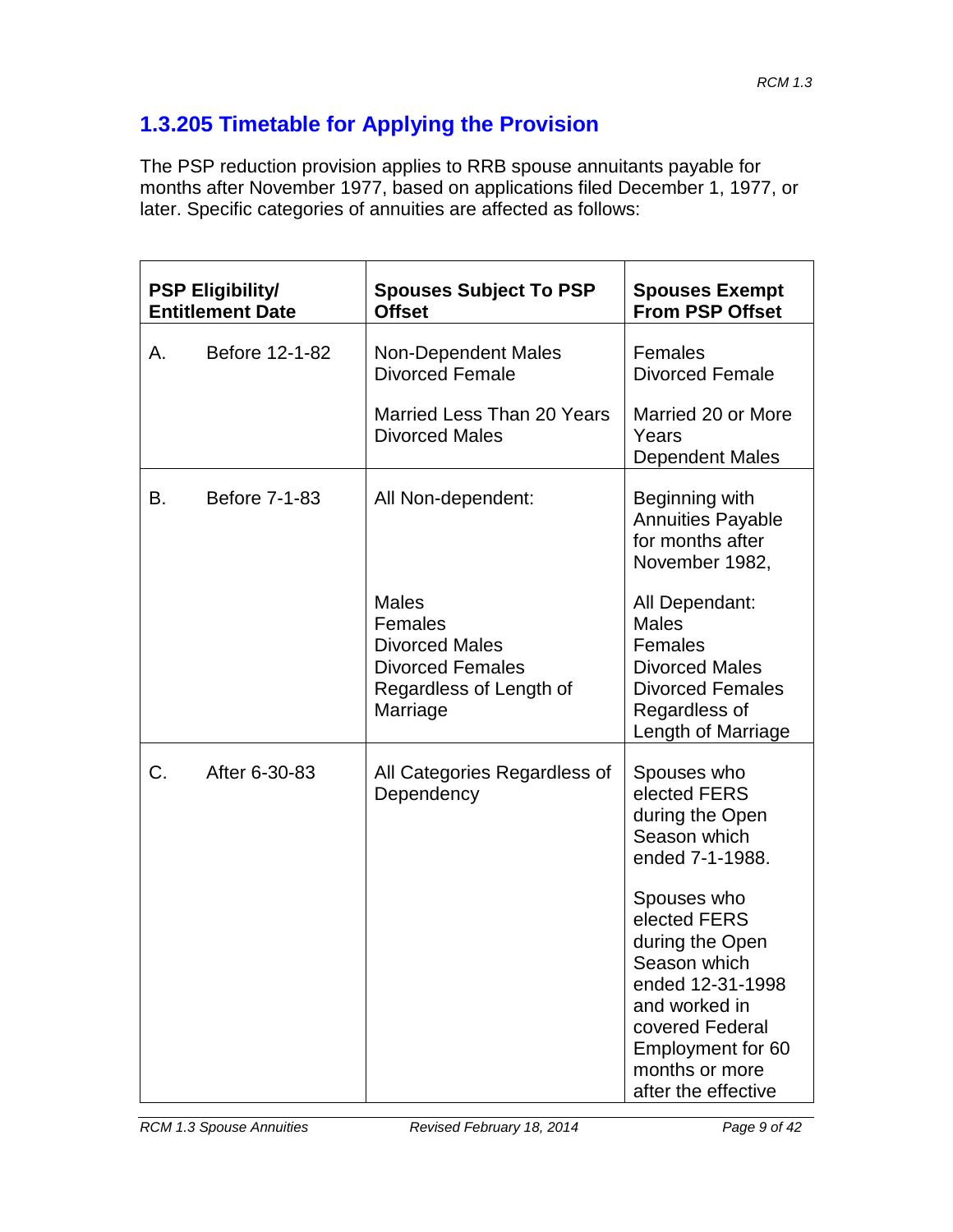| date of the election |
|----------------------|
| and before the ABD.  |

## **1.3.206 Examiner Action**

In current cases the PSP information is entered on APPLE. Older cases in which a paper application was completed, the PSP information was entered on Form G-208. When working a case with PSP involvement, examiners should take the following actions:

Initial Cases - Upon receipt of an application for an annuity the examiner needs to:

1. Review the Application Express System – Public Service Pension Screens. In general, there are four screens that can be completed for PSP. The screens that are completed depend on the responses to the questions on the APPLE application. The four APPLE public service pension screens are:

(a) Public Service Pension – This screen provides general information about a spouse or survivor applicant's entitlement to a public service pension.

(b) PSP – Federal/State Employee – This screen is used to determine if the applicant is exempt from the PSP Offset due to FERS or FICA taxes being withheld. This screen will only be displayed if the applicant is receiving, or potentially entitled to, a PSP. If the applicant is exempt from the offset, the remaining screens will not be displayed.

(c) PSP Information – This screen provides general information about the PSP. It is also used to determine if the applicant will be exempt from the offset.

(d) PSP Rates – The rate information on this screen is only completed if the public service pension offset applies. All prefilled information should be verified.

- 2. Determine the effective date of reduction. If the pension has not been awarded, enter the date the applicant expects to begin receiving it. If the date is not known or the applicant will not provide a date, enter a logical date such as age 65.
- 3. Allow the case to process on RASI or pay it final on ROC.

Post Entitlement Cases - When an annuitant notifies the RRB of receipt of PSP after she has been receiving an annuity, it is necessary to secure a completed Form G-208 if none is in file Use the PREH on-line correction facility to keep the Research record up to date whenever a change in the PSP rate or entitlement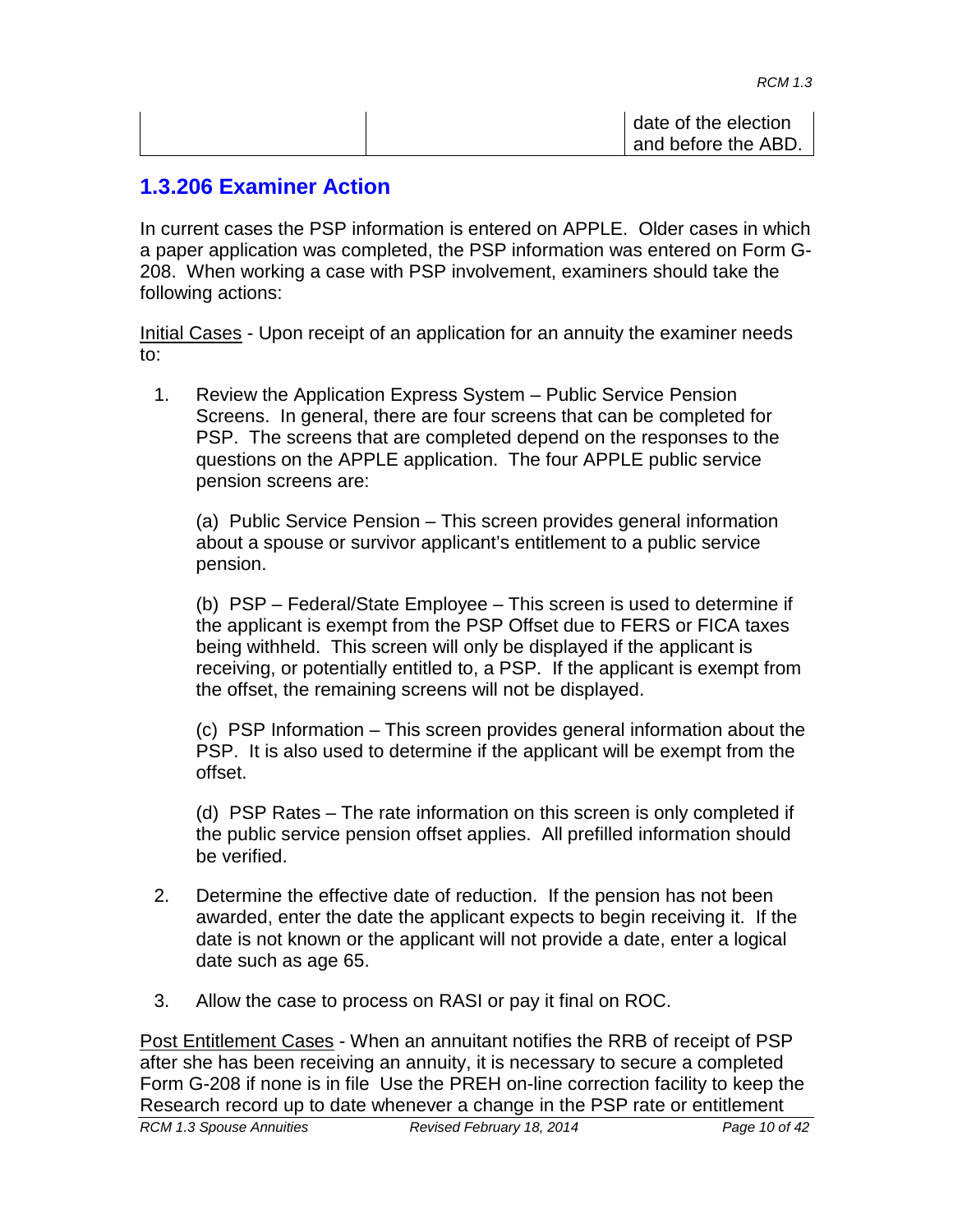occurs and an award activity is not required. Enter the correct offset amount in 3210-PSP-AMT. PSP Offset Does Not Apply – Enter the appropriate code into the PREH record. Take one of the following actions to do this:

- 1. Using the PREH On-line Correction Facility, enter a "1" in 3200- PSP-RED-STAT-CD. If the PSP is paid by OPM, enter a "1" in 3200- PSP-SOURCE-CD. If the PSP is not paid by OPM, enter a "2"; OR
- 2. If an award action is necessary and the case will be paid on ROC, enter a "1" in PSP REDUCTION STATUS. Enter a "1" in PSP SOURCE if the pension is paid by OPM. Enter a "2" if it is not paid by OPM. The entries are found on the PUBLIC SERVICE PENSION screen in APPLE or paper form G-208.

## **1.3.207 PSP Information - Handle the receipt of PSP information as follows:**

At the Time of Filing – If there is an indication that the annuitant is receiving a monthly PSP amount it is necessary for the field to complete the Public Service Pension information on APPLE. There are two exceptions:

- 1. The spouse received a lump-sum payment which was a refund of her contributions plus interest; and,
- 2. The spouse states on the application that she was an employee of a state or local government and FICA taxes were deducted from the last 60 months of employment. Refer to RCM 1.3.190 – Exemption Based on FICA Coverage for additional information.

See RCM 1.3.212 for handling cases with future entitlement.

Report of Pension Change - The annuitant is responsible for reporting any change in PSP entitlement or amount. Changes which will not result in a net tier I rate or spouse O/M benefit of zero must be verified. Otherwise the annuitant's signed statement regarding the change will be sufficient.

Refusal to Furnish Information - When an individual refuses to furnish information about the receipt of a PSP or the pension amount, apply a total tier I offset high enough to zero out the net tier I.

# **1.3.208 Comparing PSP Information with SS Earnings**

Use this table to determine the action to be taken in determining if a PSP offset should apply: When determining whether or not a case should be reduced for a PSP, always compare the applicant's allegation regarding SS coverage with the SS earnings posted.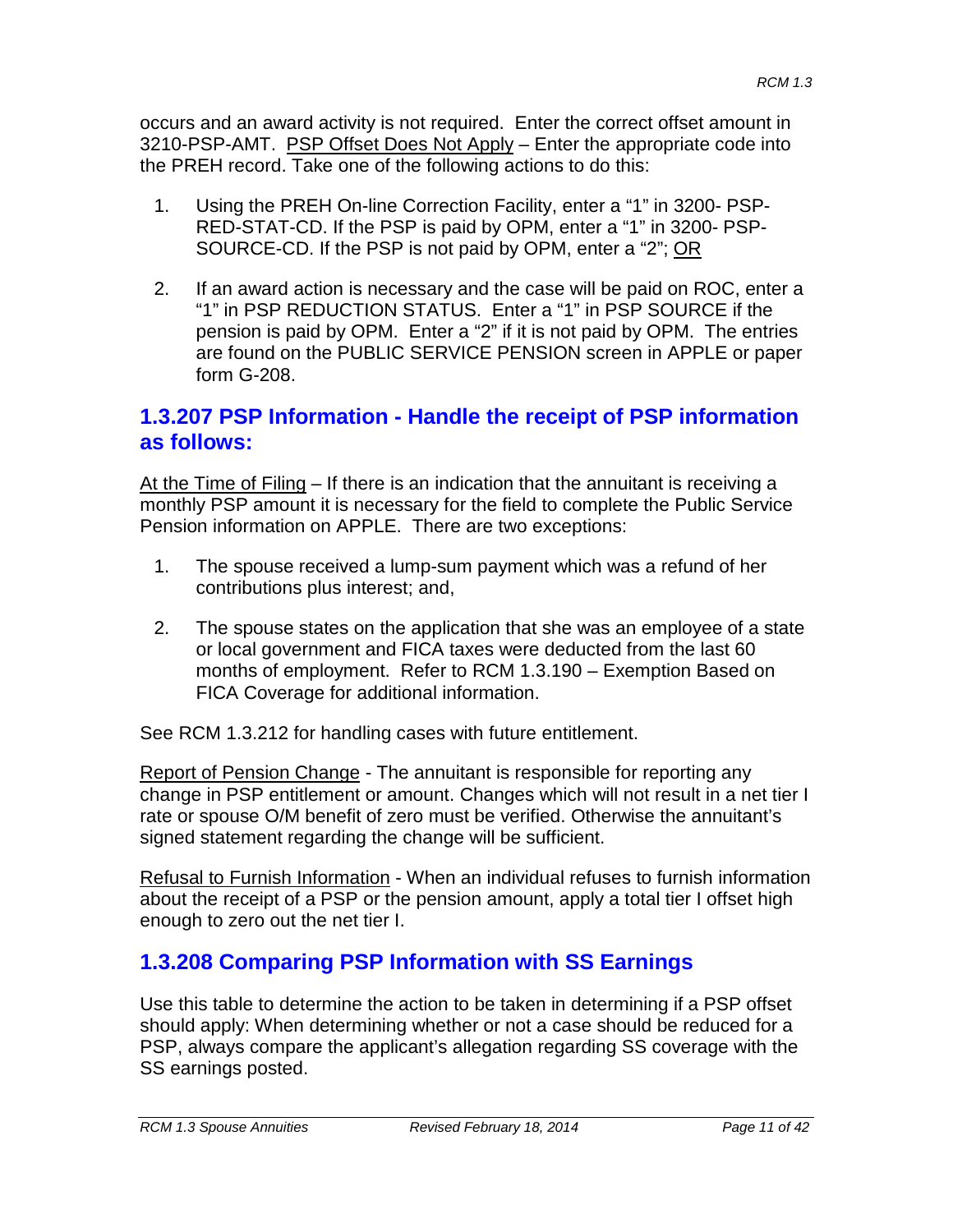Employed by State or Local Government - If, on the last day of employment, the spouse was employed by a state or local government, use this chart to determine if the PSP offset applies.

| <b>SS Deductions</b><br><b>Claimed</b> | <b>Action to be Taken</b>                                                                                                                                                                 |
|----------------------------------------|-------------------------------------------------------------------------------------------------------------------------------------------------------------------------------------------|
| Yes                                    | If the earnings record shows that SS deductions were made,<br>do not apply the PSP reduction. If the earnings are shown<br>under MQGE-Non-covered or Medicare Total, apply the<br>offset. |
| Yes                                    | If the wage record does not support the claim, have the F/O<br>contact the spouse for verification of coverage.                                                                           |
| N٥                                     | Apply the PSP reduction                                                                                                                                                                   |

# **1.3.210 How to Determine the Pension Amount**

For reduction purposes, the pension is the amount payable before deductions for health insurance, allotments, bonds, etc.; but after reduction for early retirement or survivor benefits. If the spouse is receiving a "Medicare Reimbursement," do not include it in the pension amount. If an individual receives more than one PSP, add the pensions together to determine the amount of reduction.

Periodic Payments - Because annuities are paid on a monthly basis, the PSP reduction should be based on the monthly rate. Multiply weekly pensions by 4.33 to find the monthly rate. Multiply biweekly pensions by 2.166 to find the monthly rate.

Pension Begins on Other than First Day of Month - If the pension begins on other than the first day of the month, the monthly pension rate should be prorated to equal the exact pension amount payable for that month. Subtract the day on which the pension begins from 31. Multiply the monthly rate by this figure and divide the product by 30. Prior to 12/84, use the prorated pension amount as the PSP reduction for that month. Beginning 12/84 and later, multiply the prorated pension amount by 2/3 to determine the PSP reduction amount for that month.

Example: The pension begins on 5/10/2005. Multiply the monthly pension rate by 21/30 (31 – 10 = 21 divided by 30) and then multiply this amount by  $2/3$ . Use the result as the PSP reduction amount for the month of May (following normal rounding rules).

Only prorate the pension if it begins on a day other than the first of the month. If the pension increases, adjust tier 1 for the full amount of the increase from the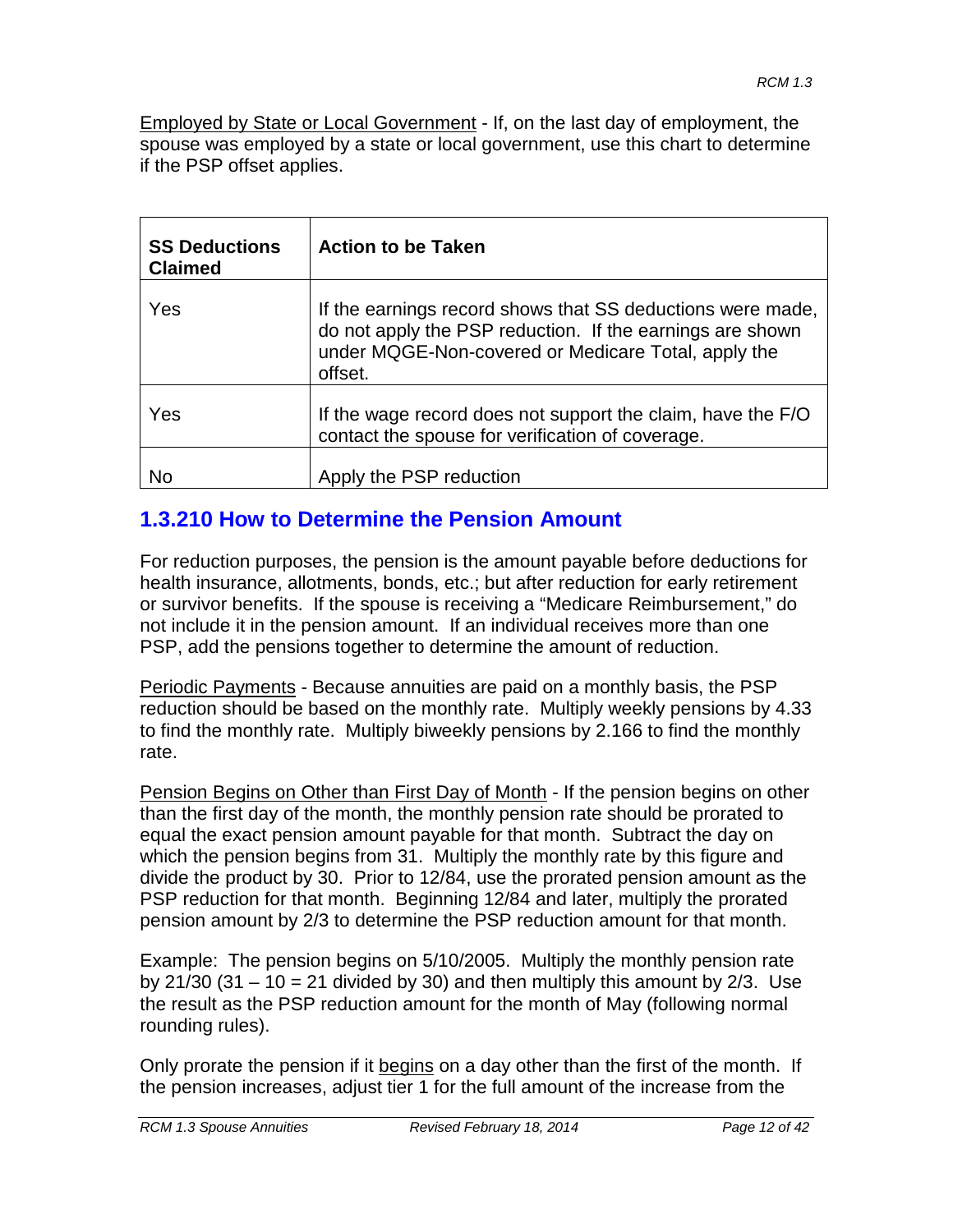first day of the month in which it becomes payable regardless of the effective date of the increase or the date on which the increase is actually paid.

#### Lump-Sum Payments:

1) Full Lump Sum Payments: Defined as a lump sum payment in lieu of any periodic payment for a specific period of time (e.g., life), with no additional periodic payments being made. Determine the amount of the monthly pension for which the full lump sum was substituted and for the period of time that it covers. The PSP offset should begin with the month the periodic benefit would have been payable.

If the period of time is known, but the amount is not determinable, prorate the lump sum over that period of time, beginning with the month the pension would first have become payable.

If the only alternative to a lump sum is a life annuity, and the amount of the life annuity monthly benefit is known, use that amount for reduction purposes.

EXAMPLE: The spouse/widow elects a lump sum of \$30,000.00 in lieu of periodic payments of \$150.00 per month for life. The PSP reduction would be \$100.00 (2/3 of \$150.00).

If either the monthly reduction amount or period of time cannot be determined, refer to –RCM1.3 Appendix D.

A lump sum payment that is actually only a refund of the employee's contributions to a pension fund, plus interest, is not a PSP for offset purposes.

2) Partial Lump Sum Payments: Defined as a lump sum benefit made in lieu of some part of the periodic payment due for a specified period. These lump sum payments, also known as the partial lump sum option(PLOP), can be elected by the beneficiary and paid *in addition* to a reduced periodic benefit. Oftentimes, the beneficiary can choose from a number of PLOP's.

EXAMPLE 1: The spouse elected both a survivor option and a PLOP from her public service employer at the time of her retirement. Her periodic PSP would have been \$1900 per month had she not chosen either option. Her survivor election reduced her periodic payment to \$1700, while her election for a PLOP of \$20,000 further reduced her periodic payment to \$1500. Because PSP offset is based on a PSP *after* reduction for survivor benefits, but *before* the PLOP, the \$1700 figure would be the basis of the PSP offset (2/3 of \$1700 is the PSP offset amount  $= $1133.40$ , even though the spouse will be receiving a periodic payment of \$1500.

Later increase in periodic rate where PLOP was paid: For the beneficiary who previously elected a PLOP and is now entitled to an increase in the periodic PSP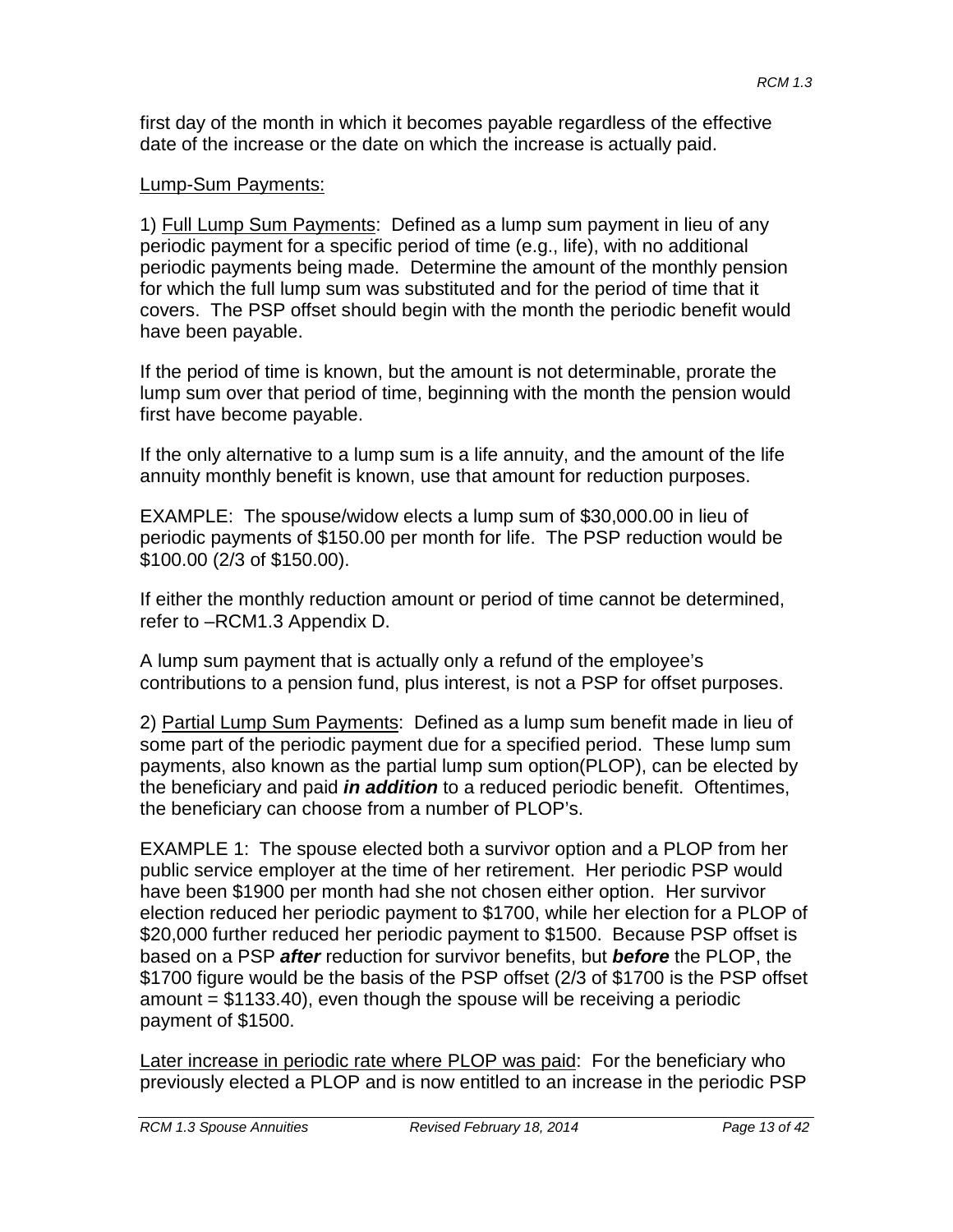rate, add the amount of the PSP periodic rate increase to the amount of the PSP previously used to determine the PSP for offset purposes.

EXAMPLE 2: In the same example as example 1 above, the spouse's periodic payment is now increased the following year from \$1500 to \$1550. The basis for the new PSP rate for offset purposes is \$50 plus the earlier amount used (which includes the amount relinquished for the PLOP). Add \$50 to \$1700 for the new PSP amount =  $$1750.2/3$  of  $$1750 = $1166.70$  is the new PSP offset amount, effective with the month of the PSP increase.

3) Teachers Retirement System of Texas (TRS) January, 2008 Lump-Sum Payment: The TRS paid an extra check in January, 2008 to PSP recipients, who began receiving their PSP prior to January, 2007. The payment represented something of a substitute for a cost-of living increase for 2007, and was in the amount of the August, 2007 payment, but not to exceed \$2400. This one-time payment is treated as a PSP partial lump sum for purposes of PSP offset, and must be prorated over the lifetime of the beneficiary for determining the new PSP offset amount effective January, 2008.

RBD/SBD will recompute the PSP offset factoring in the one-time payment prorating it based on the amount of the payment and the spouse/widow's age as of January 1, 2008. Actuarial tables for prorating the partial lump sum can be found in both RCM 1.3 Appendix D, and RCM 2.1 Appendix C. The factors to use for these cases will be those in the "Factors for Lump Sum Award Dates 6/1/2007 or Later" column.

| <b>Step</b> | <b>Action</b>                                                                                                                    |
|-------------|----------------------------------------------------------------------------------------------------------------------------------|
| 1           | Determine the lump sum amount, which is equal to the August, 2007<br>PSP rate (use \$2400 if the lump sum amount exceeds \$2400) |
| 2           | Determine the spouse/widow age as of January 1, 2008.                                                                            |
| 3           | Determine the actuarial value from the tables in RCM 1.3 Appendix D<br>or RCM 2.1 Appendix C.                                    |
| 4           | Divide the lump sum amount from step 1 by the actuarial value from<br>step 3.                                                    |
| 5           | Multiply the result from step 4 by 2/3.                                                                                          |
| 6           | Round the result from step 5 up to the dime.                                                                                     |
| 7           | Add the result from step 6 to the existing PSP offset amount $=$ the<br>new PSP offset amount.                                   |

Steps for determining the January 2008 PSP offset amount is as follows: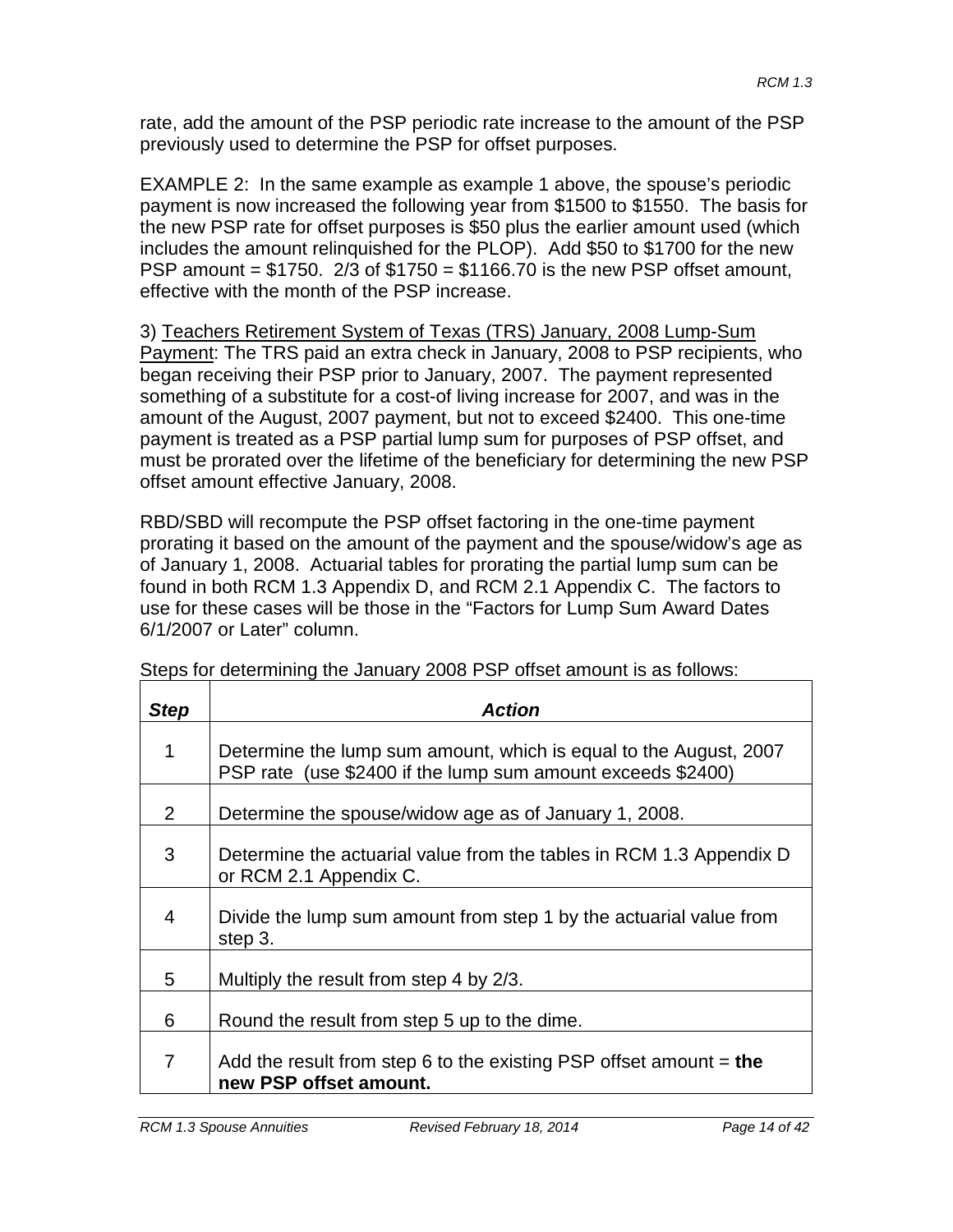Example 1: The spouse is receiving a monthly PSP of \$645.00 since January 2001 from TRS. The PSP offset is \$430.00 (2/3 of \$645.00). We assume the one-time payment is in the amount of \$645.00 (still in effect August 2007), without evidence to the contrary. The spouse is 65 years of age (DOB 5/9/1942) as of January 1, 2008. Divide the pension lump sum amount (\$645.00) by the actuarial value in the table corresponding to the spouse's age on the date of the lump sum payment (123.8), which equals \$5.21. Multiply that result by 2/3, which equals \$3.47, and round up to the dime (\$3.50). Add that amount to the existing PSP offset amount, for a new PSP offset amount of \$433.50 (\$430.00 + \$3.50) effective January, 2008.

Example 2: The spouse is receiving a monthly PSP of \$2703.30 since February, 1998 from TRS. Her PSP offset is \$1802.20 (2/3 of \$2703.30). We assume the one-time payment is in the amount of \$2400.00, the maximum. The spouse is 72 years of age (DOB 3/10/1935) as of January 1, 2008. Divide the pension lump sum amount (\$2400.00) by the actuarial value in the table corresponding to the spouse's age on the date of the lump sum payment (101.2), which equals \$23.72. Multiply that result by 2/3, which equals \$15.81, rounded up to \$15.90. Add that amount to the existing PSP offset amount, now totaling \$1818.10 (\$15.90 + \$1802.20), as the new PSP offset amount effective January 1, 2008.

### **Future PSP offset adjustments**

Any future PSP offset adjustment for changes in the PSP after January, 2008 will need to factor in this one-time payment. We are compiling a list of TRS PSP cases in a Word document on the J drive, in the "PSP Texas Teachers" folder. It will serve as an aid to examiners in determining whether a one-time PSP lump sum was paid by TRS under this provision. The listing includes spouses and widows.

While the list may not be all-inclusive, those cases identified by Field Offices this year should be on the list. Examiners should feel free to add cases to the listing, as identified, and then "save" the document to drive J.

If not otherwise available, examiners should be able to determine the amount of the re-computed PSP monthly rate used for PSP offset, by

1) checking PREH screen 3210, page 1 of 2, PSP-AMT effective with the 1/08 date break,

2) multiplying the PSP offset amount by 3/2, and

3) rounding the result down to the dime.

Example: Using the spouse in Example 2 above, \$1818.10 would be shown on PREH as the PSP offset amount as of January 2008. Multiply \$1818.10 x 3/2, and round down to the dime = \$2727.10, the PSP rate used as the basis for the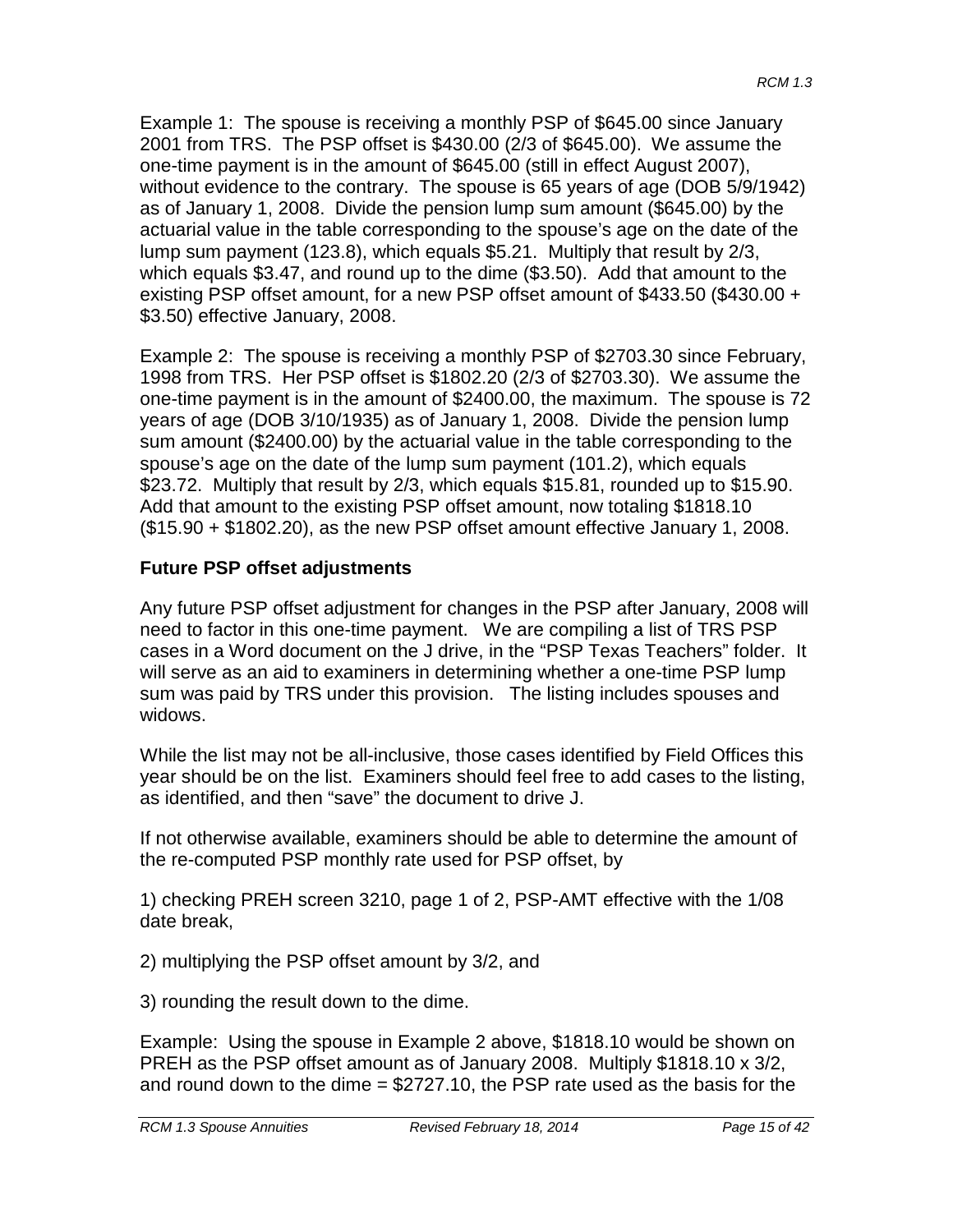PSP offset effective January 2008. If for example, the spouse received a \$15.00 increase in her periodic monthly PSP (from \$2703.30 to \$2718.30) effective January 2009, the \$15.00 increase would be added to \$2727.10 as the new PSP monthly rate (\$2742.10). 2/3 of \$2742.10 (\$1828.10, rounded up from \$1828.07) would be the new PSP offset amount effective January 2009.

### **Tolerance**

As the example above shows, the PSP offset amount increase is small for most cases. Consider applying tolerance for any resulting overpayment, when applicable.

# **1.3.211 How to Determine the Reduction Amount**

The tier 1 or OM should be reduced by the amount of the PSP as follows:

Two-thirds Reduction Effective 12-84 and Later - Effective 12-1-84, the annuity is reduced by 2/3 of the PSP amount. Multiply the pension amount by .66667. If the product is not a multiple of \$.10, round it up to the next higher multiple of \$.10.

PSP Eligibility Before 7-1-83 - If the spouse was eligible for a public pension before 7-1-83, reduce the annuity by the full amount of the public pension. This is true even if she was not entitled to a public pension until after 7-1-83. The full reduction is reduced to 2/3's effective 12-1-84.

PSP Eligibility 7-1-83 or Later - If the spouse was first eligible for a public pension 7-1-83 or later, the annuity is reduced by 2/3's of the amount of the public pension. Multiply the pension amount by .66667. The product, if not a multiple of \$.10, is rounded to the next higher multiple of \$.10.

# **1.3.212 When to Begin Reducing for the PSP**

Begin reducing for the PSP as follows:

Current PSP Entitlement - Reduce for the PSP beginning on the later of the tier I effective date or O/M effective date or the first day of the month for which a pension is payable, regardless of when the pension is actually paid.

When the conditions for exception in 1.3.192 are met, and the ABD is before December 1982, remove the reduction for all months after November 1982.

Never apply a PSP reduction to any month prior to December 1977 regardless of the RR ABD, filing date or O/M effective date. If an annuity is based on an application filed after November 1977, and the ABD retroacts to before December 1977, reduce the PSP effective December 1977.

Never reduce an annuity for PSP if it is based on an effective application filed before December 1977. This includes cases where entitlement under the RR Act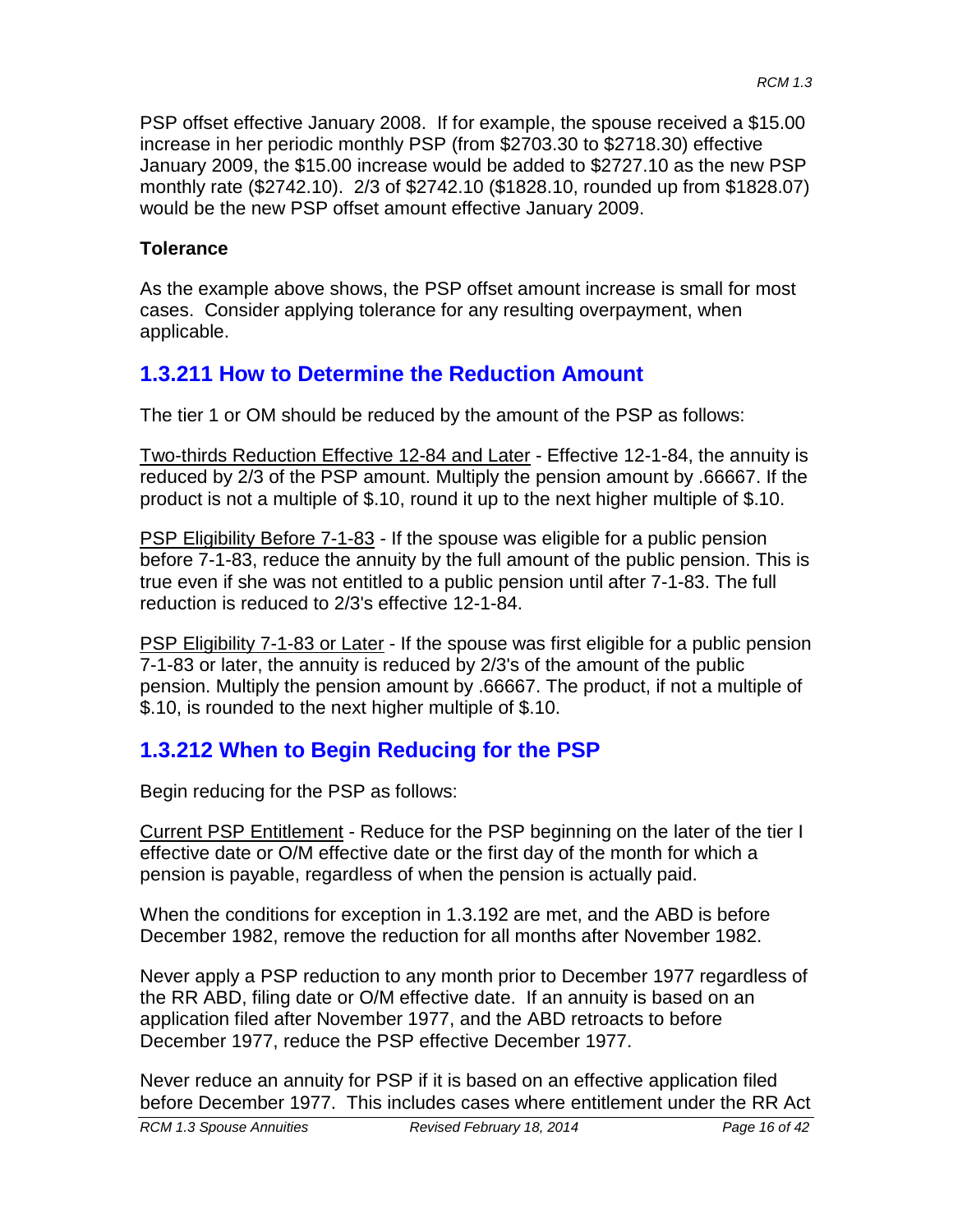has changed since the application was filed, but no new application was required. Examples are a spouse with child who converts to a full age spouse, or a spouse who converts to a full age divorced spouse.

Potential Entitlement - Reduce for potential PSP entitlement only when the spouse claims to have already filed an application for the pension. Base the effective date of the PSP on the expected date of receipt and apply a reduction large enough to make the net tier I zero. Use code paragraph 437 on the award letter.

If the spouse has not filed an application for a PSP, set a tickler call-up for one month before the expected date of entitlement (item 16 on the Form G-208). Upon receipt of the case, develop for information concerning possible entitlement through the field. Do not suspend or reduce the annuity until the development has been completed and a determination has been made.

# **1.3.213 Verifying the Pension Amount**

The following tells when the pension amount should or should not be verified:

When Not to Verify - Do not verify the pension rate if, after reduction for PSP, age, SS benefit and/or EE annuity, the net tier I or spouse O/M benefit equals zero. The individual's allegation of the pension payable is sufficient for the purpose of applying total offset.

When to Verify - Verify the pension rate before initially paying or increasing a net tier I rate or spouse O/M benefit in any annuity reduced for PSP. The net tier I or spouse O/M benefit can increase because of a RECOMP or decrease in PSP or SS benefit rate. Do not verity the rate if the recalculated tier I or spouse O/M benefit remains zero.

Verity the pension rate with a copy of an award notice or other document from the agency issuing the pension.

# **1.3.215 Proofs Needed for Exemption from Offset**

This section gives the different reasons a spouse could be exempt from PSP offset and the proofs needed to establish the exemption.

Exemption Based on PSP Eligibility Date - If the applicant claims to have been eligible for the pension before 12-1-82 or 7-1-83, but the pension did not begin until on or after 12-1-82 or 7-1-83, a letter from the employer or pension paying agency showing the date she was first eligible to retire and receive a pension is the desired proof.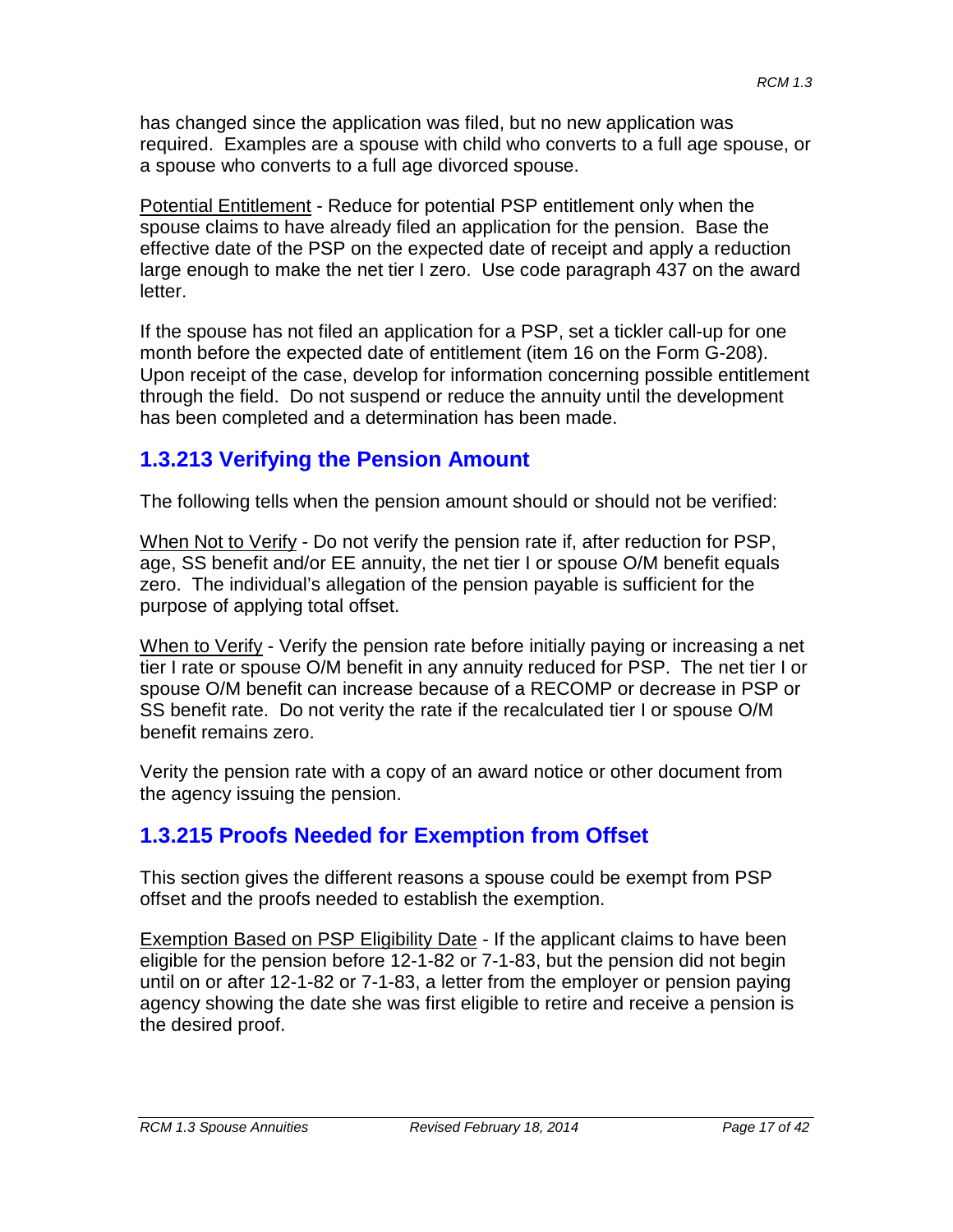Exemption Based on Receiving a CSRS Offset Pension.—The spouse must submit a statement from OPM stating that (s)he is receiving a CSRS Offset pension.

Exemption Based on Dependency - If the applicant could be exempt from the PSP offset because she was dependent on the employee for one-half support and was eligible for the PSP before 7-1-83, she must complete Form G-134, Statement of Contributions and Support. Do not develop for Form G-134 if the tier I is reduced to zero by an SS benefit or employee annuity. There is not time limit for proving dependency in order to qualify for this exception.

Exemption Based on FICA Taxes Being Deducted - If the applicant is receiving a PSP from a state or local employer and claims that FICA taxes were withheld on the day last worked, verify her claim with a DEQY.

Exemption Based on FICA Taxes Being Deducted on Last Day of Employment.-- If the applicant is receiving a PSP from a State employer and claims that FICA taxes were not deducted during the majority of working years but were deducted on the last day of employment, secure proof that FICA taxes were being deducted (e.g., a pay stub) and a statement from the agency paying the pension verifying her claim. It must state that the day last worked is included in the pension computation.

Exemption Based on FERS Election Before 7/1/88 - If the applicant claims to have elected FERS before 7/1/88, secure one of the following:

- An Election of Coverage Form (OPM Form 1555) signed by the claimant, or a statement from OPM, or the employing agency showing a timely or belated election was filed, or
- A FERS annuity statement from OPM showing an annuity commencement date before 1/1/88, or
- A statement from OPM showing an open season election was deemed to have been filed before 7/1/88, or
- A statement from the Merit System Protection Board (MSPB) showing a correction retroactive to 12/31/87 was allowed, or
- A DEQY showing that covered Federal employment began before 1/1/88, or
- A statement from OPM or the employing agency showing the Federal employment was covered under Social Security regulations.

Exemption Based on FERS Election in 1998 - If the applicant claims to have elected FERS in 1998, secure the following: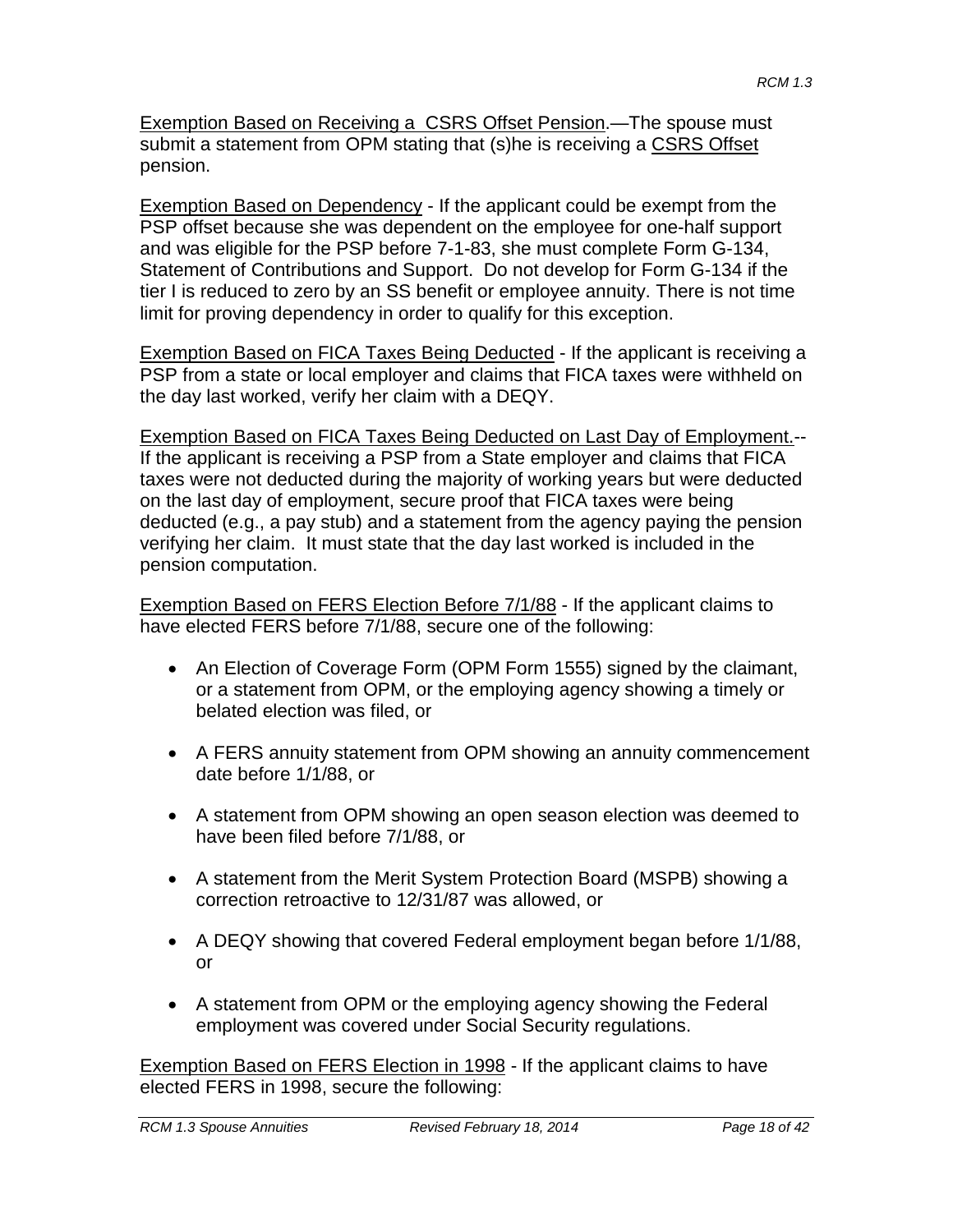- A DEQY showing the 60 months of covered Federal employment. If the DEQY does not prove the applicant's claim, secure one of the following:
- An Election of Coverage Form (OPM Form 1555) signed by the claimant, or a statement from OPM, or the employing agency showing an election was filed, or
- A FERS annuity statement from OPM showing the commencement date, or
- A statement from OPM showing an open season election was filed.

Federal Employee Hired After 12/31/1983 - If the applicant claims to be exempt from offset because she was hired for Federal employment after 12/31/1983, use a DEQY to verify her statement.

State or Local Employees Claiming Exemption Under P.L.108-103.-- If FICA taxes have been continuously deducted from the spouse's wages for at least the last seven years, the claims representative will secure a statement from the employing agency giving this information.

If the applicant is unable to secure a statement, the field office will indicate, on APPLE, that headquarters will secure proof. In this situation, request a DEQY to verity the FICA deductions.

If FICA deductions were not made on a regular basis, a statement from the employing agency detailing the months in which FICA taxes were deducted is needed.

# **1.3.216 Public Service Pension Monitoring**

Public Service Pensions are monitored as follows:

Non-OPM-Pensions - The annual COLA operation identifies spouses who are receiving a public service pension with a net tier I greater than zero. These cases are referred to the field offices for monitoring.

OPM Pensions - Federal Public Service Pensions receive a COLA each December. The COLA operation determines the new PSP reduction amount based on the cost-of-living increase payable to Federal employees.

Once each year, a match is run to compare our records to OPM's. Refer to RCM 6.8 for Instructions on handling referrals generated by this run.

# **1.3.217 How PSP Cases are Processed Spouse (Male or Female)**

Spouse applications are processed on RASI. If the spouse is receiving a Public Service Pension and is not exempt from the offset, RASI will set a 957 call-up. A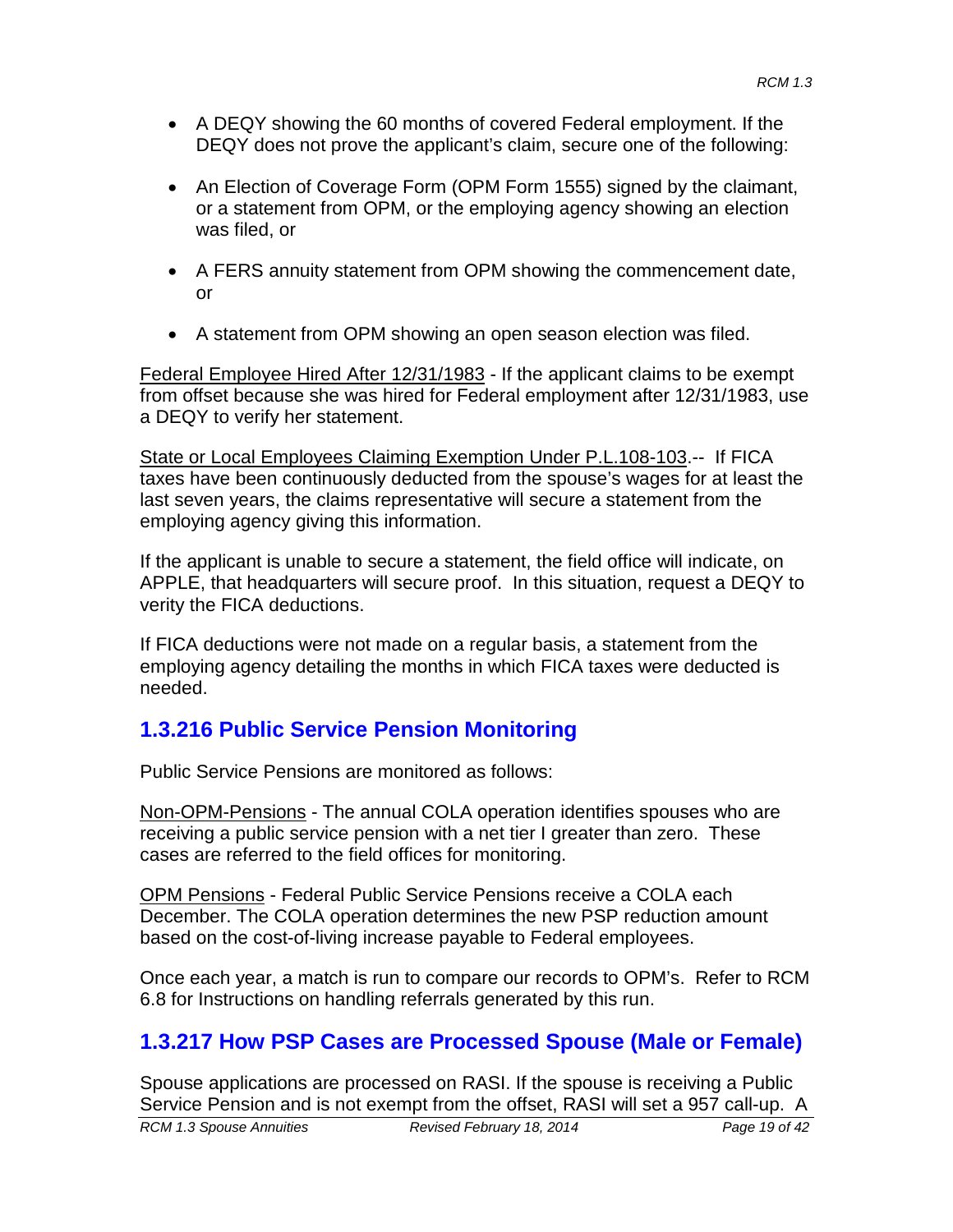referral is issued with the message: "957 REQUIRED – PUBLIC SERVICE PENSION INDICATED – SPAR T1 NOW ZERO."

When a SPAR has been entered, RASI will zero out the tier I, but will pay the Tier II.

Process the RASI referral as explained in RCM 9.3.13.

Divorced Spouse - Divorced spouse applications are processed through ROC. Review the Public Service Pension screen on APPLE and pay the case accordingly.

# **1.3.220 SS Benefits Subject to the PSP Provision**

SSA's terminology for PSP reduction is "Government Pension Offset - GPO." When paying an RRB annuitant entitled to an SSA auxiliary or survivor benefit, always check the LAF CODE to determine if a GPO has been applied. If the LAF CODE is "SH," the GPO applies and the benefit is in suspense.

Since our PSP reduction provisions are based on the SS Act, the conditions for reduction (RCM 1.3.181) and exception (RCM 1.3.185) apply to all auxiliary and survivor SS beneficiaries who filed their applications on or after 12-1-77. (A GPO IS NEVER APPLIED TO A RIB OR DIB. However, these benefits may be subject to a non-covered service pension offset as explained in RCM 1.1.15 - RCM 1.1.18.)

# **Appendices**

### **Appendix A - Spouse Annuity Legislative History**

| <b>Effective</b><br><b>Date</b> | <b>Spouse Annuity Provision</b>                                                                                                                                              |
|---------------------------------|------------------------------------------------------------------------------------------------------------------------------------------------------------------------------|
| 11-1-1951                       | The spouse of an employee who was awarded a commuted value<br>annuity on or after 10-30-51 is not disqualified from receiving a<br>spouse annuity.                           |
| 11-1-1951                       | Annuity for a spouse age 65 or a wife under age 65 with a minor<br>child in her care who would be entitled to a child's insurance<br>annuity (CIA) were the employee to die. |
| 09-1-1954                       | Annuity for a wife under age 65 with a disabled child in her care<br>who would be entitled to a CIA were the employee to die.                                                |
| 06-1-1959                       | Reduced spouse annuity at age 62, if the employee is age 65.                                                                                                                 |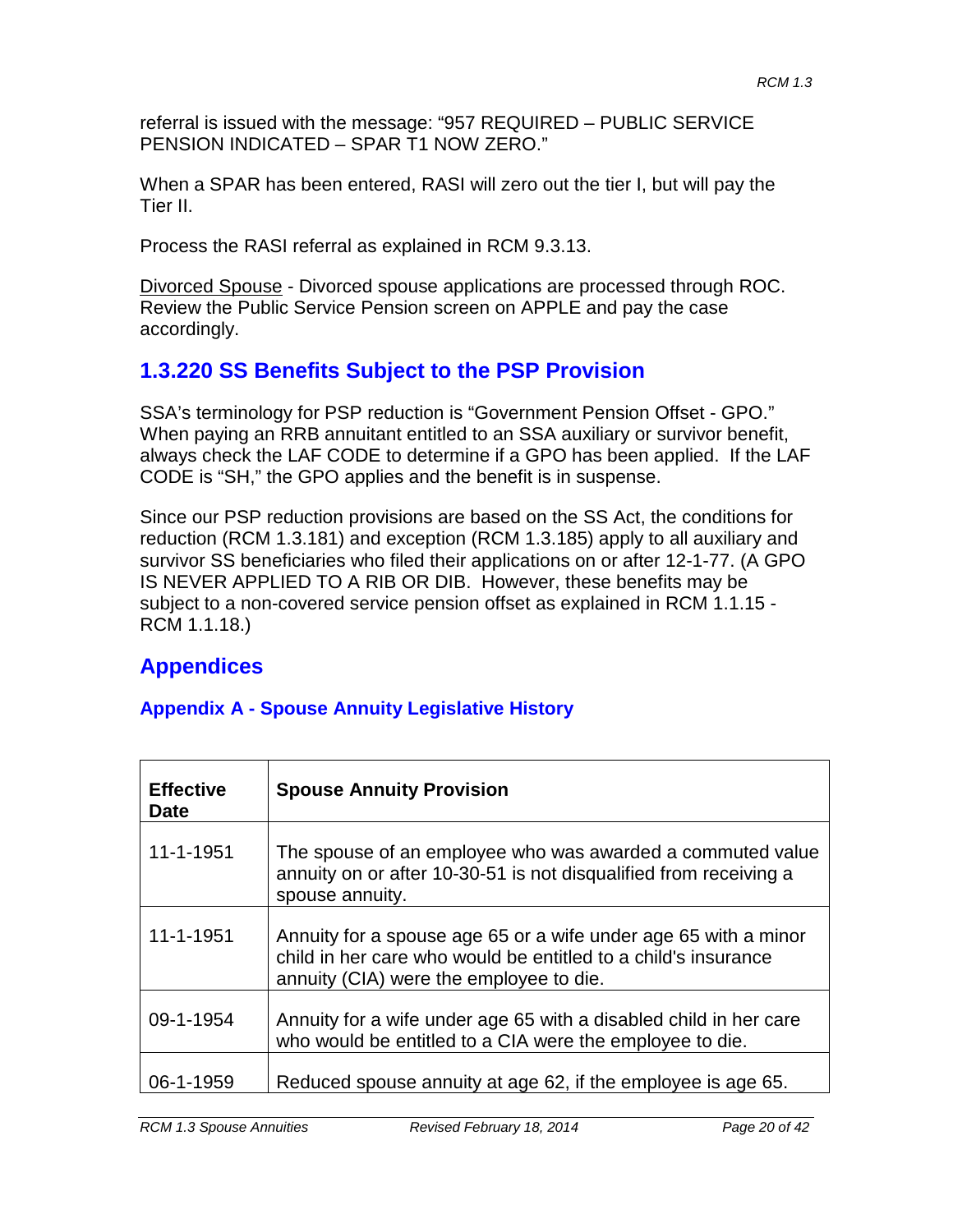| <b>Effective</b><br><b>Date</b> | <b>Spouse Annuity Provision</b>                                                                                                                                                                                                                |
|---------------------------------|------------------------------------------------------------------------------------------------------------------------------------------------------------------------------------------------------------------------------------------------|
| 10-1-1961                       | Spouse is eligible after one year of marriage. If she was entitled<br>to certain survivor benefits under the RR Act before remarrying,<br>no waiting period is necessary.                                                                      |
| 10-1-1965                       | Full dual benefit reduction repealed.                                                                                                                                                                                                          |
| 11-1-1966                       | Annuity for a wife under age 65 with a minor or disabled child in<br>her care, even if the child would not be entitled to a CIA were the<br>employee to die.                                                                                   |
|                                 | Provide for adjusting 1/180th reduction months when a reduced<br>age annuity is increased after 10-29-66 by recomputation or by<br>amendment.                                                                                                  |
| 11-1-1966                       | Rounding RR annuities so the last digit ends in 5.                                                                                                                                                                                             |
| 02-1-1968                       | De facto spouse is eligible for an annuity.                                                                                                                                                                                                    |
|                                 | Reduction for SS Act benefit entitlement in order to duplicate the<br>increases provided in the 1965 and 1967 SS Act Amendments.<br>Guaranteed a minimum spouse increase of \$5.00.)                                                           |
| 01-1-1973                       | Child disabled before attaining age 22 may qualify a spouse for<br>an annuity.                                                                                                                                                                 |
|                                 | Grandchild who meets dependency requirements may qualify a<br>spouse for an annuity.                                                                                                                                                           |
| 01-1-1975                       | Full spouse annuity at age 60, or at any age if the spouse has the<br>employee's minor or disabled child in her care, provided the<br>employee retired after 6-30-74 with at least 354 service months<br>and the employee has attained age 60. |
|                                 | Reduced spouse annuity at age 62 if the employee retired after<br>12-31-74, has less than 354 service months, and has attained<br>age 62.                                                                                                      |
|                                 | Tiered annuity computation under the 1974 Railroad Retirement<br>Act.                                                                                                                                                                          |
|                                 | Work deductions applied to portions of a spouse annuity if there<br>is a work deduction insured status and excess earnings or<br>employee annuity is reduced for excess earnings. Work                                                         |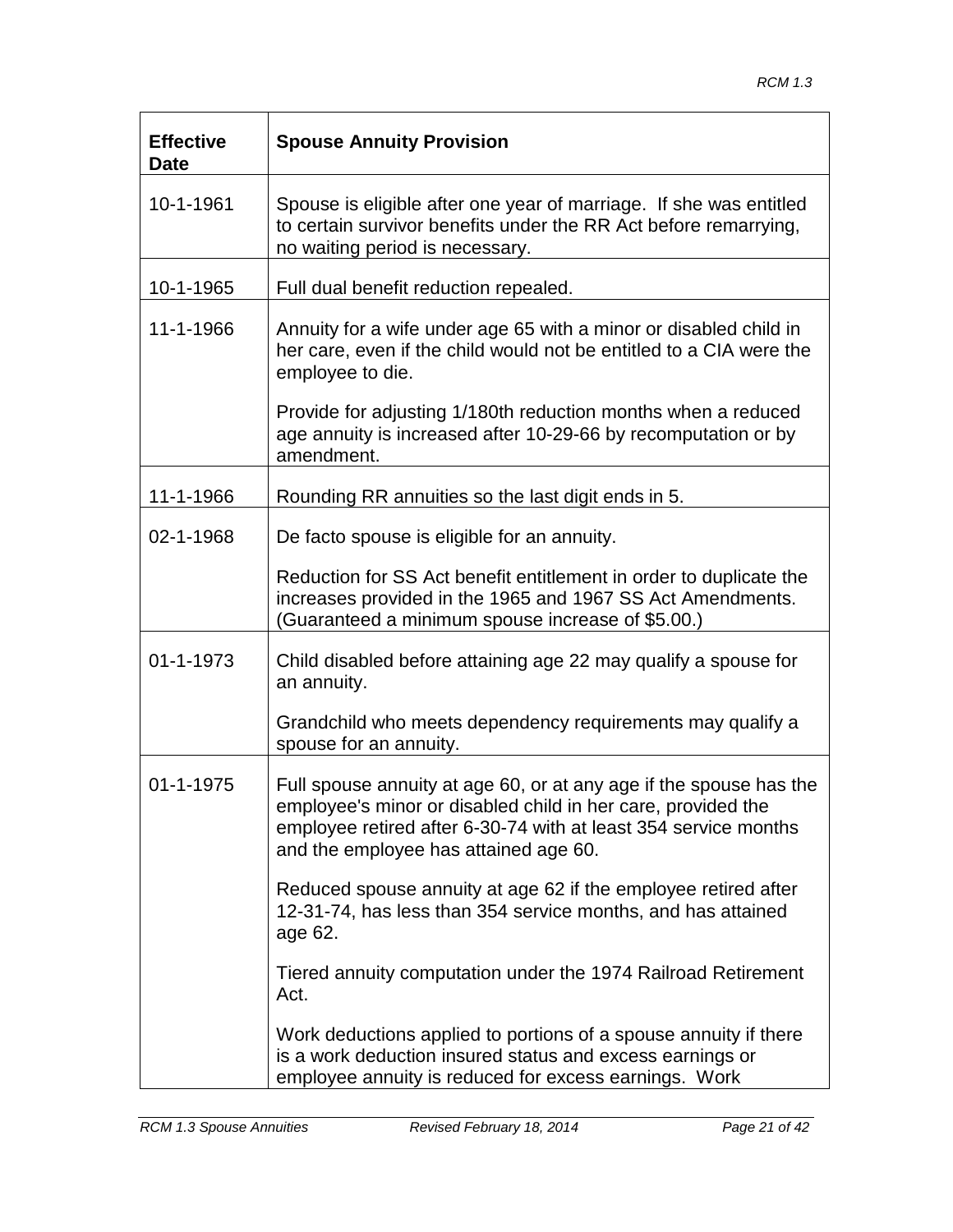| <b>Effective</b><br><b>Date</b> | <b>Spouse Annuity Provision</b>                                                                                                                                                                                                                                                                                                                 |
|---------------------------------|-------------------------------------------------------------------------------------------------------------------------------------------------------------------------------------------------------------------------------------------------------------------------------------------------------------------------------------------------|
|                                 | deductions for spouse's own excess earnings removed when the<br>spouse attains age 72.                                                                                                                                                                                                                                                          |
| 03-1-1977                       | Nondependent male spouse is eligible for an annuity.                                                                                                                                                                                                                                                                                            |
| 12-1-1977                       | Reduction established in tier I for a nondependent husband's<br>public service pension.                                                                                                                                                                                                                                                         |
| 01-1-1978                       | In work deduction computations, nonwork months are considered<br>only in the first year after 1977 the beneficiary is entitled to an<br>annuity. If a wife is entitled based on having a child in her care,<br>non-work months are also considered in the year of termination if<br>the termination is not due to the death of the beneficiary. |
| 12-1-1978                       | A nondependent male spouse may receive a windfall at age 60 or<br>be included in the O/M if he is eligible for an SS benefit based on<br>having in his care a child eligible for a child's SS benefit based on<br>the employee's wage record.                                                                                                   |
| 08-13-1981                      | No new vested dual benefits are payable to spouses beginning 8-<br>13-81.                                                                                                                                                                                                                                                                       |
| 09-1-1981                       | Tier 1 equals zero when the child attains age 16, if entitlement<br>began 9-1-81 or later. NOTE: Per Board Order 92-263, full tier I<br>is payable until age 18 in cases where the child attains age 16<br>after 7-92. Per Board Order 93-108, tier 1 benefits terminated<br>under the 9-81 provision were paid retroactive to 1-1-86.          |
|                                 | Tier 1 may not begin before the first full month the eligibility<br>requirements are met.                                                                                                                                                                                                                                                       |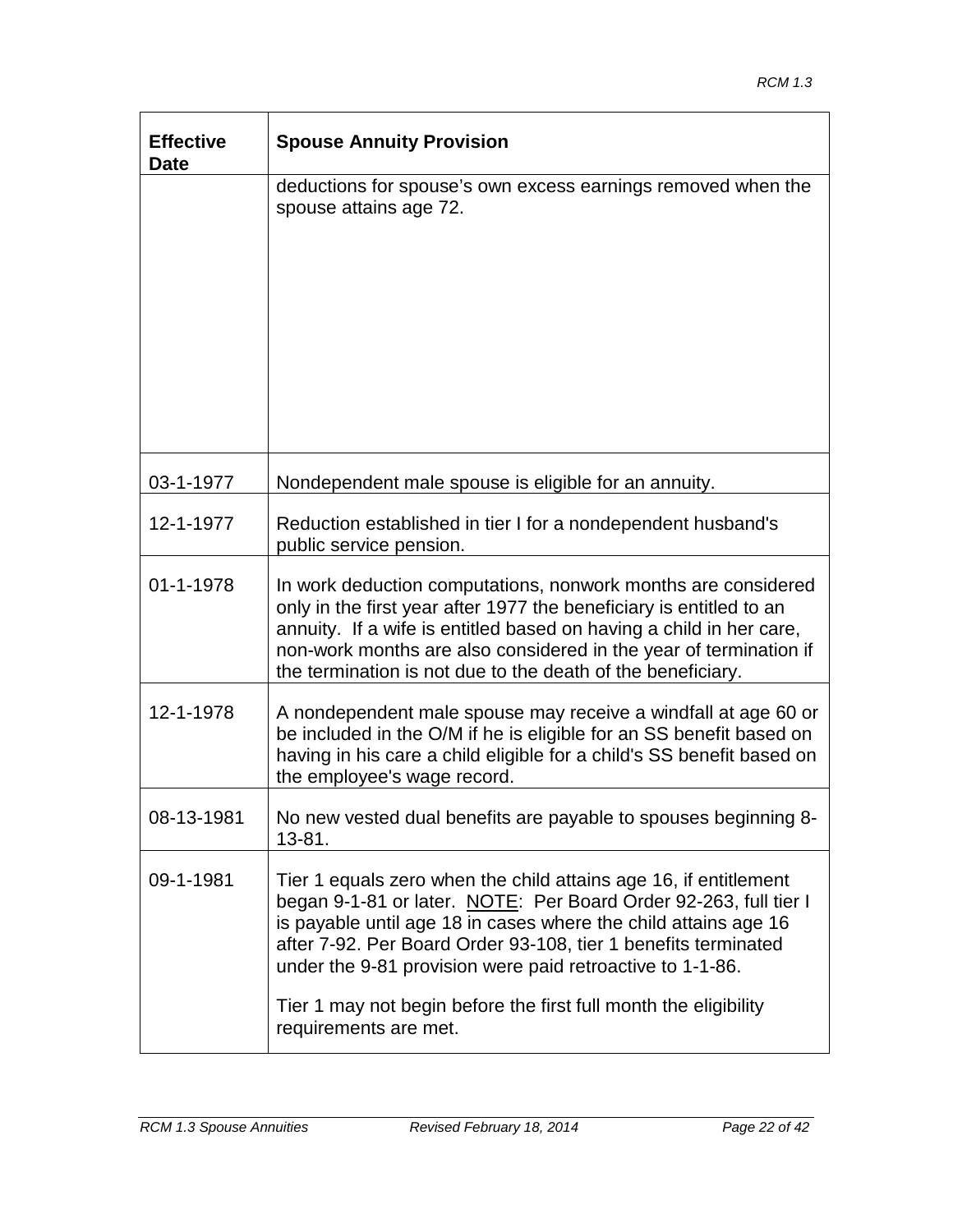| <b>Effective</b><br><b>Date</b> | <b>Spouse Annuity Provision</b>                                                                                                                                                                                                                                                                                       |
|---------------------------------|-----------------------------------------------------------------------------------------------------------------------------------------------------------------------------------------------------------------------------------------------------------------------------------------------------------------------|
|                                 | Spouse Tier 1 is based on the EE's PIA 1 x 50% rounded down to<br>a dollar effective with annuities awarded or adjusted after August<br>1981.                                                                                                                                                                         |
| 10-1-1981                       | Divorced spouse is eligible for an annuity.                                                                                                                                                                                                                                                                           |
|                                 | Spouse maximum eliminated for annuities first paid 10-1-81 or<br>later.                                                                                                                                                                                                                                               |
| 10-1-1981                       | Age reduction is applied to each tier separately, effective with<br>annuities awarded and adjusted 10-1-81 or later.                                                                                                                                                                                                  |
|                                 | The age reduction factor applicable on the ABD will be applied to<br>all annuity adjustments paid 10-1-81 or later.                                                                                                                                                                                                   |
|                                 | The age reduction factor for spouse annuities initially paid 10-1-<br>81 or later is 1/144 for each month the annuitant is under age 65<br>on the ABD.                                                                                                                                                                |
|                                 | The Tier 1 reduction sequence in spouse annuities initially paid<br>10-1-81 or later, is public service pension, age, SS benefit and<br>own EE annuity, as applicable.                                                                                                                                                |
|                                 | The spouse's Tier 2 is based on 45% of the EE's Tier 2, if the<br>spouse was initially paid 10-1-81 or later.                                                                                                                                                                                                         |
|                                 | Creation of the Dual Benefits Payment Account, thereby<br>necessitating cutbacks in the vested dual benefit payable.                                                                                                                                                                                                  |
| 01-1-1982                       | Reduced Tier 1 by the SS benefit amount payable before work<br>deductions. Eliminate Tier 1 work deductions for any month in<br>which an SS benefit reduction applies. Eliminate ABD month only<br>work deductions except when the ABD is the first of the month<br>and excess earnings are indicated for that month. |
| 06-1-1982                       | Retroactivity of application limited for tier 1.                                                                                                                                                                                                                                                                      |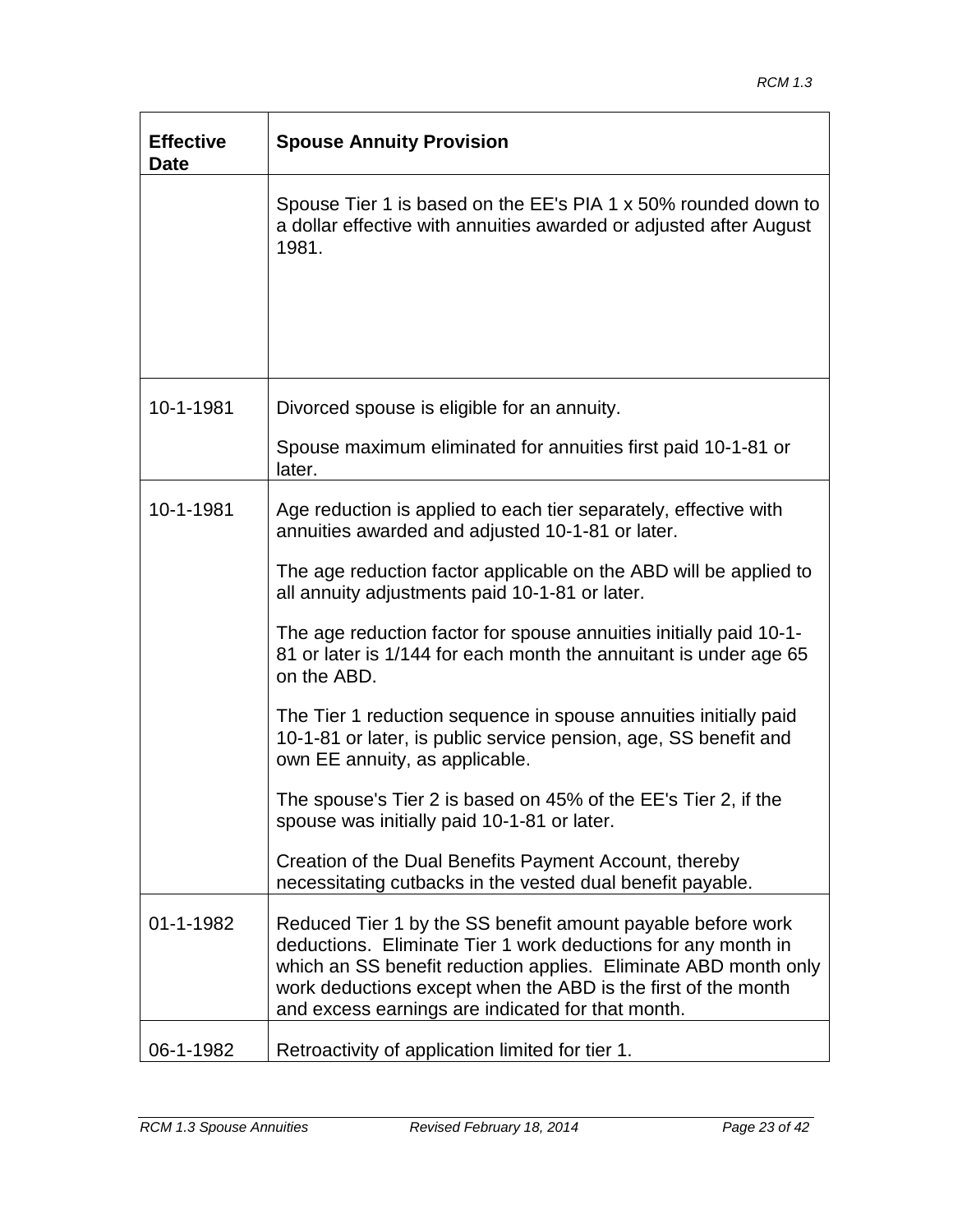| <b>Effective</b><br><b>Date</b> | <b>Spouse Annuity Provision</b>                                                                                                                                                                                                                                    |
|---------------------------------|--------------------------------------------------------------------------------------------------------------------------------------------------------------------------------------------------------------------------------------------------------------------|
| 09-1-1982                       | Tier 1 may be reduced if disability annuitant is entitled to worker's<br>compensation or a public disability benefit.                                                                                                                                              |
| 12-1-1982                       | Reduction in Tier 1 for all spouse or divorced spouse annuitants<br>who are eligible for a public service pension 12-1-82 or later.<br>Reduction does not apply to any annuitant who is eligible for the<br>public service pension before 7-1-83 and is dependent. |
| 01-1-1983                       | Work deductions no longer apply in the month the annuitant<br>attains age 70.                                                                                                                                                                                      |
| 05-1-1983                       | A husband is eligible for a tier 1 only annuity, based on having a<br>child in care.                                                                                                                                                                               |
| 07-1-1983                       | If an annuitant is first eligible for the PSP 7-1-83 or later, the tier 2<br>reduction is only 2/3 of the PSP. Dependency does not cause<br>exemption.                                                                                                             |
| 08-12-1983                      | The living with requirement is eliminated except for de facto<br>(deemed) spouses and spouse entitlements beginning before 8-<br>12-83.                                                                                                                            |
| 09-01-1983                      | Retroactivity of Tier 1 and tier 2 is limited for spouse applications<br>filed 9-1-83 or later.                                                                                                                                                                    |
| 08-12-1983                      | Age reduction applied to a spouse annuity will not change when<br>that annuity is converted to a divorced spouse annuity.                                                                                                                                          |
| 09-01-1983                      | Tier 2 and vested dual benefit (windfall) annuity components of<br>employee of spouse benefits and supplemental annuities can be<br>subject to community property settlements in dissolution of<br>marriage cases.                                                 |
| 09-01-1983                      | Military service reduction removed.                                                                                                                                                                                                                                |
| 09-01-1983                      | The same ABD is established for the Tier 1 and Tier 2 benefit.<br>The retroactivity of a spouse Tier 2 is limited to no more than 6<br>months to agree with Tier I retroactivity.                                                                                  |
| 12-01-1983                      | Cost-of-living increase changed from July 1 to December 1. The<br>Tier 2 takeback provisions applied in the 12-1-83 COL operation.                                                                                                                                 |
| 01-01-1984                      | Annuities are subject to taxation.                                                                                                                                                                                                                                 |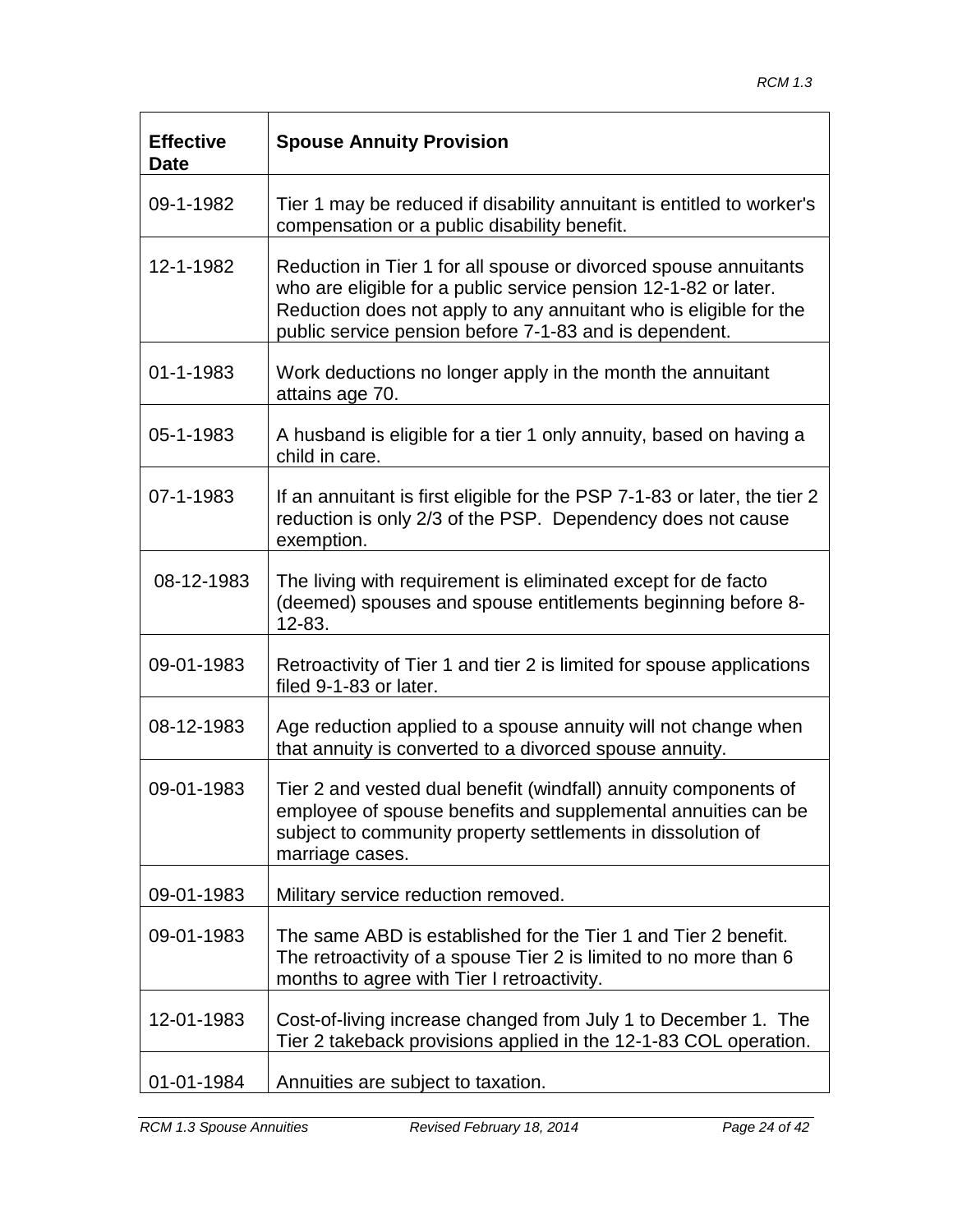| <b>Effective</b><br><b>Date</b> | <b>Spouse Annuity Provision</b>                                                                                                                                                                                                                                                                                                     |
|---------------------------------|-------------------------------------------------------------------------------------------------------------------------------------------------------------------------------------------------------------------------------------------------------------------------------------------------------------------------------------|
| 07-01-1984                      | Spouses of age and service employees who attain age 60 and<br>acquire 30 years of service 7-1-84 or later, are subject to<br>reduction for age if the employee retires before age 62. Spouses<br>of disability annuitants who have a disability annuity beginning<br>date on or after July 1, 1984 are subject to an age reduction. |
| 12-01-1984                      | The PSP reduction is 2/3 of the PSP amount for all annuitants.<br>The PSP reduction may be removed if the spouse is deemed to<br>be eligible for the PSP in 11-82 or 6-83, when PSP entitlement<br>was delayed because of a full month requirement.                                                                                 |
| 01-01-1985                      | Divorced spouses are no longer subject to work deductions<br>because of the employee's earnings, if they have been divorced<br>at least two years.                                                                                                                                                                                  |
|                                 | The tier 1 of a spouse who is not a U.S. citizen, and is outside the<br>U.S. more than six months, may be suspended under an alien<br>nonpayment provision.                                                                                                                                                                         |
| 01-01-1986                      | Some spouse annuities are affected by the employee's<br>noncovered service pension.                                                                                                                                                                                                                                                 |
| 12-01-1988                      | Employee's or spouse's last pre-retirement nonrailroad<br>employment permitted after ABD with earnings deduction in<br>spouse's tier 2.                                                                                                                                                                                             |
| 1-01-2001                       | Definition of "full retirement age" gradually changes from age 65<br>to age 67 for spouse annuitants born after 1937.                                                                                                                                                                                                               |
| $1 - 1 - 2002$                  | Age reduction no longer applies for an employee who receives a<br>60/30 annuity with an ABD at age 60-61, provided the ABD is<br>January 1, 2002, or later. Also, age reduction no longer applies<br>to the annuities of their spouses.                                                                                             |
|                                 | Age reduction no longer applies for spouses of 60/30 disability<br>annuitants, regardless of the employee's ABD, if the spouse ABD<br>is 1-1-2002 or later.                                                                                                                                                                         |
| $1 - 1 - 2002$                  | RRA Max provision removed from RRA effective with rates<br>payable from January 1, 2002.                                                                                                                                                                                                                                            |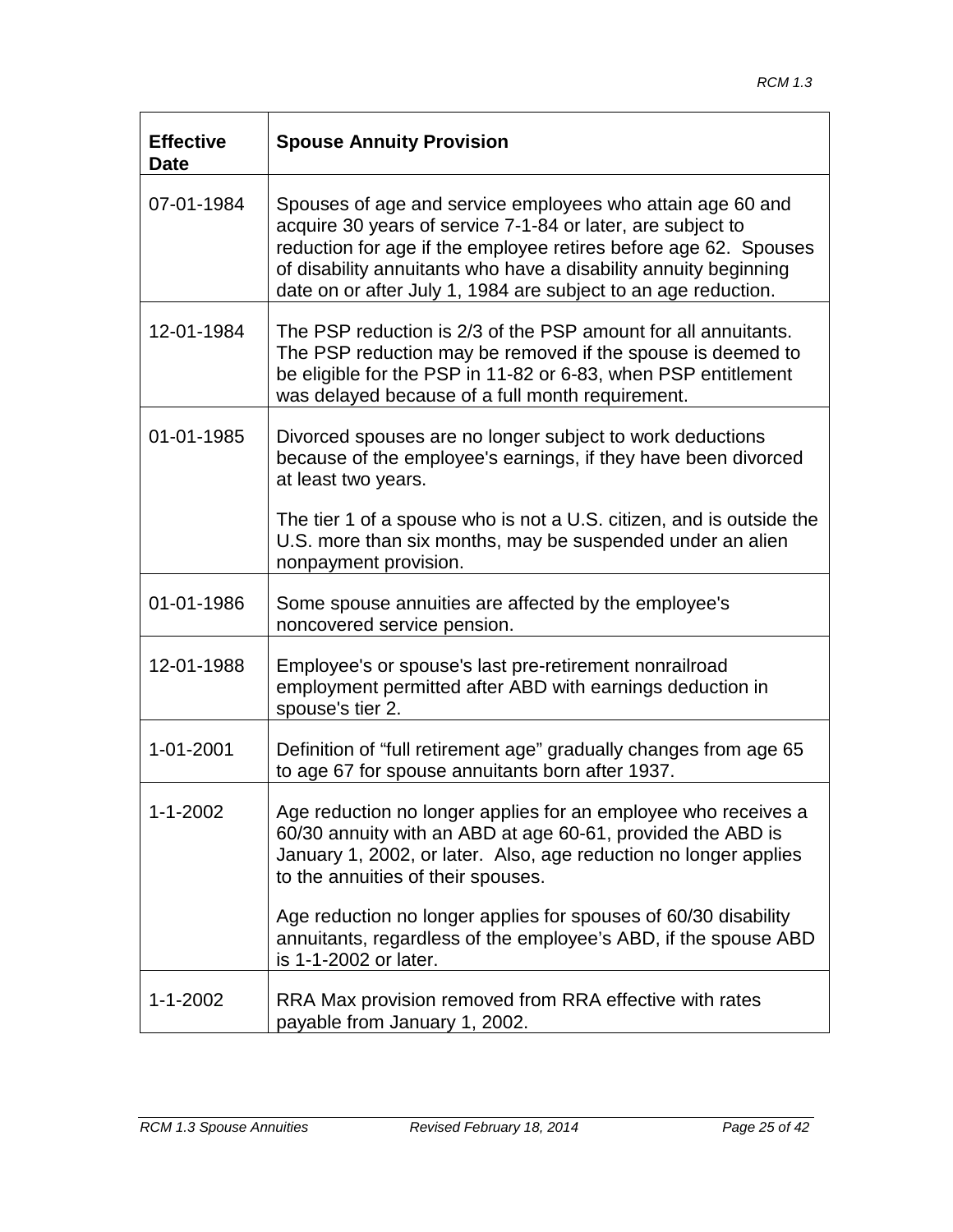| <b>Effective</b><br><b>Date</b> | <b>Spouse Annuity Provision</b>                                                                                                                                                                                                                                                                                                                                                                                                                                                                                                 |
|---------------------------------|---------------------------------------------------------------------------------------------------------------------------------------------------------------------------------------------------------------------------------------------------------------------------------------------------------------------------------------------------------------------------------------------------------------------------------------------------------------------------------------------------------------------------------|
| $1 - 1 - 2002$                  | Spouses or divorced spouses may qualify for annuities at age 62<br>based the record of employees who have less than 120 months<br>of railroad service, but at least 60 months of railroad service after<br>1995. Tier 1 is payable only when the age and service employee<br>has sufficient quarters of coverage based on combined railroad<br>compensation and SSA wages for an SS Act Fully Insured Status<br>or when the disability annuitant has an actual disability freeze.                                               |
| 08-17-2007                      | PL 109-280 allows for the independent entitlement of divorced<br>spouses. Spouses who have been divorced from the employee<br>for 2 years will be able to apply for divorced spouse benefits<br>when both the employee and the spouse are 62 for a full month,<br>and the employee has 120 months of service, or 60 months of<br>service after 1995. The employee will not have to stop work in<br>the railroad industry or relinguish rights in order for the<br>independently entitled divorced spouse to receive an annuity. |

#### **Appendix B - Dual Benefit Reduction under The 1937 Railroad Retirement Act**

#### **B1. When Reduction Was Applicable Under The 1937 Railroad Retirement Act**

A. General - Prior to 10-1-65, a spouse annuity was reduced by the amount of any "other benefit" (except a WIB) the spouse was entitled or potentially entitled to under the 1937 RR Act or SS Act. However, a wife under age 65 receiving a spouse annuity based on a child in her care was not subject to reduction for potential entitlement.

Effective 10-1-65, a spouse annuity was paid without a full reduction for any "other" benefit (social security or railroad retirement) (s)he may be receiving. An annuity was also paid to a spouse whose annuity was commuted prior to 10-1-65 because of entitlement to "other" benefits. However, effective 11-1-66 it is necessary to reduce a spouse annuity for social security benefits.

B. 1937 RR Act Benefits - A spouse annuity for any month was reduced by the amount of any retirement annuity or parent's insurance annuity to which the spouse was entitled or potentially entitled, (except as noted in A above) including the monthly amount on which a commuted award was based.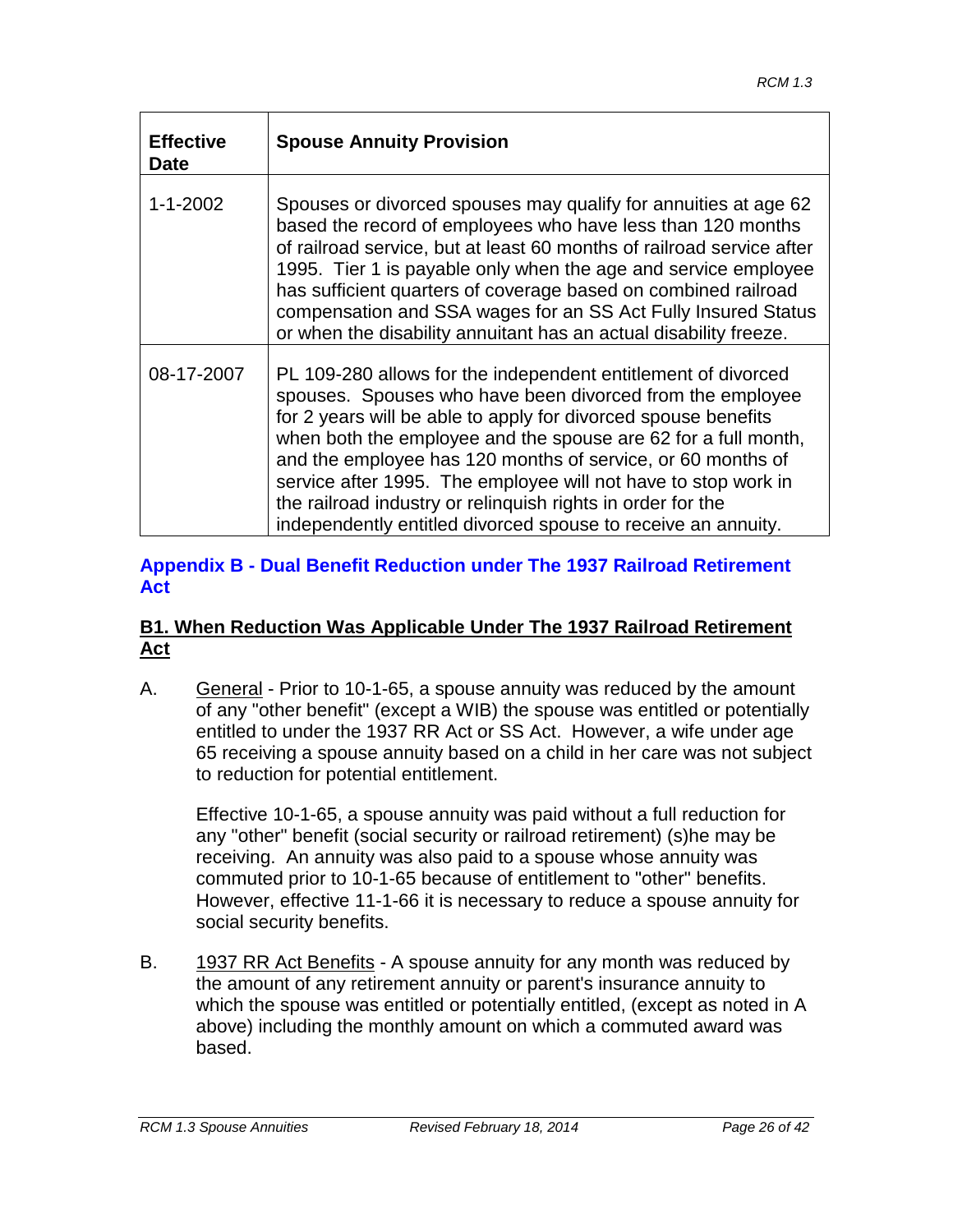C. SS Act Benefits - A spouse annuity for any month was reduced by the amount of any monthly insurance benefit (except a WIB) to which the spouse was entitled or potentially entitled (except as noted in A above). The term "monthly insurance benefit" refers to an RIB or DIB based on the spouse's wage record or an SSA benefit based on a wage record other than the spouse's or employee's.

If the spouse, because of entitlement to another insurance benefit under the SS Act, had not been awarded a WIB, became disentitled to a WIB after having been awarded such benefit, or had a WIB reduced, the 1937 RR Act spouse annuity was reduced only by the amount that the other benefit EXCEEDED the WIB to which the spouse would have otherwise been entitled.

NOTE: When a spouse was receiving a reduced RIB before age 65 and the O/M was never applied to increase the employee's retirement annuity, the spouse annuity under the 1937 RR Act was reduced by the amount of the reduced RIB.

#### **B2. If Spouse Applicant Had Been Awarded An Employee Or Parent's Insurance Annuity**

When a spouse's employee annuity or parent's insurance annuity equaled or exceeded the amount of the spouse annuity, the application for the spouse annuity was denied. If the spouse annuity exceeded the employee annuity or parent's insurance annuity, only the amount by which it exceeded such annuity was payable.

#### **B3. When To Assume That A Spouse, Entitled To An RIB, Was Also Entitled To A WIB**

In any case in which a spouse annuity was subject to reduction due to entitlement to an RIB and the employee annuitant was also entitled to an RIB, it was assumed that the spouse was entitled to a WIB or would have been if (s)he were not entitled to an RIB. The amount of the WIB was determined as explained in sections A, B, and C below.

- A. Spouse at Least Age 65 in First Month of Employee's Entitlement to RIB The amount of the WIB was assumed to be equal to one-half of the employee annuitant's PIA. The amount was rounded to the next higher multiple of ten cents.
- B. Spouse Under Age 65 in First Month of Employee's Entitlement to RIB, Applying for Reduced Spouse Annuity on Basis of Child in Her Care - Same as A above.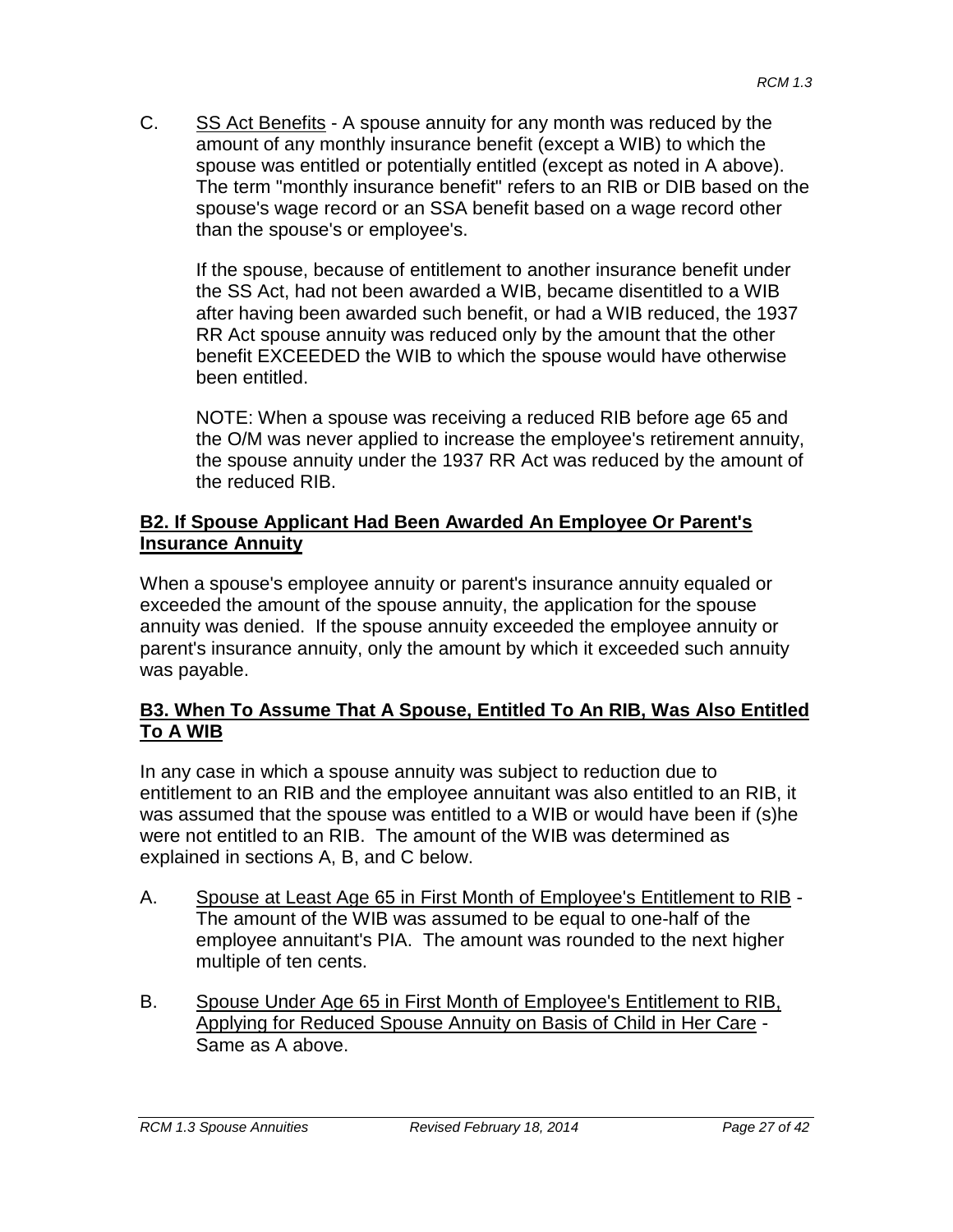C. Spouse Under Age 65 in First Month of Employee's Entitlement to RIB, Applying for Reduced Spouse Annuity - The amount of the WIB was assumed to be equal to one-half of the employee annuitant's PIA rounded to the next higher multiple of ten cents reduced by 1/144 for each month the spouse was under age 65 when entitlement began.

#### **B4. Reduction For RIB Or Parent's Insurance Benefit When Spouse Was Entitled Or Had Been Disentitled To WIB**

When a spouse was entitled to an RIB or parent's insurance benefit which was equal to or less than the WIB to which the spouse was otherwise entitled, the spouse annuity was not subject to any reduction. If the RIB or parent's insurance benefit was more than the WIB to which the spouse was otherwise entitled, only the difference between the two benefits was deducted from the spouse annuity.

Under the SS Act, a spouse cannot become entitled to a WIB if (s)he is already entitled to an RIB or parent's insurance benefit which is more than the WIB. When a spouse never became entitled to a WIB for this reason, the same rules applied as in the case of a spouse who had once been entitled and later became disentitled to a WIB.

## **B5. When Spouse Was Entitled To WIB**

When the WIB equaled or exceeded the RIB or parent's insurance benefit, or when the spouse was entitled only to a WIB, no reduction was made in the spouse annuity under the 1937 RR Act.

#### **B6. When Spouse Was Entitled To RIB Or To Parent's Insurance Benefit Underthe SS Act**

When the SSA benefit data indicated that a spouse was entitled or, if age 65 or older, was potentially entitled to an RIB or parent's insurance benefit and no WIB was involved, the spouse 1937 RR Act annuity was reduced by the total amount of the benefit payable under the SS Act. If the spouse applicant was under age 65 and only potentially entitled to an RIB, A or B below applied.

- A. Wife Applied for a 1937 RR Act Wife's Annuity on the Basis of Having a Child in Her Care - The wife's annuity was not reduced for potential entitlement.
- B. Spouse Applied for a Reduced Spouse 1937 RR Act Annuity The spouse annuity was reduced by the amount of the reduced RIB to which the spouse would have been entitled on the beginning date of the spouse annuity if the spouse were to have filed an application at SSA. If potential entitlement first occurred after the beginning date of the spouse annuity, reduction was by the amount of the RIB to which the spouse would have been entitled on the first day of potential entitlement.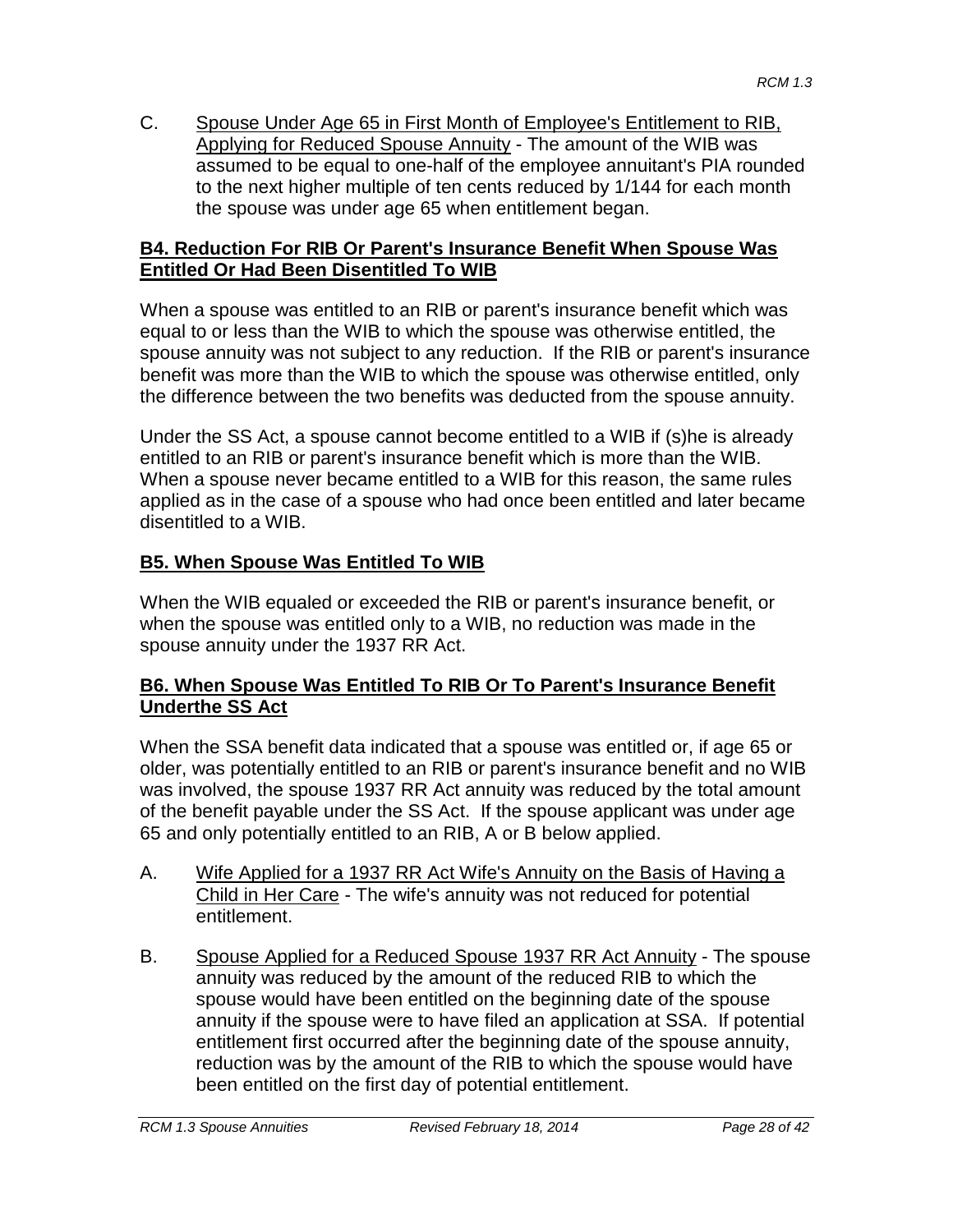#### **B7. Elimination Of Dual Benefit Reduction Under The 1937 Railroad Retirement Act**

The dual benefit reduction under the 1937 Railroad Retirement Act was repealed effective 10-1-65. This permitted the Board to:

- A. Pay full benefits to spouse 1937 RR Act annuitants whose annuities were reduced prior to 10-1-65 because of entitlement to "other benefits."
- B. Reinstate payments effective 10-1-65 in cases in which a 1937 RR Act spouse annuity was suspended, terminated, or denied because of entitlement to "other benefits."
- C. Begin monthly payments in cases in which a spouse 1937 RR Act annuity was commuted before 10-1-65 because of entitlement to "other benefits." In this type of case, the spouse was permitted to retain the commuted lump sum amount. However, the monthly rate was reduced by the amount of the monthly rate on which the commuted lump sum was based. (See following example.)

### EXAMPLE

| Before 10-1-65                           |     |              | Effective 10-1-65                         |         |
|------------------------------------------|-----|--------------|-------------------------------------------|---------|
| Spouse annuity rate                      | $=$ | \$50.00      | Spouse annuity rate                       | \$50.00 |
| <b>Reduction for "Other</b><br>Benefits" |     | -47.00       | <b>Reduction for</b><br>commuted lump-sum | $-3.00$ |
| Monthly rate                             |     | 3.00         | Monthly rate                              | \$47.00 |
| Commuted lump-sum<br>paid                |     | $=$ \$450.00 |                                           |         |

The 1974 Railroad Retirement Act provisions for dual benefits are explained in RCM 1.3.10 - 1.3.11.

## **Appendix C - Spouse's Annuities**

### **C1. History Of Spouse Elections.**

A. Initiation of Spouse Election Procedure - The Social Security Act was amended effective 11-1-56 to provide reduced benefits for wives ages 62- 64 11/12 if the wage earner was at least age 62 or had a DIB Insured Status (see RCM 5.6.11). At that time, the Railroad Retirement Act stated that a wife of an RR annuitant 65 or over could not qualify for an RRA spouse annuity until age 65 unless she had a minor or disabled child of the employee in her care.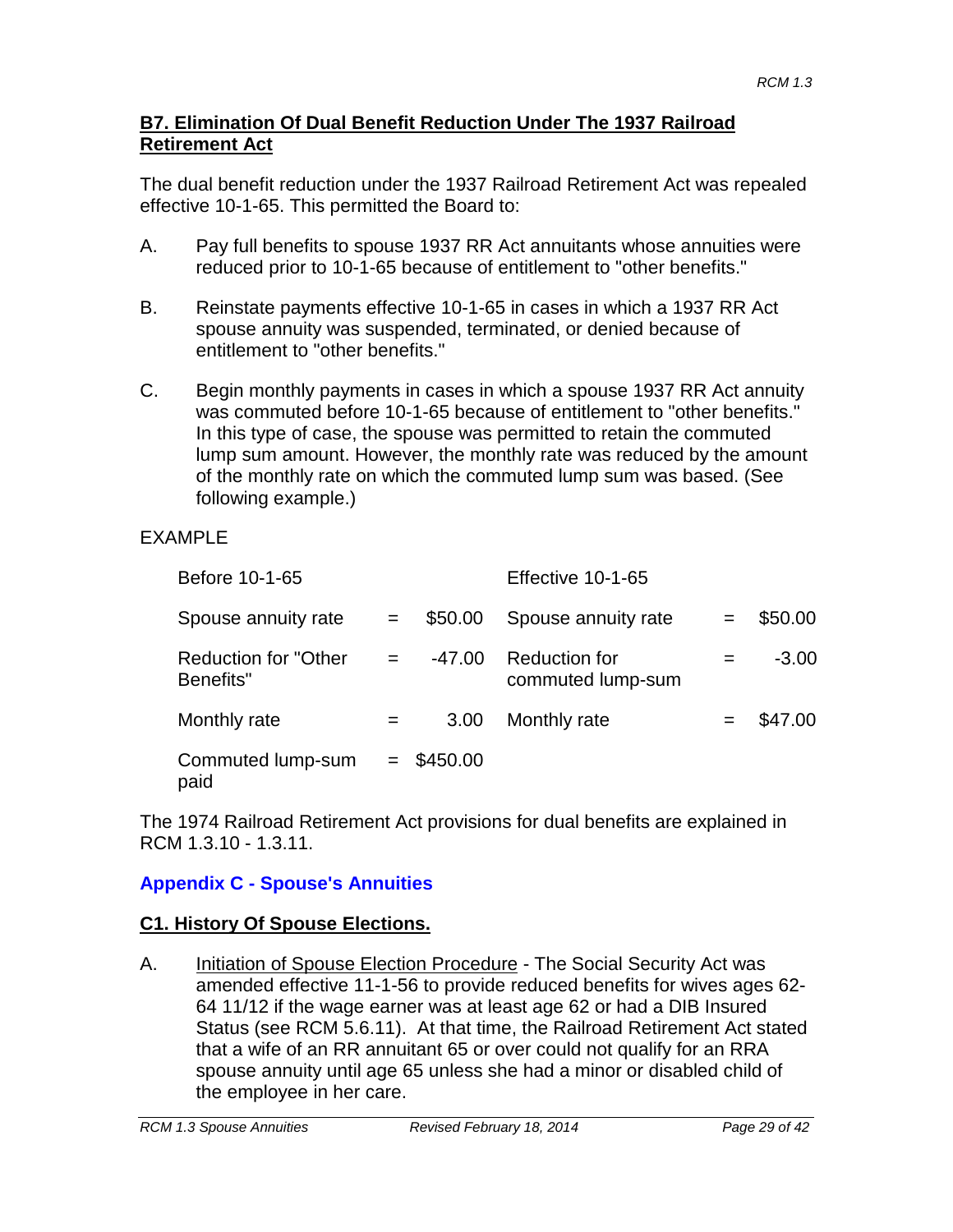The spouse election procedure was initiated to permit the inclusion of wives age 62-64 11/12, who would have qualified under SSA rules, in the O/M computation provided the employee had attained age 62 or had a DIB Insured Status. The employee's annuity increased under the O/M to include a share for his wife until she became entitled to a RR spouse annuity ate age 65. By filing an election, the wife agreed to have her spouse annuity permanently reduced by a specific amount in order to permit her husband's annuity to be increased under the O/M.

- B. Effect of 1959 RRA Amendments Effective 6-1-59, a reduced spouse annuity became payable to a spouse 62-64 11/12 provided the employee was 65 or over. As a practical matter, this amendment eliminated the need for spouse elections except in cases where the employee annuitant was ages 62-64 11/12 or had a DIB Insured Status. With the enactment of the 1959 RRA amendments, the Board discontinued soliciting spouse elections.
- C. Effect of 1972 RRA Amendments Effective 9-1-72, limitations were placed on the switching of annuity rates to the O/M formula from the RR formula.

Cases were initially tested for a possible spouse election on the basis of the age of the spouse shown on the employee's application. A message was printed on the award form if the O/M would apply immediately or a call-up was established if the O/M could apply when the employee or spouse attained age 62. Examiners developed all possible spouse election cases when payable.

D. Effect of 1974 Railroad Retirement Act - The benefits payable under the 1974 Railroad Retirement Act eliminated the need for a spouse election in most cases (see RCM 1.3.7). The Board again discontinued soliciting spouse elections. Spouse election information is released only when an inquiry concerning benefit entitlement or adjustment is received from an eligible employee or age 62-64 11/12 spouse.

The 1981 RR Act Amendments have no effect on spouse election procedure.

E. Spouse Election Cases Under the 1937 Railroad Retirement Act - The employee's age and service O/M or DIB O/M computation could be increased on the basis of a "spouse election" filed by the employee and spouse to include the spouse age 62-64 11/12 (without a child in her care if the spouse is female), who is not eligible for a railroad spouse annuity until the employee attains the required age, as an IPI in the employee's O/M computation. The employee must have been insured for the O/M as explained in RCM 8.3.8 and the spouse must meet all the eligibility requirements explained in RCM 8.3.22l.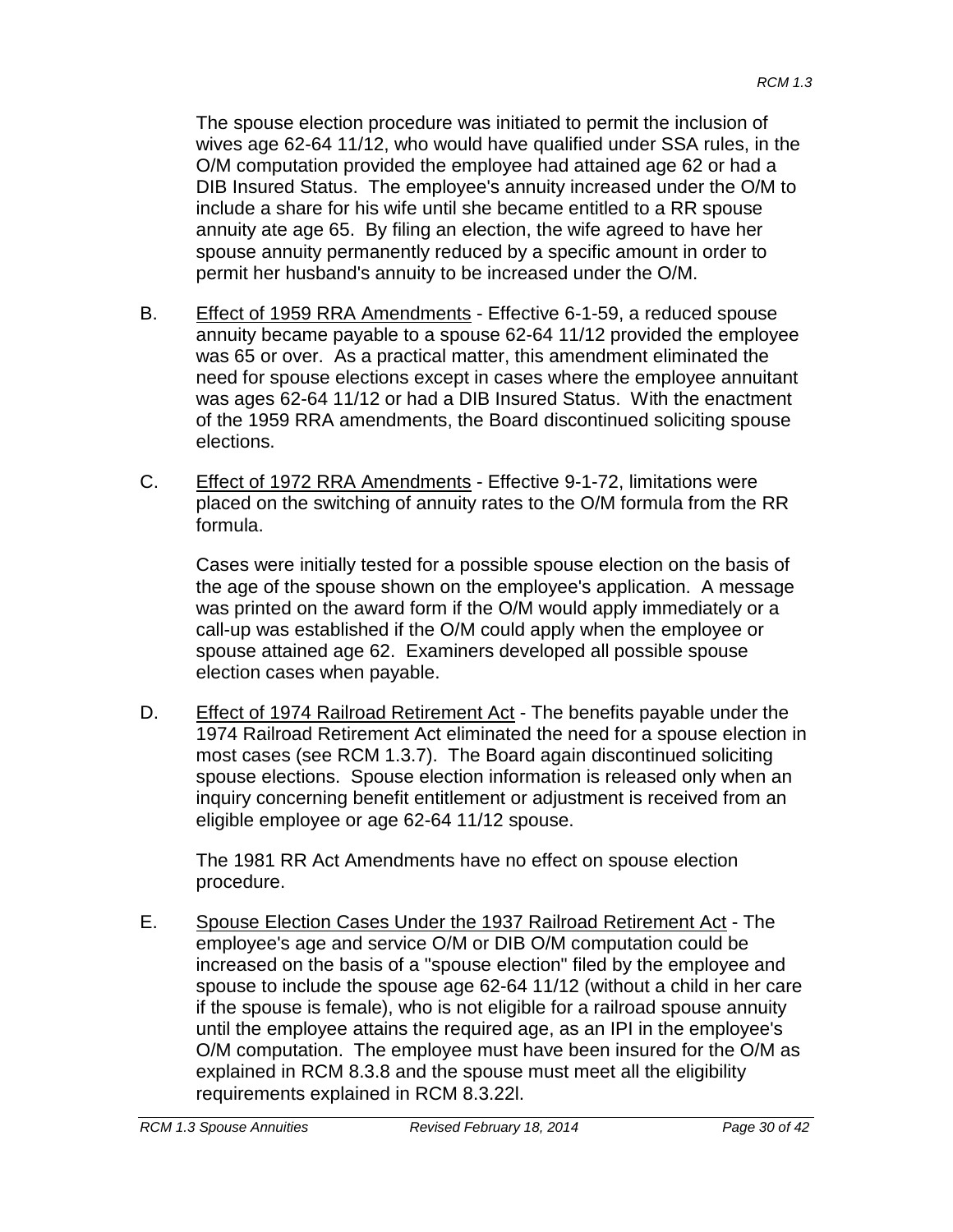An adjustment computed on Form G-168 for the reduced age spouse benefits paid before the spouse qualifies for the railroad spouse annuity is later applied as an actuarial reduction to the spouse annuity railroad formula rate when payable under the 1937 RR Act or 1974 RR Act (see RCM 8.3 Appendix A).

A spouse election was not required to include a spouse age 65 or a female spouse with the employee's minor or disabled child in her care as an IPI either in the employee's age and service O/M, if the employee is at least age 62; or in the employee's DIM O/M, if the employee has DIB Insured Status (see RCM 5.6.11). The spouse must have met all the eligibility requirements in RCM 8.3.22. No reduction is applied to a future railroad spouse annuity for these IPI spouse benefits paid without an age reduction before the RR spouse annuity ABD.

- F. Spouse Election Cases Under 1974 Railroad Retirement Act Assuming the spouse meets all other eligibility requirements, a spouse election is currently required to increase the employee's annuity under the Retirement O/M computation only in the following cases:
	- The Employee ABD and Filing Date are Both Before 1-1-75 The spouse is not eligible for a railroad spouse annuity until the employee attains age 65 if the employee's reduced age annuity (2(a)3 or disability annuity  $(2(a)4$  or  $2(a)5)$ :
		- began before July 1, 1974; or,
		- began between July 1, 1974 and December 31, 1974 and the employee had less than 30 years of railroad service.

The spouse age 62-64 11/12 (without the employee's minor or disabled child in care if female spouse, or male spouse effective December 1978 or later) may file a "spouse election" to be included as an IPI in the O/M computation if the employee either has attained age 62 or has a "DIB Insured Status as explained in RCM 5.6.11.

- The Employee ABD or Filing Date is 1-1-75 or Later With Less Than 30 Years Service - If the employee is receiving an annuity based on disability  $(2(a)(1)(iv)$  or  $2(a)(1)(v)$ , the spouse is not eligible for a railroad spouse annuity until the employee attains age 62. A spouse age 62-64 11/12 (without the employee's minor or disabled child in care, if female spouse, or male spouse effective December 1978 or later) may file a "spouse election" if the employee is under age 62 and has a DIB Insured Status as explained in RCM 5.6.11.
- The Employee ABD is 7-1-74 or Later With 30 or More Years of Service - If the employee under age 60 is receiving an annuity based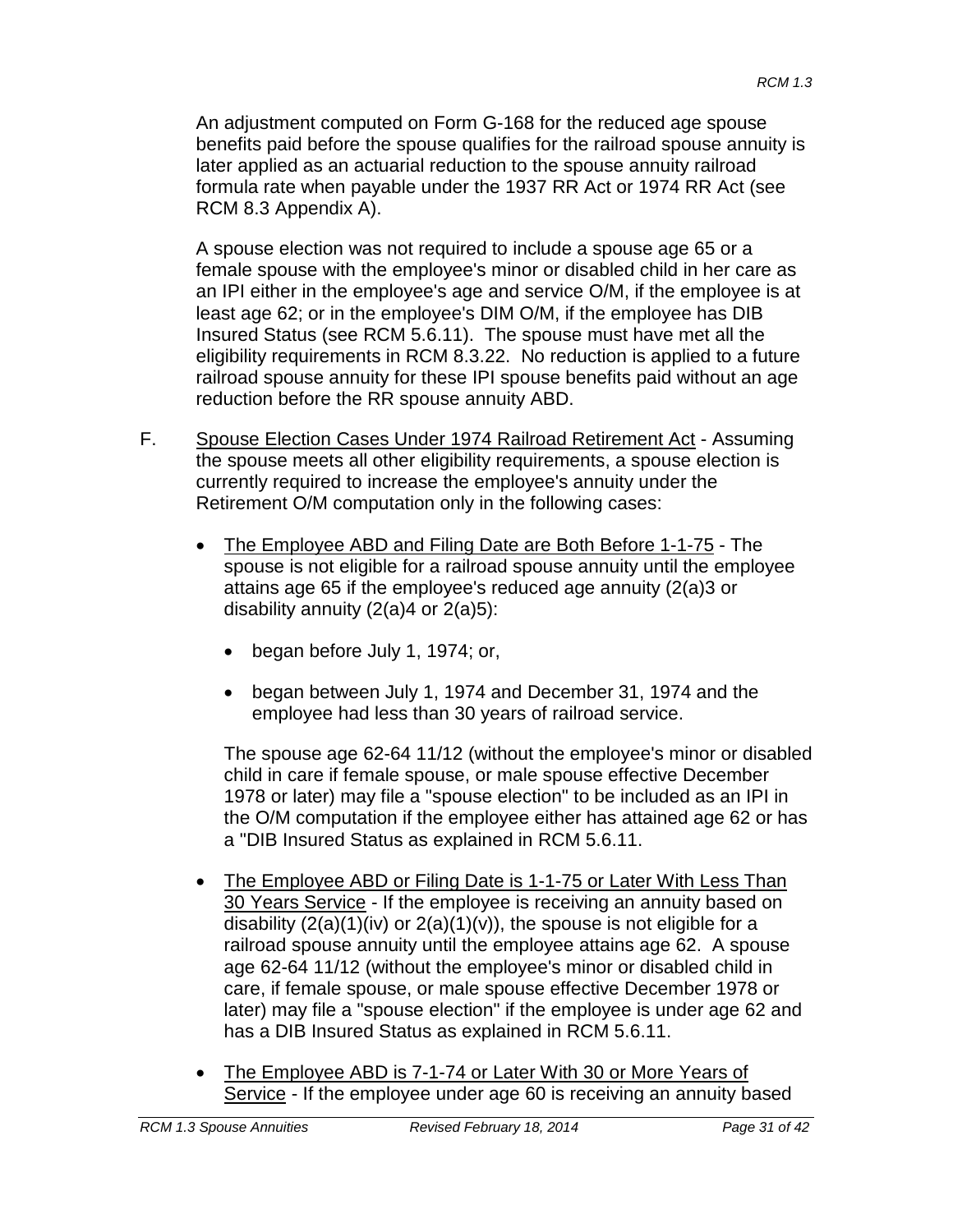on disability, the spouse is not eligible for a railroad spouse annuity until the employee attains age 60. A spouse age 62-64 11/12 (without the employee's minor or disabled child in care, if female spouse, or male spouse effective December, 1978 or later) may file a "spouse election if the employee has a DIB Insured Status as explained in RCM 5.6.11.

Spouse elections in force are adjusted as explained in RCM 8.3 Appendix A.

#### **C2. Disability Freeze Cases Previously Code For Call-Up When Disability Annuitant's Wife Attains Age 62**

A number of disability freeze cases were previously coded for call-up upon the attainment of age 62 of the wife of a disability annuitant who would still be under the required age to qualify his wife for a spouse annuity when she reaches age 62. No action to solicit a wife's election is to be taken in these cases when the wife attains age 62, unless the annuitant or his wife had previously inquired about additional benefits payable for the spouse.

In those cases where the wife is older than her husband and will attain age 65 before the month her husband will attain the required age to qualify her for a spouse annuity, make a new call-up for the first day of the month in which the wife will attain age 65, if the inclusion of the wife in the computation of her husband's annuity under the O/M would result in a larger annuity.

#### **C3. Answering Inquiries From Employee Or Spouse When Election Information Previously Furnished**

If Forms RL-162, RL-162a, RL-163 or a dictated spouse election letter were previously furnished, the time limit of 30 days has expired, it is past the O/M effective date, and the employee or spouse inquiries about entitlement to a spouse election, use Code Letters 452 and 453 to answer these inquiries.

EXCEPTION: In a case where a spouse is older than the employee, and the O/M is being paid at the time the spouse attains age 65, she may be included in the O/M computations even though she refused the election at age 62 or did not respond to the election information.

### **C4. Effects Of Death Of Employee Or Spouse On Spouse Election**

A spouse election was not to be solicited after the death of the employee annuitant. However, an election filed after the death of the employee annuitant was a valid election and any increase in annuity due to the election is paid as an accrued annuity due but unpaid at death.

An election is not valid if received at an office of the Board after the date of the spouse's death or after the date a spouse's annuity award is approved.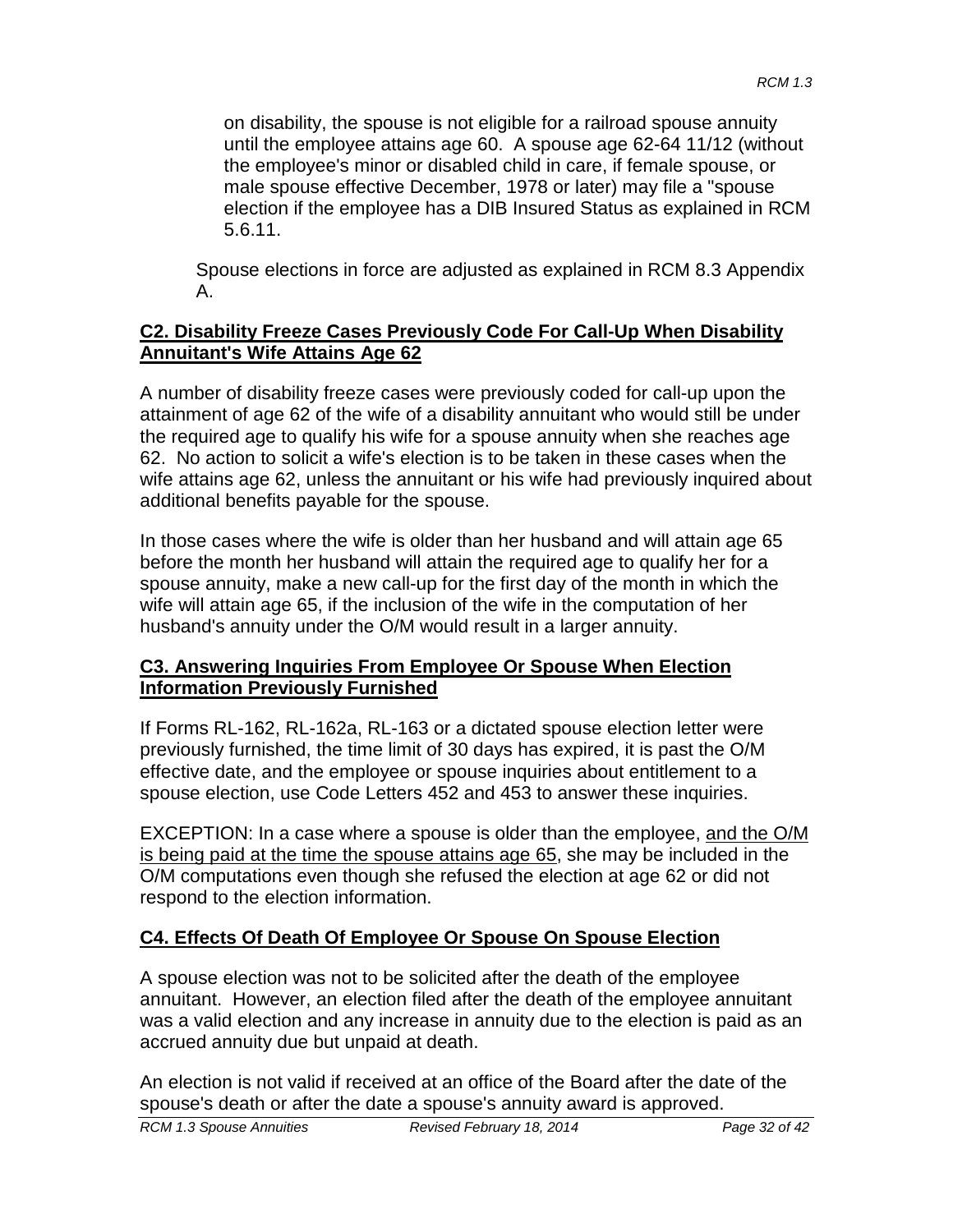#### **C5. Retroactivity Of Spouse Election**

The spouse may be included in the employee annuity retroactive to the first of the month in which the employee and spouse meet the eligibility requirements (see RCM 1.3.7) provided the spouse election is filed within thirty days of the release of the spouse election information.

#### **C6. Computation Of Spouse Election Reduction**

The initial computation of the spouse election reduction is explained in RCM 8.3, Appendix A.

Recomputation of the estimated adjustment amount is required for spouse elections in force when the spouse files for an RR spouse annuity if the spouse was not included as an IPI in the Retirement O/M computation for all months used in the computation of the estimate, or if the Retirement O/M monthly rate changed after the computation of the estimate.

#### **C7. Use Of Form Letters Rl-162, Rl-162a, And Rl-163**

Prior to the 1974 Railroad Retirement Act, spouse elections were solicited by the adjudication units by the release of Form Letter RL-162 when the spouse was younger than the employee or Form Letter RL-162a when the spouse will attain age 65 before the month in which the employee will reach age 65. Form Letter RL-163 was released to the employee with an attached copy of the letter that was released to the spouse. These letters were not controlled or traced for a response.

The spouse must have responded to these letters within 30 days to be eligible for the spouse election. However, elections received after the 30 day period but before the first month the O/M was applicable (attainment of age 62 in most cases) were accepted.

The form letters, RL-162, RL-162a and RL-163 are now obsolete.

#### **C8. Current Procedure For Release Of Spouse Election Information**

If the employee or spouse inquires about entitlement of the spouse to benefits at RRB, the adjudication units are to determine if a spouse election is possible. If an election is possible have the required rates computed and forward the case to M&P-A for release of a dictated letter to the employee and spouse.

An application for a spouse's annuity which must be denied because the annuitant is under age 65, or an application for a wife's benefit at SSA on the RR employee's wage record will also be considered as an inquiry for spouse benefits for the purpose of considering a spouse election.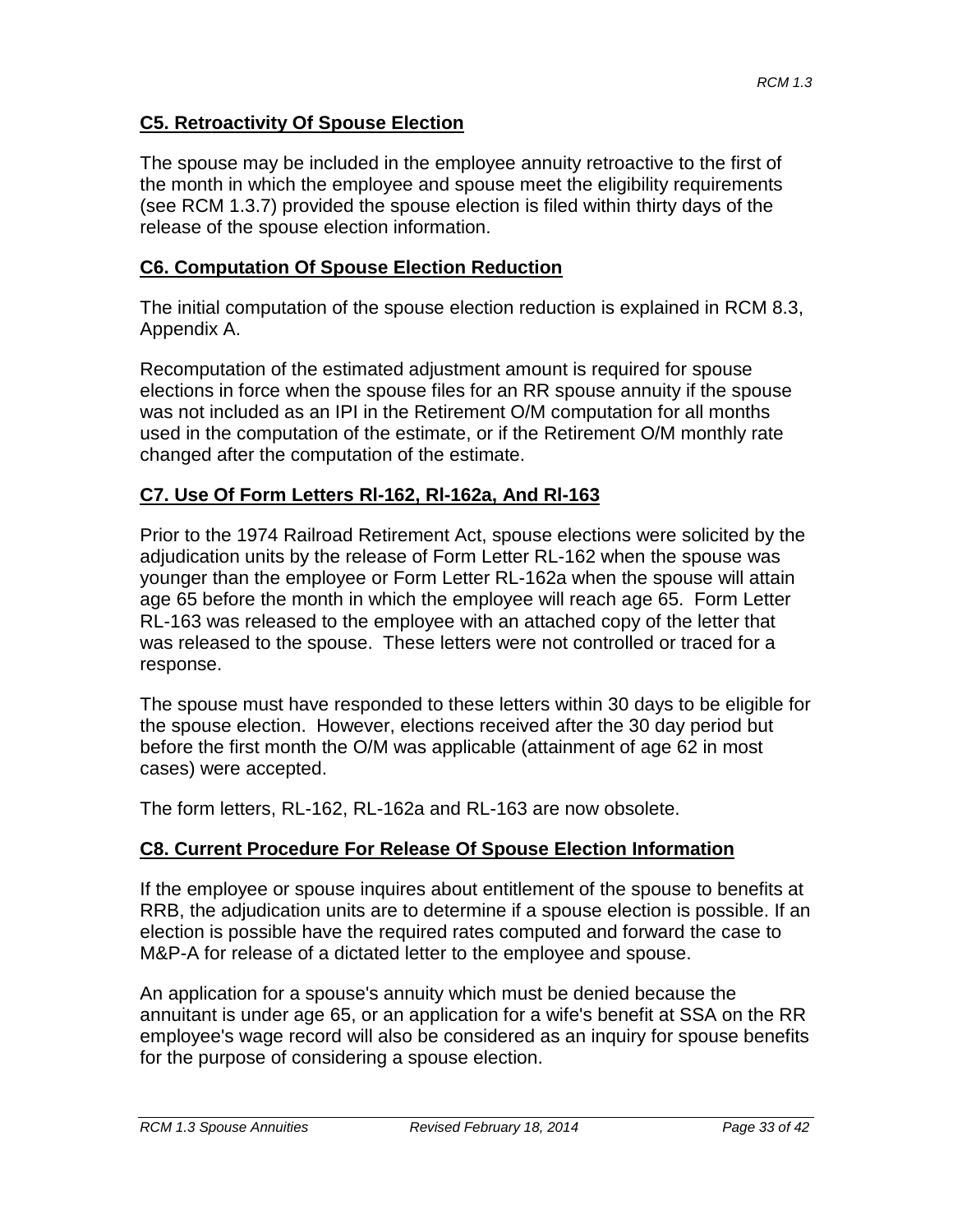#### **C9. Application Required In Spouse Election Cases**

In order to process a "spouse election" the spouse must file Form G-319 plus a signed statement witnessed by a Board representative, indicating that s(he) understand that:

- The amount of the spouse's annuity (s)he may receive in the future will be permanently reduced to take into account the additional amount paid to the employee before (s)he becomes entitled to a spouse annuity; and,
- This election will not cause a reduction in any annuity payable to her(him) as a widow(er); and,
- This election cannot be revoked or changed in any way after the employee's annuity has been increased.
- The employee must also file Form G-319 plus a signed statement, witnessed by a Board representative, indicating that (s)he understands that as a result of the election made by the spouse:
- His(her) annuity will be increased and (s)he will receive at least the amount his(her) spouse and (s)he would receive if his(her) railroad service were covered by the Social Security Act; and,
- The amount of the spouse annuity that the spouse may receive in the future will be permanently reduced to take into account the additional amount paid to him(her) before his(her) spouse became entitled to a spouse annuity; and,
- All or part of the increase will not be payable if:
	- While under age 72, the spouse
		- (1) works outside the U.S.; or,
		- (2) works in the United States and earns over the annual earnings exempt amount; or,
	- The employee or spouse receives social security benefits; or,
	- The marriage is terminated by death or divorce.

The employee must agree to notify the Board promptly of the occurrence of any of these events.

Form G-340, which was previously used in these case, is now obsolete.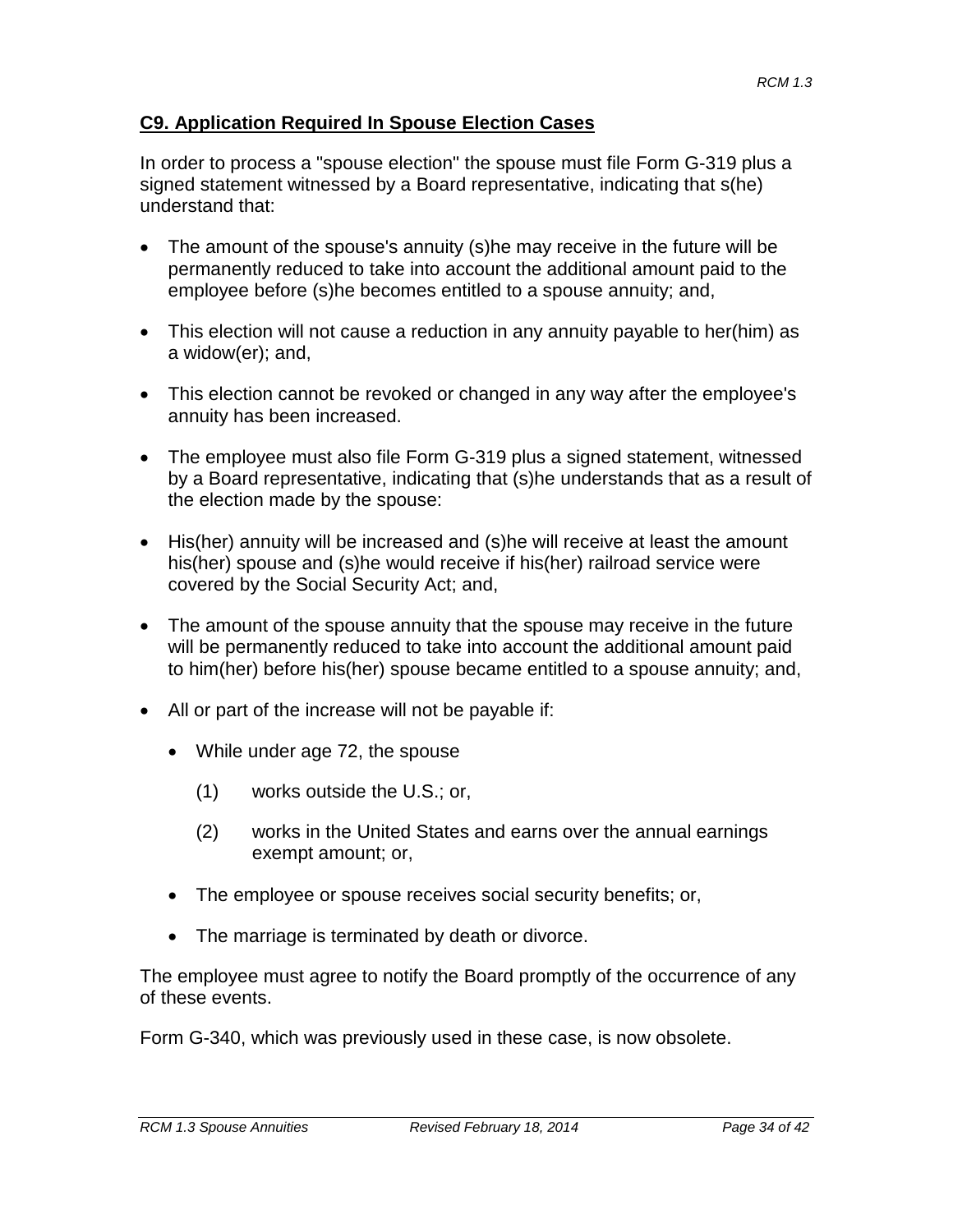#### **C10. Evidence Required In Spouse Election Cases**

| <b>Evidence</b>                                                                                       | <b>When Required</b>                                                                                                                 |
|-------------------------------------------------------------------------------------------------------|--------------------------------------------------------------------------------------------------------------------------------------|
| G-319 Statement Regarding<br><b>Family And Earnings For</b><br><b>Special Guaranty</b><br>Computation | Always from both the employee and the<br>spouse                                                                                      |
| Age of spouse                                                                                         | Always                                                                                                                               |
| Marriage                                                                                              | Always (prior to 6-1-58 documentary evidence<br>not required, spouse's statement was<br>acceptable if verified by employee's G-346.) |
| Termination of prior marriage                                                                         | If reasonable doubt whether prior marriage of<br>either wife or husband was ended.                                                   |
| Proof of one-half support of<br>husband                                                               | In male spouse cases prior to 3-1-77.                                                                                                |
| Living with                                                                                           | Required for months prior to 9-1957 and for<br>awards and recertifications made after 10-4-<br>72.                                   |
| Statements described in<br>Appendix C9                                                                | Always                                                                                                                               |

The following evidence is required in spouse election cases:

#### **C11. Work Deduction In Spouse Election Cases**

The increase to the employee benefit due to the inclusion of the spouse benefit in the O/M computation is subject to work deductions if the employee or spouse has excess earnings (see RCM 8.3.135 - 8.3.143).

#### **C12. Finality Of Spouse Election**

Once the O/M computation rate is paid with the spouse election, the election cannot be cancelled. The spouse election reduction can, however, be adjusted for non-payment months when the spouse annuity is payable (see RCM 8.3, Appendix A).

The employee's monthly rate may revert back to the RR formula computation whenever this rate exceeds the O/M computation rate.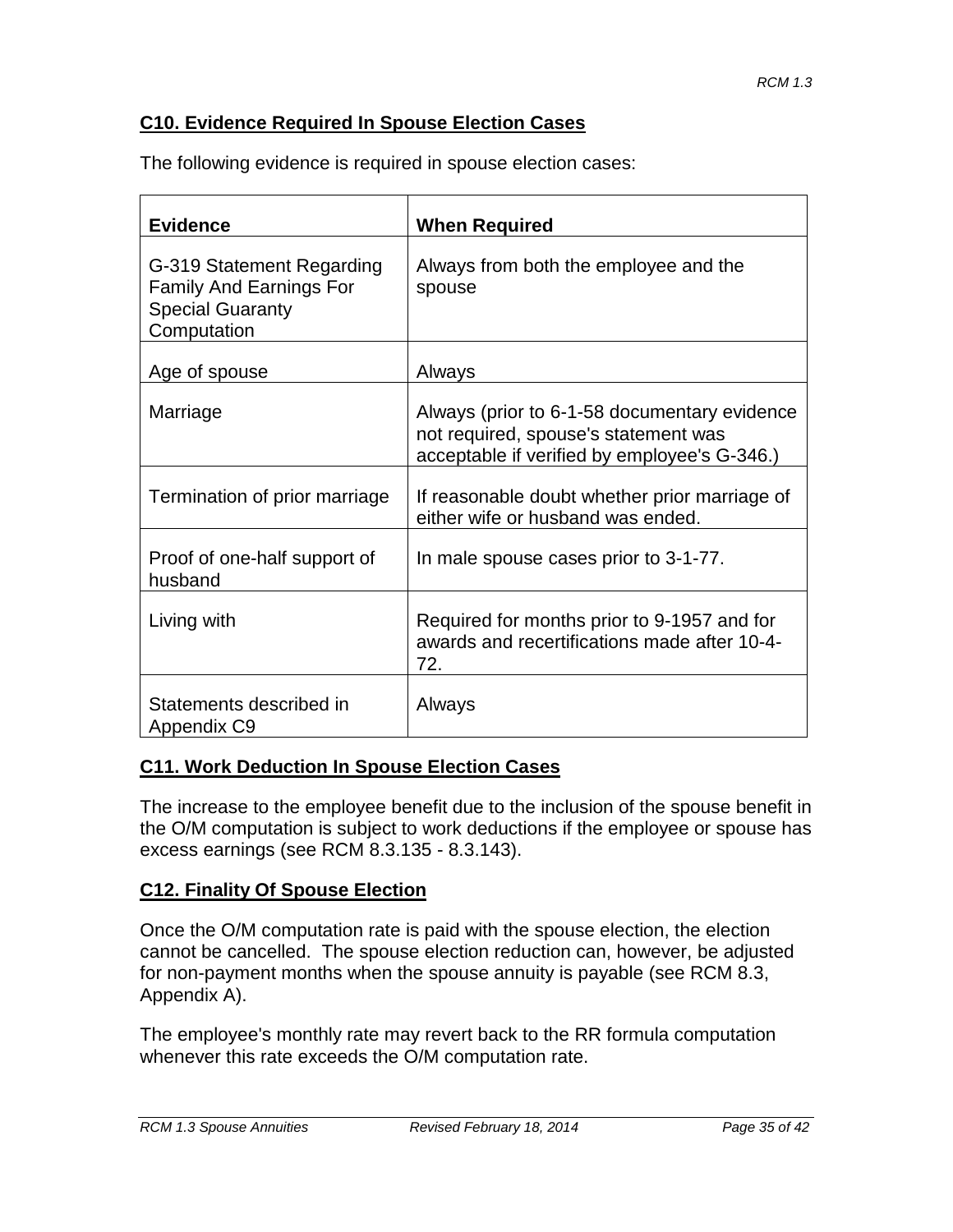#### **C13. Recovery Of Overpayment From Spouse Election Accrual**

An accrued employee O/M annuity due to the "spouse election" may be used to recover the employee's previous annuity overpayment. The spouse IPI benefits are considered to be "paid" and the reduction for these months of payment before the spouse ABD is to be applied to the spouse annuity when payable. This should be explained when releasing the spouse election information.

RUIA clearance is not required if the annuity is being increased solely because of a spouse election.

#### **C14. Non-Payment Months In Spouse Election Cases Before Spouse Annuity ABD**

If the spouse was not included in the computation of the monthly benefits actually paid to the employee for a month that was included on Form G-168 in the computation of the estimated spouse election reduction, the spouse election reduction is recomputed to drop the non-payment months when the spouse becomes entitled to an RR spouse annuity.

NOTE: The age reduction under the Retirement O/M computation is not adjusted to drop non-payment months until the spouse attains age 65.

The net increase in the employee's 100% O/M or 110% grandfather O/M computation due to the "spouse election" is not payable when:

- 1. The employee or spouse suffers a full work deduction under the Social Security formula (see RCM 8.3.136 and RCM 8.3.139); or,
- 2. The employee annuity is not payable because the employee worked in "employer" or last person" service; or,
- 3. The employee's disability annuity is not payable because of earnings in excess of \$200 a month; or,
- 4. The DIB O/M employee annuitant is reported by the SSA to have refused vocational rehabilitation and a VR deduction would be assessed under the Social Security Act; or,
- 5. The employee's railroad formula rate exceeds the family O/M computation rate.

Before 8-1-61 three non-payment months were necessary to recompute the spouse election reduction. Effective 8-1-61 only one non-payment months is necessary to recompute the spouse election reduction.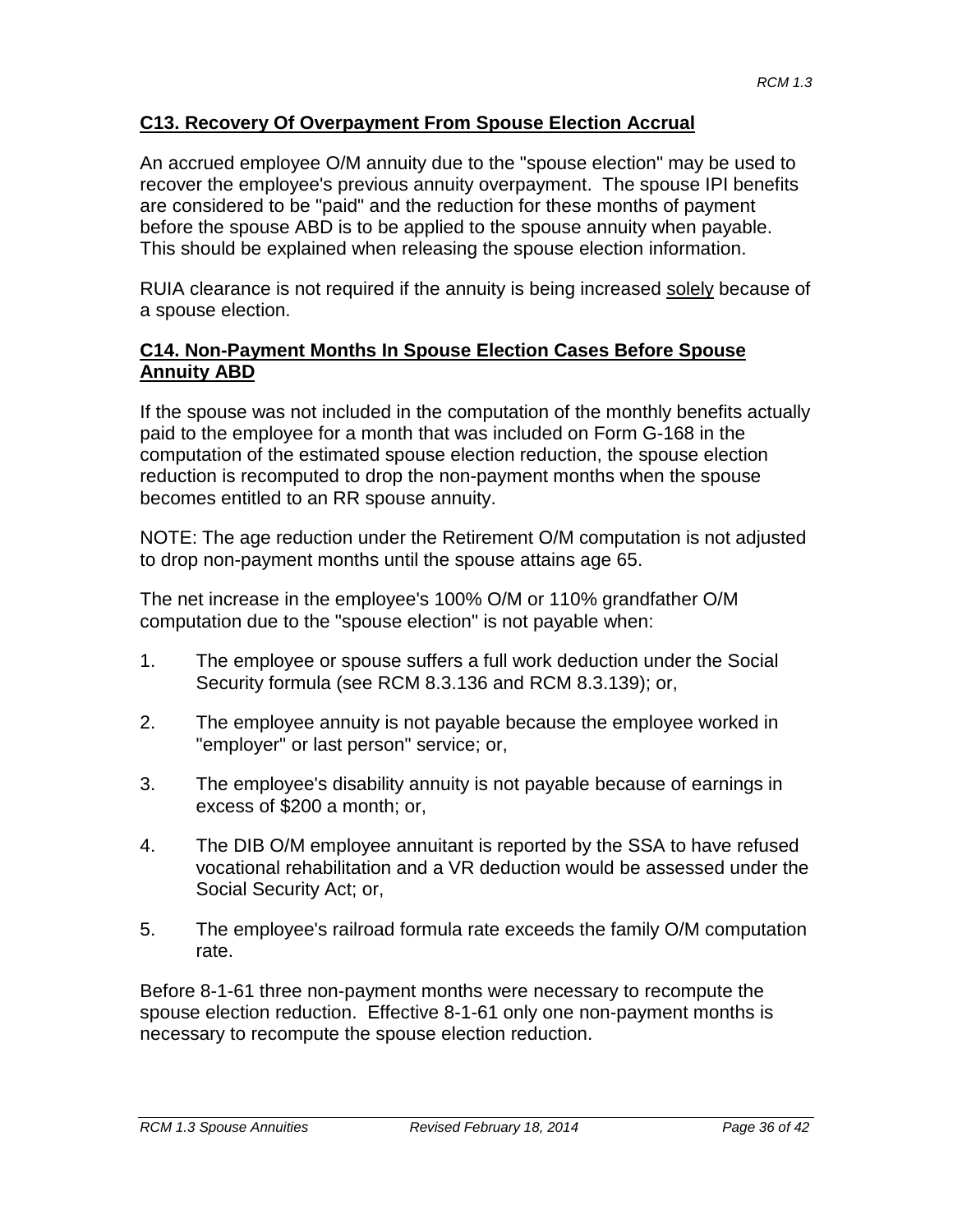#### **C15. Termination Of Increase In Employee Annuity**

The increase made in the employee's annuity by reason of a spouse election will end with the month immediately preceding the month in which:

- (1) The marriage of the employee and the spouse is ended by a final divorce decree; or,
- (2) The defacto wife or husband enters into a valid marriage with another person; or,
- (3) The spouse dies; or
- (4) The spouse is awarded a spouse annuity.

NOTE 1: If a person other than the spouse included in the O/M qualifies for a spouse benefit under the SS Act as the legal spouse of the employee, send the case to M&P-A.

NOTE 2: If the spouse annuity ABD is after the first of the month, the spouse election increase is payable up to the day before the spouse annuity ABD.

If the employee is under age 62 and the DIB Insured Status is terminated, the increase made in the employee's annuity by reason of the spouse election will end the second month after the month in which the disability ceased.

### **C16. Adjustment Of Estimated Reductions When Spouse Files AA-3**

The figures used in the computation of the estimated reduction amount on Form G-168 are based on the known facts at the time the estimate is computed. When the spouse files for the RR spouse annuity, the actual reduction amount must be determined as explained in RCM 8.3 Appendix A.

### **C17. Spouse Later Does Not Qualify For RR Annuity**

A spouse who has filed a valid "spouse election" is retained in the O/M computation as long as (s)he meets the Social Security Act eligibility requirements, even though (s)he is later not eligible for a railroad spouse annuity (e.g. working in LPS or RR service) or does not file for a spouse annuity.

The additional amount included in the employee annuity under the over all minimum provision due to the "spouse election" cannot in itself be regarded as regular contributions towards the spouse's support to qualify the spouse for an RR spouse annuity. The O/M payment is made only to the employee with nothing in the statute requiring it to be paid to the spouse or used for her support. The employee must either file an assignment of payment (see RCM 8.3.170) or make regular contributions to the spouse to meet the support requirement.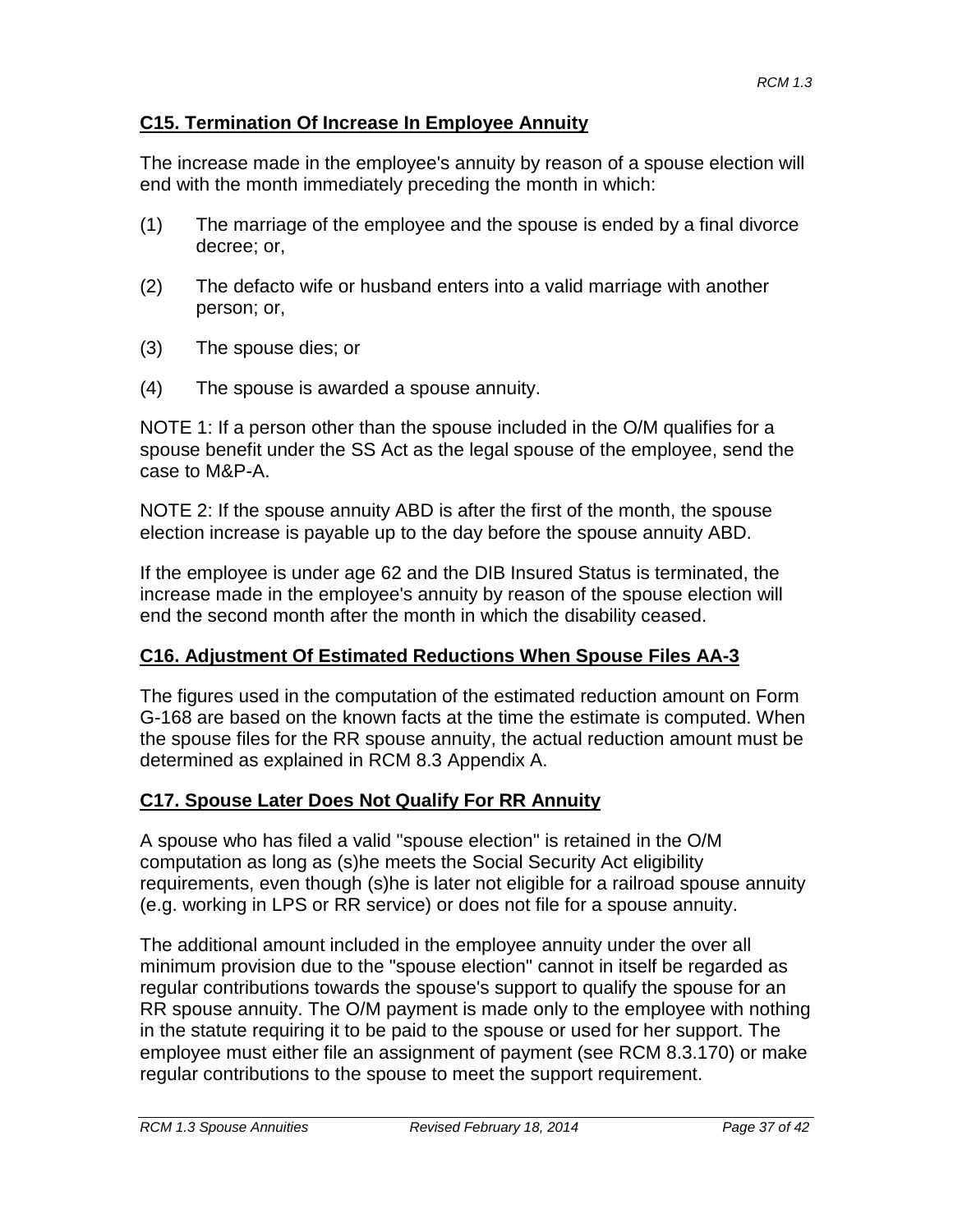#### **C18. Effect Of Spouse Election On Spouse's Own Retirement Annuity Calculation**

The spouse's own employee retirement annuity is affected by the spouse election only to the extent of the adjustment required for the dual benefit entitlement (see RCM 8.3.112 for Retirement O/M Cases).

The spouse election reduction is an "actuarial adjustment" to the spouse annuity only. It is never transferred to the spouse's own employee retirement annuity.

#### **C19. Effect Of Spouse Election On Future Widow(er)'S Annuity Calculation**

The spouse election reduction is never applied to the widow(er)'s annuity. Where the spouse made an election to be included in the 100% O/M or 110% Grandfather O/M computation of the employee's annuity and subsequently does not become entitled to a railroad spouse annuity in a month before the month in which the employee died, no reduction is required due to the "spouse election."

Where the spouse made an election to be included in the 100% O/M or 110% Grandfather O/M computation of the employee's annuity and subsequently was paid a spouse annuity that had a "spouse election" reduction in the month before the month in which the employee died, the spouse minimum rate used in the computation of the widow(er)'s annuity is the spouse annuity rate before the spouse election reduction.

EXAMPLE: The spouse RR annuity effective 9-1-79 before the "spouse election" reduction is \$198.44. The reduction of \$5.89 results in a spouse benefit payable of \$192.55. The employee dies 12-3-79. The spouse minimum rate considered in the WIA computation effective 12-1-79 is \$198.44 (rate before "spouse election" reduction).

#### **Appendix D - Determining the PSP Amount When the Spouse Receives a Lump-Sum Payment**

If the spouse receives a lump-sum payment for an unspecified period of time, determine the monthly PSP amount as follows:

1. Divide the lump-sum amount by the factor in the table shown below. Use the value that corresponds to the spouse's age, in years, at the time the lumpsum payment is made.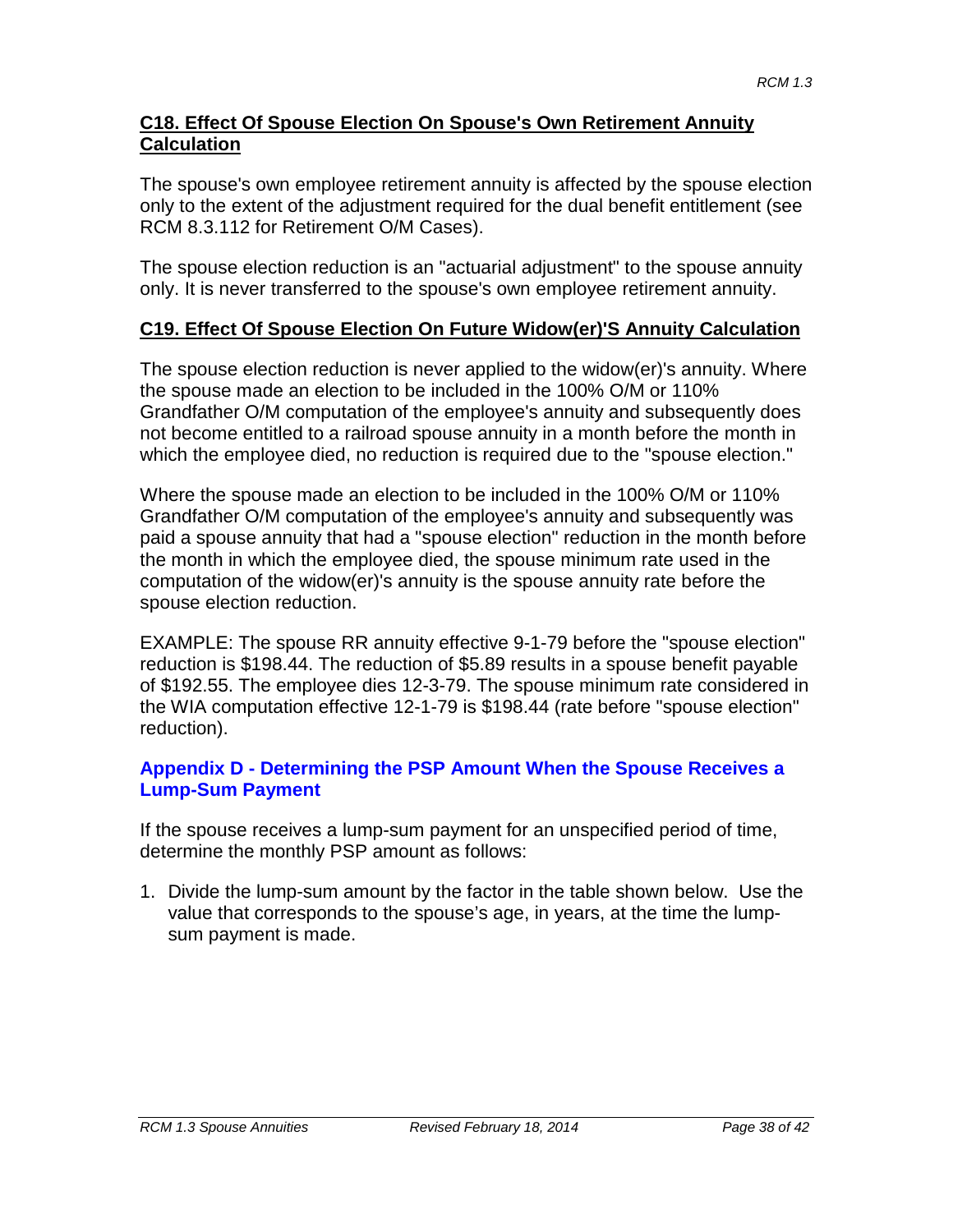| <b>Age When Lump-sum</b><br>was Paid | <b>Factors for</b><br><b>Lump Sum</b><br><b>Award Dates</b><br>6/1/2011 or<br>Later | <b>Factors for</b><br><b>Lump Sum</b><br><b>Award Dates</b><br>6/1/2007 thru<br>5/31/2011 | <b>Factors for</b><br><b>Lump Sum</b><br><b>Award Dates</b><br>5/31/2007 or<br><b>Earlier</b> |
|--------------------------------------|-------------------------------------------------------------------------------------|-------------------------------------------------------------------------------------------|-----------------------------------------------------------------------------------------------|
| 40 or under                          | 183.1                                                                               | 179.7                                                                                     | 172.7                                                                                         |
| 41                                   | 181.7                                                                               | 178.3                                                                                     | 171.1                                                                                         |
| 42                                   | 180.2                                                                               | 176.8                                                                                     | 169.3                                                                                         |
| 43                                   | 178.6                                                                               | 175.2                                                                                     | 167.6                                                                                         |
| 44                                   | 177.1                                                                               | 173.6                                                                                     | 165.7                                                                                         |
| 45                                   | 175.4                                                                               | 172.0                                                                                     | 163.8                                                                                         |
| 46                                   | 173.7                                                                               | 170.2                                                                                     | 161.8                                                                                         |
| 47                                   | 171.9                                                                               | 168.4                                                                                     | 159.7                                                                                         |
| 48                                   | 170.1                                                                               | 166.6                                                                                     | 157.6                                                                                         |
| 49                                   | 168.2                                                                               | 164.7                                                                                     | 155.4                                                                                         |
| 50                                   | 166.3                                                                               | 162.7                                                                                     | 153.2                                                                                         |
| 51                                   | 164.3                                                                               | 160.6                                                                                     | 150.8                                                                                         |
| 52                                   | 162.2                                                                               | 158.4                                                                                     | 148.4                                                                                         |
| 53                                   | 160.1                                                                               | 156.2                                                                                     | 146.0                                                                                         |
| 54                                   | 157.9                                                                               | 153.9                                                                                     | 143.5                                                                                         |
| 55                                   | 155.6                                                                               | 151.5                                                                                     | 140.9                                                                                         |
| 56                                   | 153.2                                                                               | 149.0                                                                                     | 138.3                                                                                         |
| 57                                   | 150.7                                                                               | 146.5                                                                                     | 135.6                                                                                         |
| 58                                   | 148.2                                                                               | 143.9                                                                                     | 132.8                                                                                         |
| 59                                   | 145.5                                                                               | 141.2                                                                                     | 130.0                                                                                         |
| 60                                   | 142.8                                                                               | 138.4                                                                                     | 127.2                                                                                         |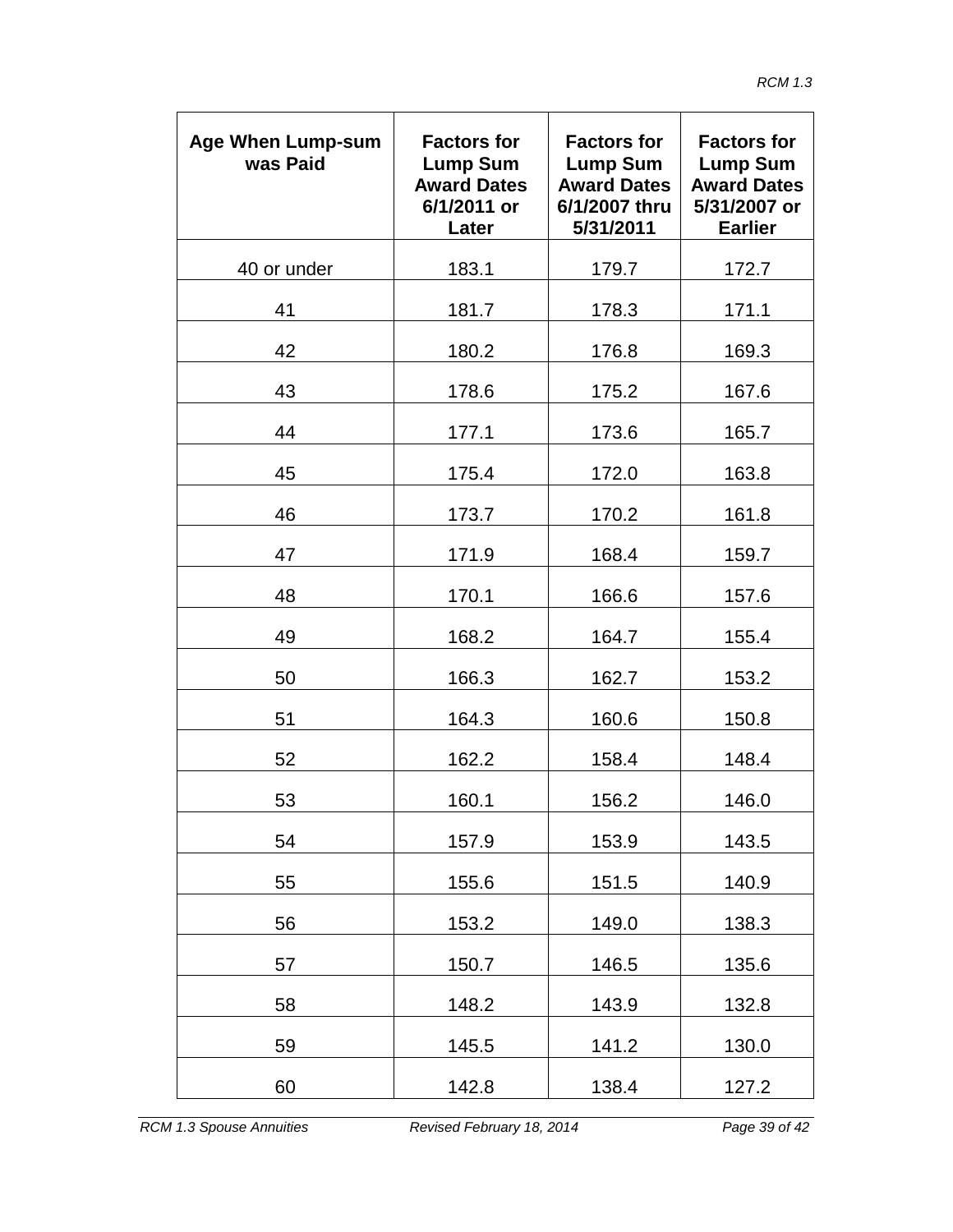| <b>Age When Lump-sum</b><br>was Paid | <b>Factors for</b><br><b>Lump Sum</b><br><b>Award Dates</b><br>6/1/2011 or<br>Later | <b>Factors for</b><br><b>Lump Sum</b><br><b>Award Dates</b><br>6/1/2007 thru<br>5/31/2011 | <b>Factors for</b><br><b>Lump Sum</b><br><b>Award Dates</b><br>5/31/2007 or<br><b>Earlier</b> |
|--------------------------------------|-------------------------------------------------------------------------------------|-------------------------------------------------------------------------------------------|-----------------------------------------------------------------------------------------------|
| 61                                   | 140.1                                                                               | 135.6                                                                                     | 124.2                                                                                         |
| 62                                   | 137.3                                                                               | 132.8                                                                                     | 121.3                                                                                         |
| 63                                   | 134.4                                                                               | 129.8                                                                                     | 118.2                                                                                         |
| 64                                   | 131.4                                                                               | 126.8                                                                                     | 115.2                                                                                         |
| 65                                   | 128.4                                                                               | 123.8                                                                                     | 112.1                                                                                         |
| 66                                   | 125.3                                                                               | 120.7                                                                                     | 109.1                                                                                         |
| 67                                   | 122.1                                                                               | 117.5                                                                                     | 106.0                                                                                         |
| 68                                   | 118.8                                                                               | 114.4                                                                                     | 102.9                                                                                         |
| 69                                   | 115.5                                                                               | 111.1                                                                                     | 99.8                                                                                          |
| 70                                   | 112.2                                                                               | 107.8                                                                                     | 96.7                                                                                          |
| 71                                   | 108.7                                                                               | 104.5                                                                                     | 93.5                                                                                          |
| 72                                   | 105.3                                                                               | 101.2                                                                                     | 90.4                                                                                          |
| 73                                   | 101.8                                                                               | 97.8                                                                                      | 87.2                                                                                          |
| 74                                   | 98.3                                                                                | 94.4                                                                                      | 84.0                                                                                          |
| 75                                   | 94.8                                                                                | 91.0                                                                                      | 80.9                                                                                          |
| 76                                   | 91.2                                                                                | 87.5                                                                                      | 77.7                                                                                          |
| 77                                   | 87.6                                                                                | 84.0                                                                                      | 74.6                                                                                          |
| 78                                   | 84.0                                                                                | 80.5                                                                                      | 71.6                                                                                          |
| 79                                   | 80.4                                                                                | 77.1                                                                                      | 68.6                                                                                          |
| 80 or older                          | 76.8                                                                                | 73.6                                                                                      | 65.6                                                                                          |